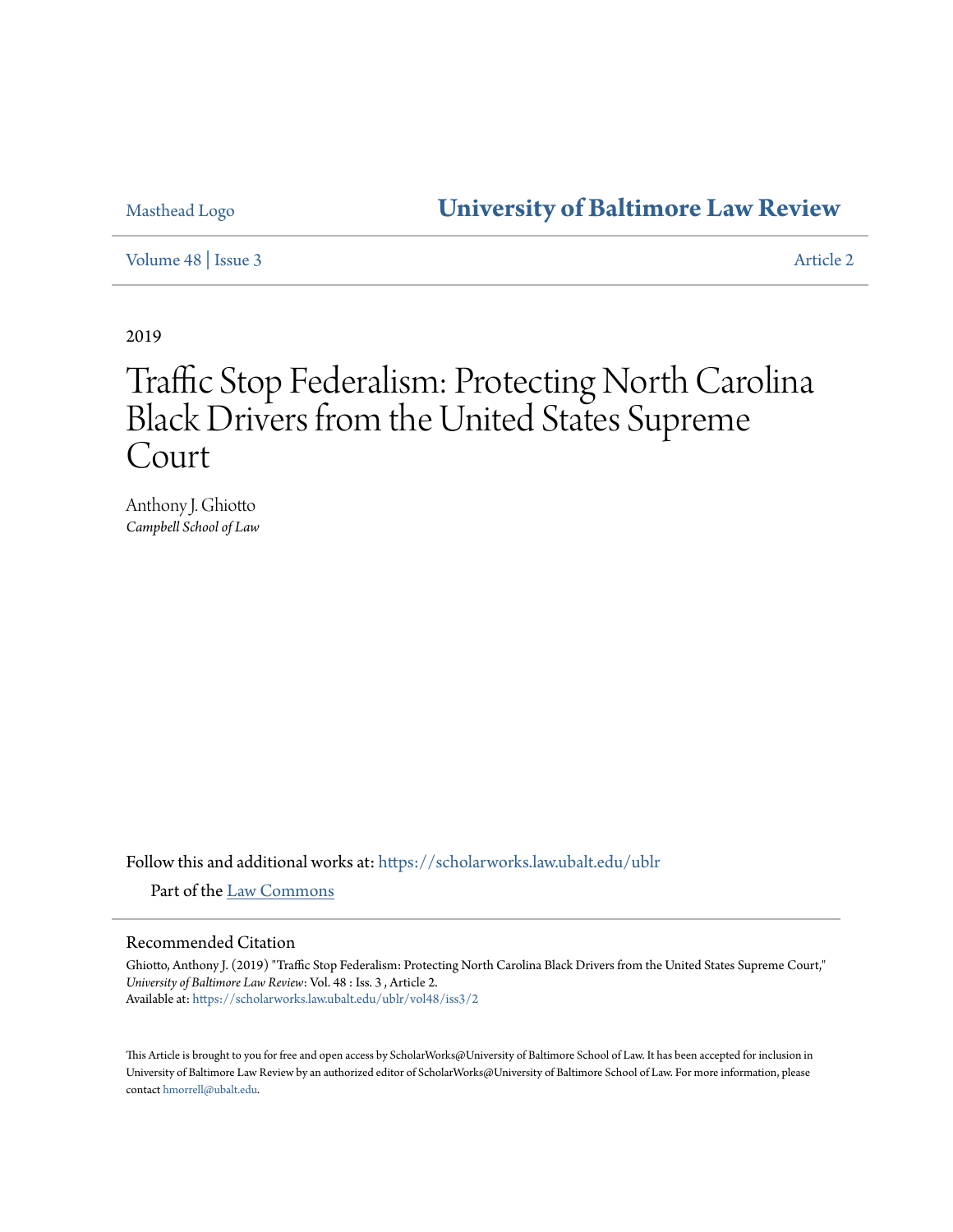# **TRAFFIC STOP FEDERALISM: PROTECTING NORTH CAROLINA BLACK DRIVERS FROM THE UNITED STATES SUPREME COURT**

#### **Anthony J. Ghiotto**\*

#### ABSTRACT

*Black drivers face a different constitutional reality than whites the moment they step behind the wheel in North Carolina. Although black drivers represent only about twenty-two percent of the North Carolina population, thirty-two percent of all traffic stops involve black drivers. This racial disparity may raise suspicion of either implicit or explicit racial profiling on the part of police departments, but the reality is that North Carolina law does not expressly prohibit racial profiling. Instead, so long as the police officers have an objective basis to stop a driver—and they may choose from any of the hundreds of misdemeanor traffic regulations—their implicit or explicit racism is largely irrelevant.*

*Once stopped, the power dynamic only increases in favor of the police. Police officers may request a drug dog to "sniff" around a driver's vehicle with no suspicion, knowing that should the dog alert to the presence of drugs, there would then be probable cause to search the entirety of the vehicle without a search warrant. If the drug dog does not arrive prior to completing the objective of the traffic stop, the police officers may continue to hold the driver if there is reasonable suspicion of wrongdoing. The police officers may develop this reasonable suspicion through seemingly innocent behavior on the part of the driver, including nervousness or disrespectfulness towards the police officers. The police officers may also expand the scope of the stop by asking for consent to search the vehicle. Minimal consideration is given to whether a black driver, shaped by prior personal and historical experiences with law enforcement, can refuse consent or to terminate the encounter with the police.* 

Assistant Professor of Law, Campbell University School of Law. J.D. 2005, Emory University School of Law; B.A. 2001, University of Illinois. I thank my colleagues Bobbi Jo Boyd and Daniel Tilly for their encouragement and support. I also thank Callie Davis and Sarah Sponaugle for their research assistance.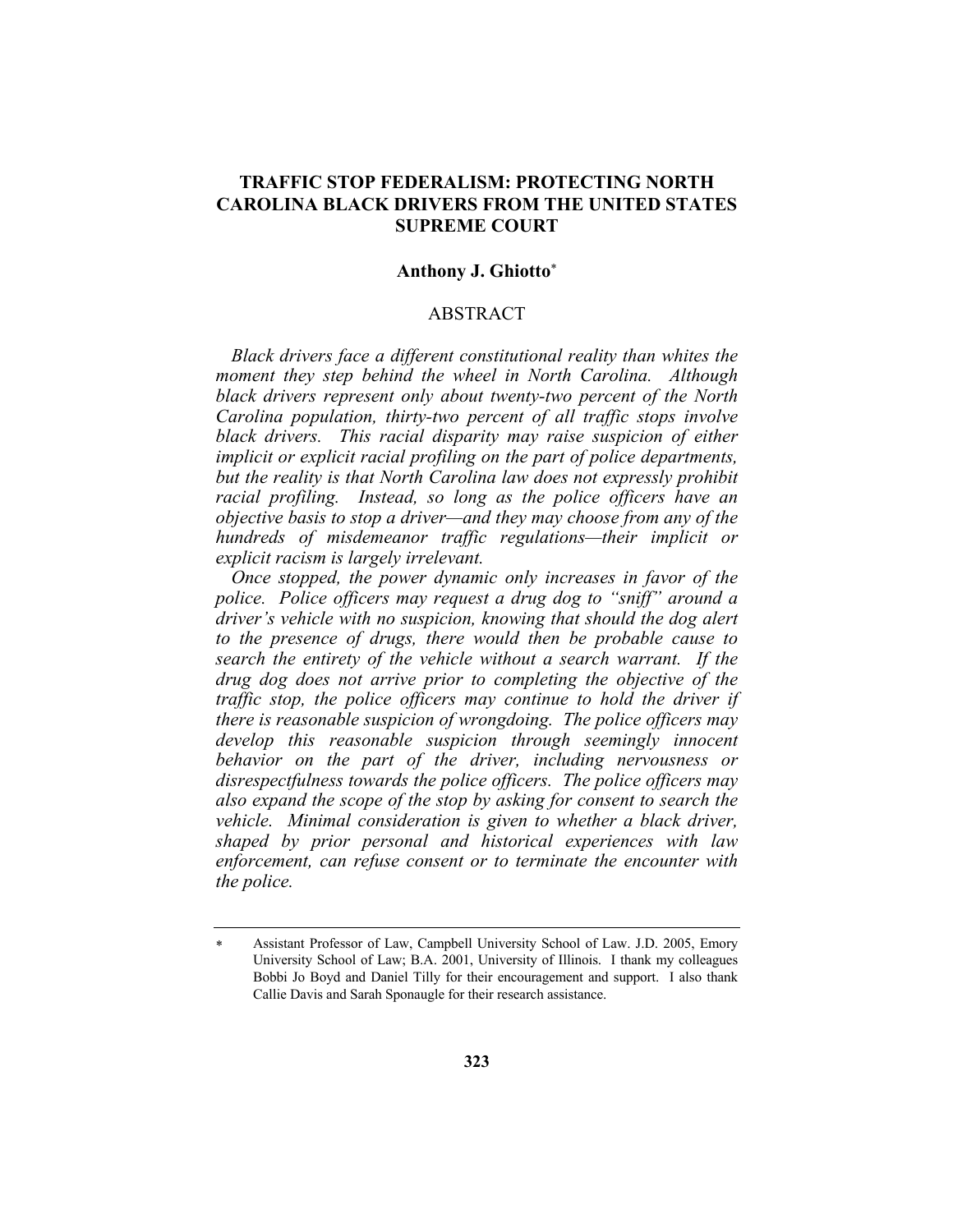*This article argues that the racial disparities for traffic stops and searches are the fault of two supreme courts: first, the United States Supreme Court for creating a traffic stop framework built on a number of supposed objective standards that give excess deference to police officers' subjective beliefs and expectations while ignoring the realities and experiences of black drivers; second, the North Carolina Supreme Court for its blind acquiescence to the framework established by the U.S. Supreme Court. This Article proceeds to argue that North Carolina may protect its own drivers by exercising traffic stop federalism and interpreting its own constitution to consider the experience of its black drivers. Lastly, the Article concludes by arguing that North Carolina may serve as an example to other states who seek to protect their own black drivers from the U.S. Supreme Court.*

# TABLE OF CONTENTS

|                                          |    | I. MAKING THE STOP-A QUASI-OBJECTIVE                    |  |
|------------------------------------------|----|---------------------------------------------------------|--|
|                                          |    | STANDARD                                                |  |
|                                          |    | A. Whren and the Pretext Possible Probable Cause 335    |  |
|                                          | В. | Expanding Whren – Reasonable Suspicion Based            |  |
|                                          |    |                                                         |  |
|                                          |    |                                                         |  |
|                                          |    | D. Making the Stop and the Black Experience350          |  |
| II. FROM TRAFFIC STOP TO VEHICLE SEARCH- |    |                                                         |  |
|                                          |    | BRINGING IN THE DRUG-SNIFFING DOG 355                   |  |
|                                          |    | A. Calling in the Drug Dog and the U.S. Supreme         |  |
|                                          |    |                                                         |  |
|                                          |    | B. Calling in the Drug Dog and North Carolina—No        |  |
|                                          |    |                                                         |  |
|                                          |    | C. Waiting for the Drug Dog and Reasonable Suspicion360 |  |
|                                          |    | D. Waiting for the Drug Dog and Reasonable Suspicion    |  |
|                                          |    |                                                         |  |
|                                          |    | E. The Drug-Sniffing Dog and the Black Experience 364   |  |
|                                          |    |                                                         |  |
|                                          |    | A. From Subjective to Objective—the U.S. Supreme        |  |
|                                          |    |                                                         |  |
|                                          |    | B. From Subjective to Objective—North Carolina          |  |
|                                          |    |                                                         |  |
|                                          |    |                                                         |  |
|                                          |    |                                                         |  |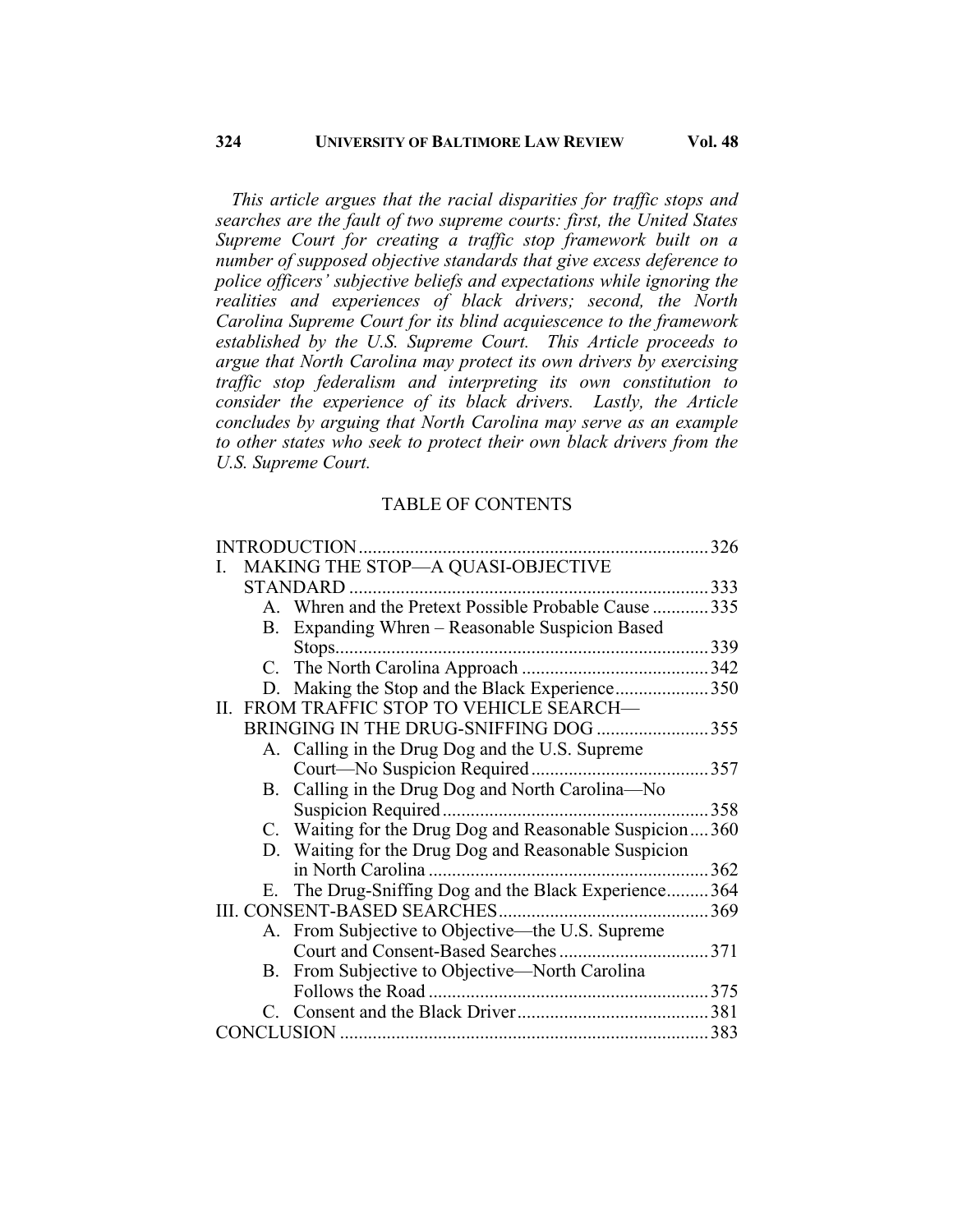"Federalism need not be a mean-spirited doctrine that serves only to limit the scope of human liberty. Rather, it must necessarily be furthered significantly when state courts thrust themselves into a position of prominence in the struggle to protect the people of our nation from governmental intrusions on their freedoms."1

- Justice William Brennan

*Interviewer: "Do you remember what you pulled 'em over for?"*

*Officer Jeronimo Yanez: "Um, I wanted to pay attention to that because we had a strong armed robbery last week uh which involved two African American males um, one having a firearm and pointing it at the clerk and then the other uh the victim told me that he also had a firearm but I wasn't able to see it when the video was reviewed. Um, so I was sitting at the intersection and I see a white vehicle. I can't remember what kind of vehicle it was. Um but I see two occupants. What I believed was two occupants inside the car. And I couldn't make out the passenger. But I knew the passenger had a hat on. And I couldn't make out if it was a guy or girl I just knew that they were both African American and the driver uh appeared to me that he appeared to match the uh physical description of the one of our suspects from the strong arm robbery, gunpoint."*

*Interviewer: "What is that description?"*

*Officer Yanez: "Um it was a (sigh) I can't remember the height, weight but I remember that it was, the male had dreadlocks around shoulder length."*

*Interviewer: "Um-hm"*

*Officer Yanez: "Or longer hair around shoulder length. And, um it wasn't specified if it was corn rows or dreadlocks or straight hair. Um and then just kind of distinct facial features with like a kind of like a wide set nose and uh I saw that in the driver of the vehicle."2*

<sup>1.</sup> William J. Brennan, Jr., *State Constitutions and the Protection of Individual Rights*, 90 HARV. L. REV. 489, 503 (1977).

<sup>2.</sup> MINNESOTA DEPARTMENT OF PUBLIC SAFETY, BUREAU OF CRIMINAL APPREHENSION, TRANSCRIPT, 9–10 (2016), https://www.documentcloud.org/documents/3870611-Yan ez-BCA-Interview-Transcript-7-7-16.html.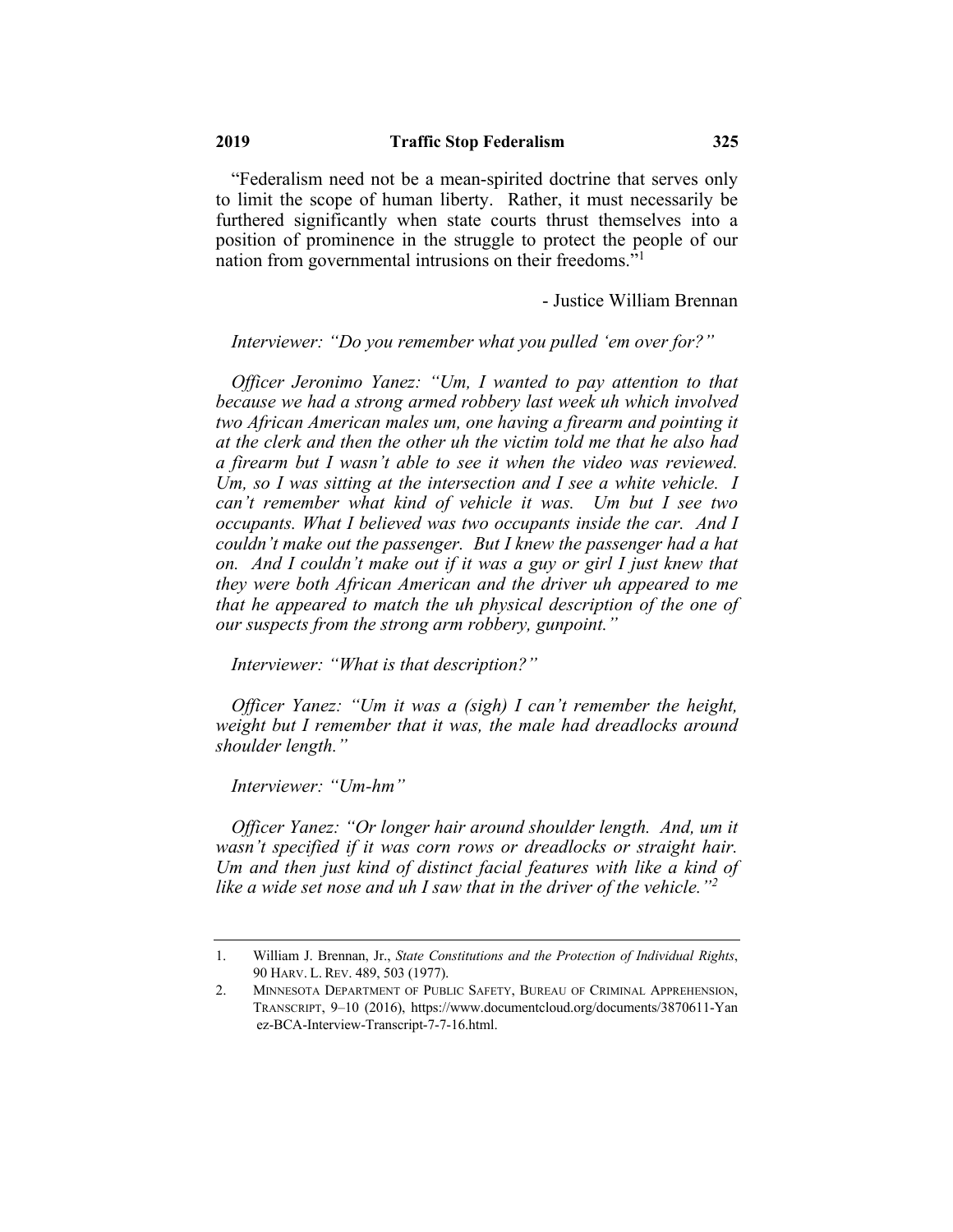At 9:05 p.m. on July 6, 2016, Officer Jeronimo Yanez with the St. Anthony, Minnesota, police department activated his squad lights to pull over a vehicle driven by Philando Castile.<sup>3</sup> Officer Yanez stopped the vehicle because he believed that Castile matched the description of a suspect from an armed robbery about a week prior.<sup>4</sup> Officer Yanez later explained his suspicion was based on the facts that Castile was African American, appeared to have dreadlocks, and had a "kind of a wide set nose."<sup>5</sup> After stopping Castile's vehicle, Officer Yanez approached and smelled what he believed to be burnt marijuana.<sup>6</sup> He also noticed that the passenger was a female and that a young child was in the back.<sup>7</sup> Officer Yanez informed Castile that he was stopped due to a broken taillight and asked for his license and registration.8 Castile informed Officer Yanez that he had a gun and reached between his right leg and the center console.<sup>9</sup> Officer Yanez suspected Castile was reaching for his gun, in part because of the burnt marijuana smell, and informed Castile to stop reaching several times.<sup>10</sup> Both Castile and his passenger responded several times that he was not reaching for his gun.<sup>11</sup> Officer Yanez then fired seven shots at Castile.<sup>12</sup> Castile died about twenty minutes after the shooting.<sup>13</sup> The entire traffic stop lasted less than one minute.<sup>14</sup>

Prior to his fatal traffic stop, police officers had stopped the thirtytwo-year-old Castile forty-six times, all pursuant to traffic stops.15 According to an analysis performed by National Public Radio, only

<sup>3.</sup> Chao Xiong, *Police Officer Charged in Fatal Shooting of Philando Castile*, STAR TRIB. (Nov. 17, 2016, 9:54 AM), http://www.startribune.com/ramsey-county-attorney -choi-to-announce-update-in-castile-shooting/401484635/.

<sup>4.</sup> MINNESOTA DEPARTMENT OF PUBLIC SAFETY, *supra* note 2, at 10.

<sup>5.</sup> *Id.*

<sup>6.</sup> *Id.* at 12–13.

<sup>7.</sup> *Id.* at 12.

<sup>8.</sup> *Id.* at 13.

<sup>9.</sup> *Id.*

<sup>10.</sup> *Id.*

<sup>11.</sup> *Philando Castile: Transcript of Facebook Live Shooting Aftermath*, STAR TRIB. (July 7, 2016, 4:27 PM), http://www.startribune.com/transcript-of-facebook-live-shootingaftermath-video/385850431/.

<sup>12.</sup> Xiong, *supra* note 3.

<sup>13.</sup> Oladipo Fadeyi, *Miscarriage of Justice for Philando Castile*, OURVOICESMATTER (July 12, 2017), https://www.ourvoicesmattermd.org/blog//miscarriage-of-justice-forphilando-castile.

<sup>14.</sup> Xiong, *supra* note 3.

<sup>15.</sup> Eyder Peralta & Cheryl Corley, *The Driving Life and Death of Philando Castile*, NAT'L PUB. RADIO (July 15, 2016, 4:51 AM), https://www.npr.org/sections/thetwoway/2016/07/15/485835272/the-driving-life-and-death-of-philando-castile.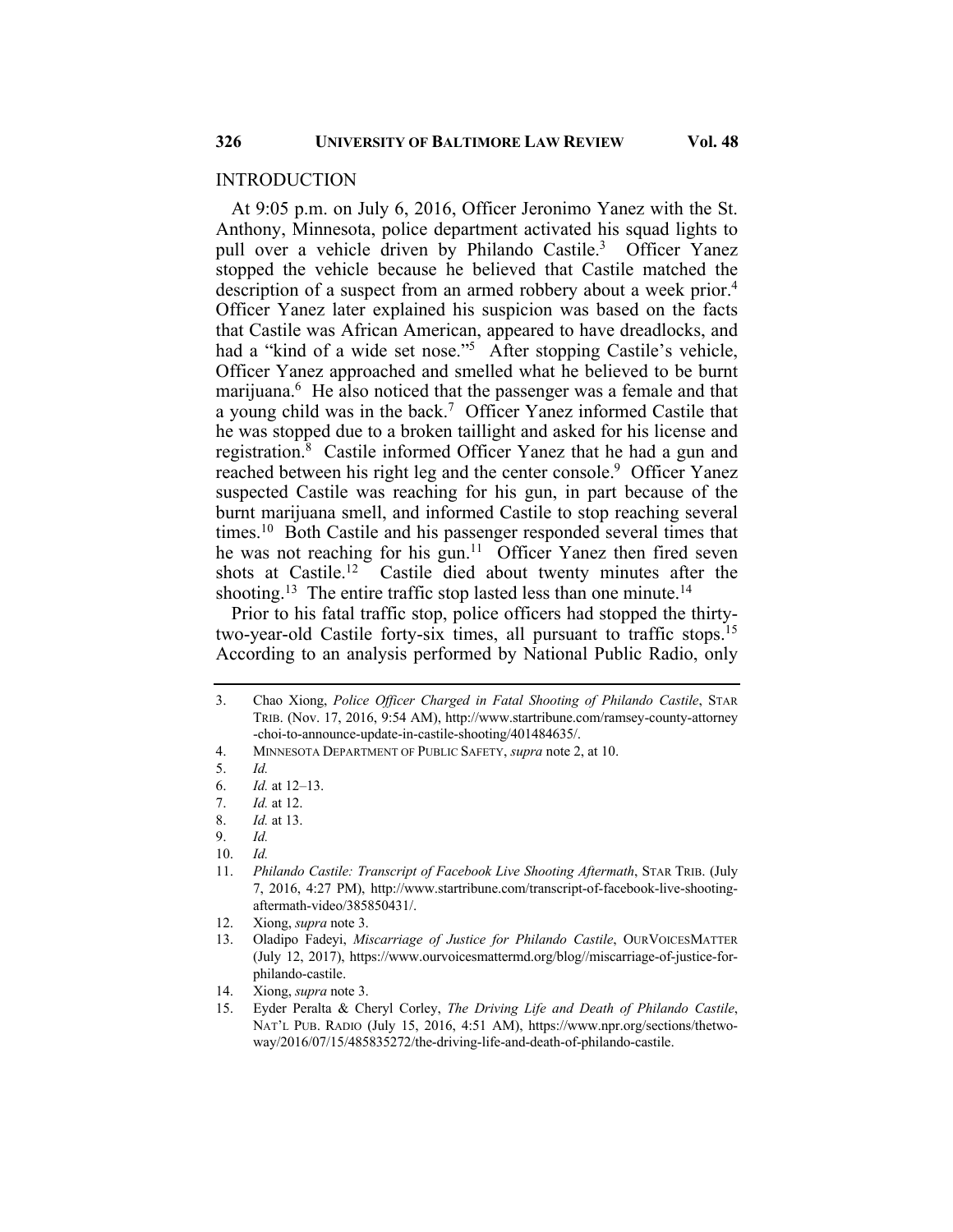six of these traffic stops stemmed from suspicions that could have been observed from outside of the vehicle.<sup>16</sup> Castile's history with law enforcement and his subsequent death at the hands of the police highlight the issue of racial bias in traffic stops. This article asks what allows police officers like Officer Yanez to make traffic stops based on their suspicion that drivers like Philando Castile share a hair style and a broad nose with an armed robbery suspect? What consideration, if any, is given or should be given to the personal experiences of the driver in how the police officers conduct traffic stops? If the United States Supreme Court sanctions such racial bias in traffic stops, could and should states abandon the Supreme Court's framework and protect their own drivers from such racial bias?

These issues of race and police activity are especially relevant in North Carolina where the racial disparity in traffic stops and subsequent searches is dramatic.<sup>17</sup> After a series of racially charged traffic stops in the 1990s, the North Carolina legislature mandated that police departments report racial data involving each effectuated traffic stop.<sup>18</sup> Social scientists recently aggregated this data and found that over a twenty-year period in North Carolina, blacks constituted about 22% of the population but accounted for 32% of all traffic stops.<sup>19</sup> In 2010 alone, the odds of a given white person being stopped by police were 13.4% whereas blacks' 21.9% chances of being stopped were much higher.<sup>20</sup> Once stopped, blacks then faced a much higher likelihood than whites of being searched.<sup>21</sup> Over the twenty-year timeframe, North Carolina police conducted 700,000 searches pursuant to a traffic stop.<sup>22</sup> White drivers were searched 2.35% of the time they were stopped.<sup>23</sup> Black drivers were searched 5.05% of the time.<sup>24</sup> The disparity becomes even greater when the traffic stop was made for investigatory purposes as opposed to safety

<sup>16.</sup> *Id.*

<sup>17.</sup> *See* FRANK R. BAUMGARTNER, DEREK A. EPP & KELSEY SHOUB, SUSPECT CITIZENS: WHAT 20 MILLION TRAFFIC STOPS TELL US ABOUT POLICING AND RACE 69 (2018).

<sup>18</sup>*. See id.* at 36–39; *see also* N.C. GEN. STAT. ANN. § 143B-903 (West 2014).

<sup>19.</sup> BAUMGARTNER ET AL.,*supra* note 17, at 69.

<sup>20.</sup> *Id.*

<sup>21.</sup> *Id.* at 85.

<sup>22.</sup> *Id.*

<sup>23.</sup> *Id.*

<sup>24.</sup> *Id.*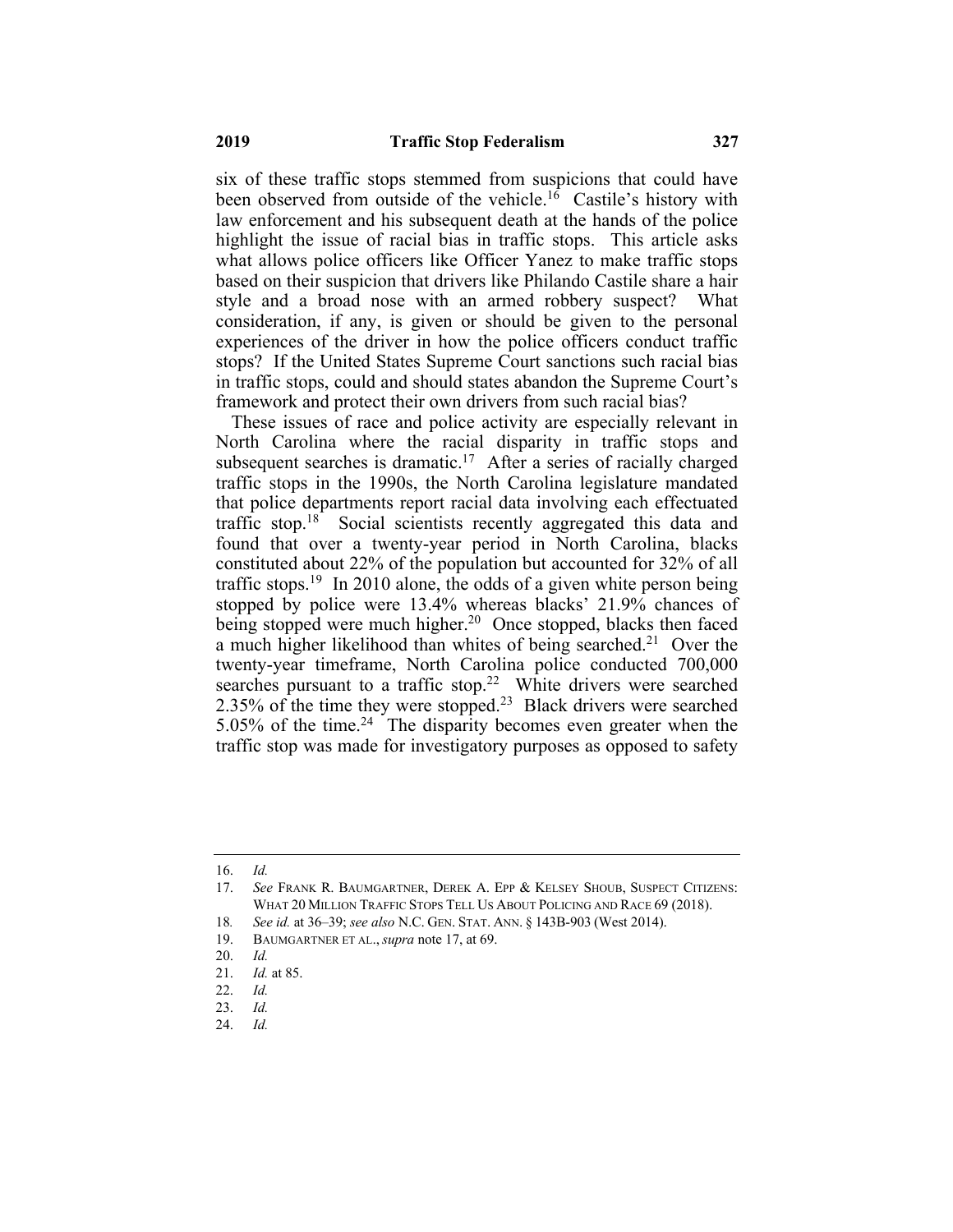purposes. For investigatory stops, black drivers faced a 170% increased chance of being searched compared to whites. 25

These studies reflect that the social phenomenon of "driving while black" is a reality for North Carolina black drivers.<sup>26</sup> Black drivers are disproportionately stopped and searched as compared to white drivers.<sup>27</sup> Acknowledging that there are cultural, sociological, and structural issues that account for the problem and the solution, this article instead focuses on the legal frameworks in place to govern traffic stops and the normative legal alternatives available to address it.<sup>28</sup> Specifically, the racial disparity found in the amount of traffic stops and searches in North Carolina is largely the result of a conflicted traffic stop framework established by the U.S. Supreme Court and that a solution may be for North Carolina to abandon that framework and establish its own.29

On one end of the framework, the U.S. Supreme Court created a seemingly objective-based standard throughout the traffic stop process that gives deference to the subjective beliefs and experiences of an individual police officer.<sup>30</sup> On the other end of the framework, the U.S. Supreme Court minimally considers the historical and personal experiences of the driver.31 Here, the U.S. Supreme Court

<sup>25.</sup> *Id.* at 86 (distinguishing between a "safety" stop and an "investigatory" stop). The authors "argue that stops for 'investigatory' purposes are more likely to relate to minor offenses that may serve as pretext for pulling a driver over." *Id.* at 53.

<sup>26.</sup> *See generally* David A. Harris, *Driving While Black and All Other Traffic Offenses: The Supreme Court and Pretextual Traffic Stops*, 87 J. CRIM. L. & CRIMINOLOGY 544, 560 (1997) ("[D]ata reveals several patterns, which African-Americans and Hispanics understand quite well already: police use traffic regulations to investigate many innocent citizens . . . and African-Americans and Hispanics are the targets of choice . . . ."); David A. Harris, *The Stories, the Statistics, and the Law: Why 'Driving While Black' Matters*, 84 MINN. L. REV. 265, 266 (1999) ("[W]hat many African-American drivers say they go through every day: police using traffic offenses as an excuse to stop and conduct roadside investigations of black drivers and their cars . . . ."); Kami Chavis Simmons, *Beginning to End Racial Profiling: Definitive Solutions to an Elusive Problem*, 18 WASH. & LEE J. CIV. RTS. & SOC. JUST. 25, 26 (2011) ("There is strong evidence that racial minorities believe law enforcement officers engage in racial profiling. African-Americans have long argued that police officers scrutinize their behavior more closely . . . ."); MICHELLE ALEXANDER, THE NEW JIM CROW: MASS INCARCERATION IN THE AGE OF COLORBLINDNESS 130–37 (2011); Frank R. Baumgartner, Derek A. Epp & Kelsey Shoub, *The Fears of Driving While Black in NC Are True. The Data Prove It.*, NEWS & OBSERVER (July 30, 2018, 8:48 AM), https://www.newsobserver.com/opinion/article215562040.html.

<sup>27.</sup> BAUMGARTNER ET AL.,*supra* note 17, at 69, 85.

<sup>28.</sup> *See infra* Part I.

<sup>29.</sup> *See infra* Sections I.C–D.

<sup>30.</sup> *See infra* Section I.A.

<sup>31.</sup> *See infra* Section I.D.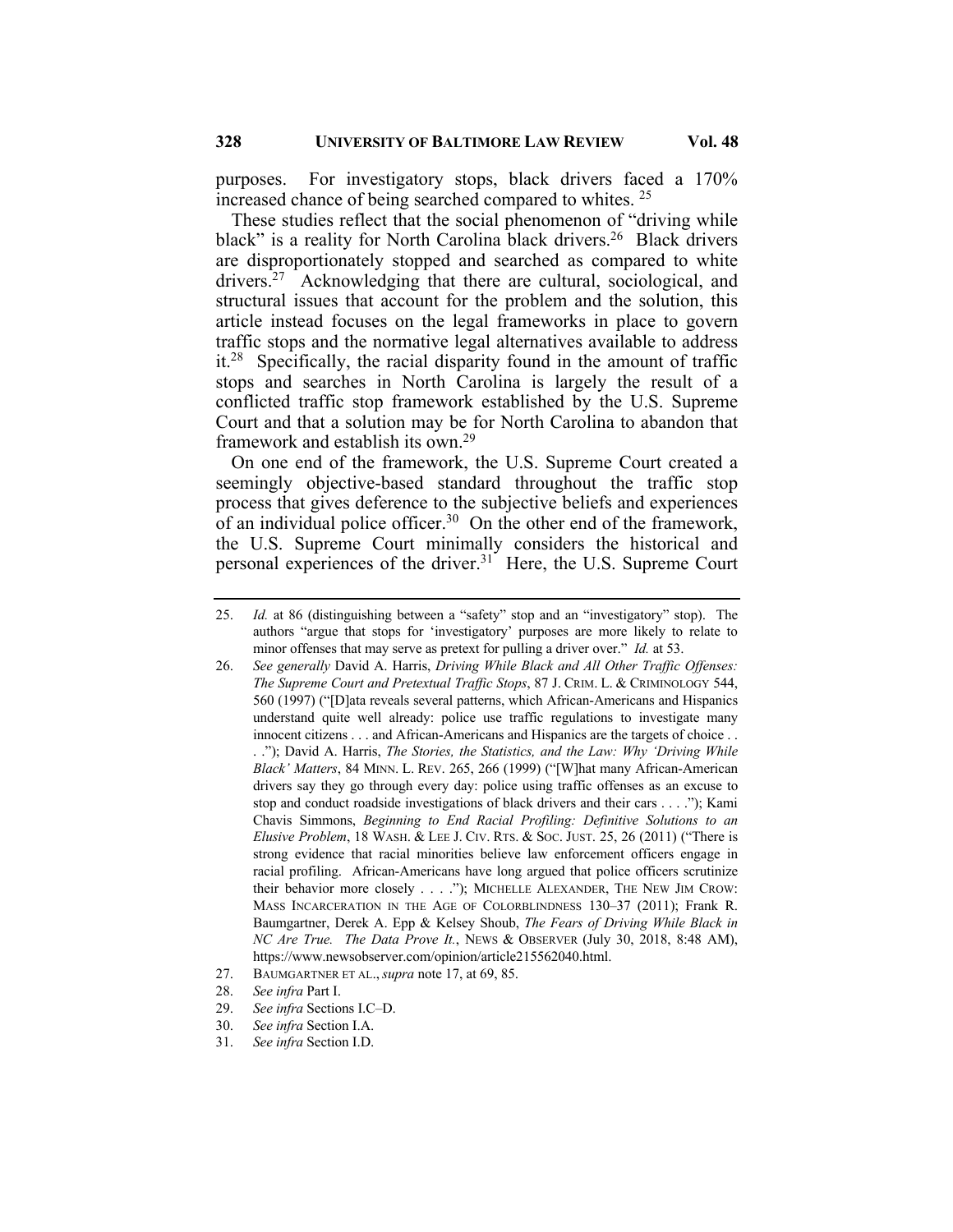fails to make a simple recognition: the black experience with police is different and unique from the white experience.<sup>32</sup> It is impacted and formed by the historical legacy of slavery,  $33 \text{ Jim Crow}, 34$  and the era of mass incarceration.<sup>35</sup> It is defined by the constant and repeated traffic stops incurred by today's black drivers.<sup>36</sup> The traffic stop framework must reflect that difference in experience, but it does not. Instead, it treats drivers as colorless non-entities, all sharing the same life experiences and expectations of encounters with police officers.<sup>37</sup> When the two ends of the framework intersect, behavior on the part of black drivers that reflects historical and personal experiences with police officers then provides a reasonable basis for a police officer to stop the driver and to escalate the stop to a search of the vehicle.<sup>38</sup>

Traffic stop federalism presents a practical and feasible normative legal alternative to the U.S. Supreme Court's framework.<sup>39</sup> Traffic

- 33. *See generally* ALEXANDER, *supra* note 26, at 22–26.
- 34. *See generally* JENNIFER RITTERHOUSE, GROWING UP JIM CROW: HOW BLACK AND WHITE SOUTHERN CHILDREN LEARNED RACE (2006); Steven A. Berrey, *Resistance Begins at Home: The Black Family and Lessons in Survival and Subversion in Jim Crow Mississippi*, 3 BLACK WOMEN, GENDER & FAM. 65, 65–90 (2009).
- 35*. See generally* ALEXANDER, *supra* note 26, at 185–220.
- 36. *See, e.g.*, Floyd D. Weatherspoon, *Racial Profiling of African-American Males: Stopped, Searched, and Stripped of Constitutional Protection*, 38 J. MARSHALL L. REV. 439, 451 (2004) ("The use of racial profiling in the selective enforcement of public laws is most evident in traffic stops by law enforcement officers. It can also be a most humiliating and frightening experience for anyone, especially African-American males who may fear imminent harm from police officers.").
- 37. *See* Whren v. United States, 517 U.S. 806, 813 (1996) (holding that subjective intentions are not a factor in determining whether an officer has probable cause, and legally allowing for the treatment of drivers as colorless non-entities).
- 38. *See, e.g.*, Maclin, *supra* note 32, at 253 ("Black men know they are liable to be stopped at anytime, and that when they question the authority of the police, the response from the cops is often swift and violent.").
- 39. *See generally* John Paul Stevens, *The Other Constitutions*, N.Y. REV., Dec. 6, 2018, at 33 (reviewing JEFFREY S. SUTTON, 51 IMPERFECT SOLUTIONS: STATES AND THE MAKING OF AMERICAN CONSTITUTIONAL LAW (2018)). Justice Stevens agrees with the author that "state judiciaries can set an example for the federal judiciary and

<sup>32.</sup> *See, e.g.*, Tracey Maclin, *"Black and Blue Encounters" Some Preliminary Thoughts About Fourth Amendment Seizures: Should Race Matter?*, 26 VAL. U. L. REV 243, 256 (1991) ("[W]hen whites are stopped by the police, they too feel uneasy and often experience fear. . . . But I wonder whether the average white person worries that an otherwise routine police encounter may lead to a violent confrontation."); Richard Delgado, *Law Enforcement in Subordinated Communities: Innovation and Response*, 106 MICH. L. REV. 1193, 1199 (2008) ("Over time, whites and blacks come to view police and policing 'in strikingly different terms.' Blacks especially are more likely than others to believe that the police are unaccountable, abusing citizens and treating minorities harshly." (internal citations omitted)).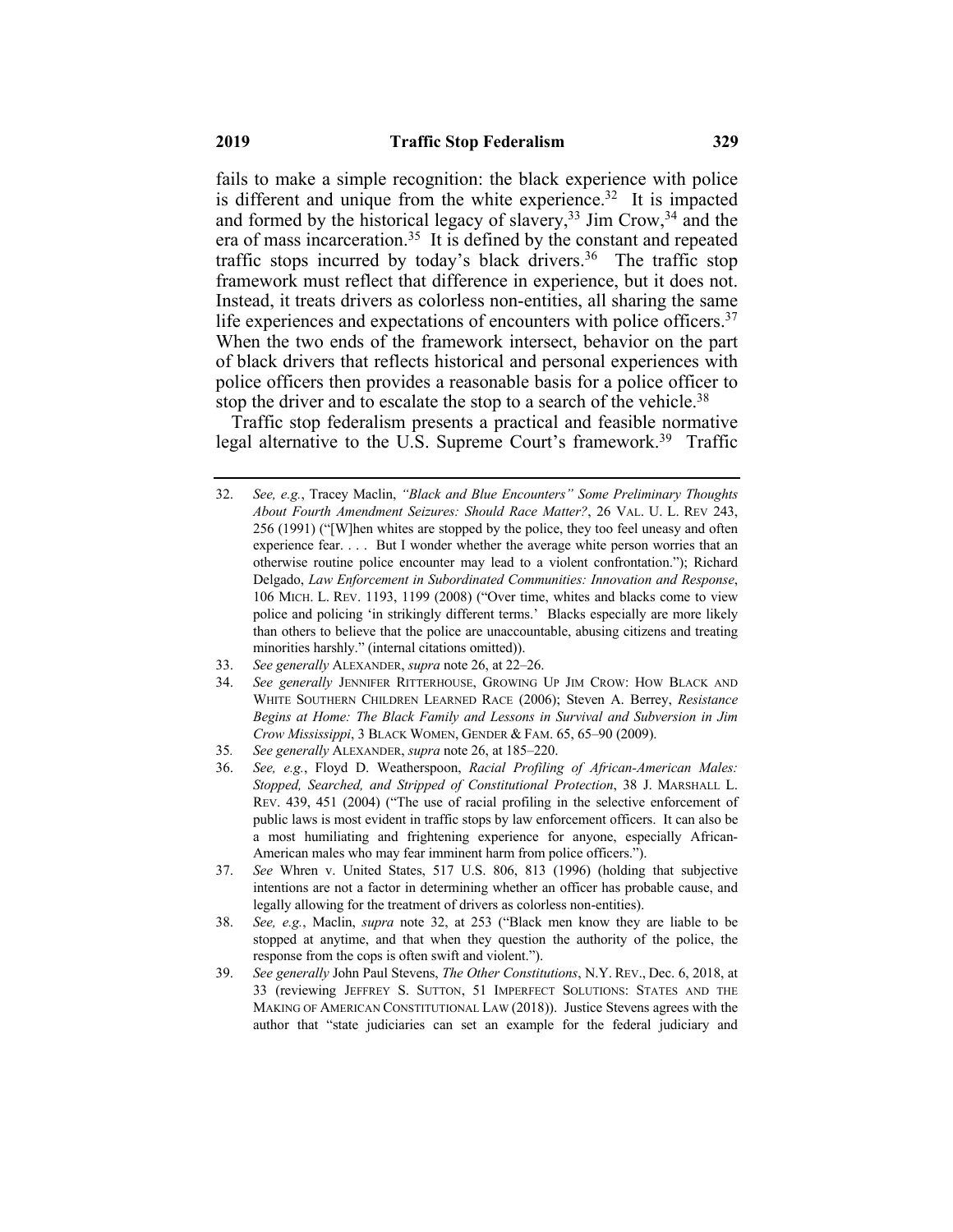stop federalism recognizes that the U.S. Supreme Court interprets the federal constitution to set a "floor" to the amount of rights a state must afford its citizens.<sup>40</sup> States are then free to interpret their own constitutions to afford its citizens broader and more extensive constitutional rights and protections.<sup>41</sup> In the traffic stop context, state courts are free to conclude that the U.S. Supreme Court's interpretation of the Fourth Amendment fails to adequately safeguard black drivers, and to instead interpret their own state constitution to establish a new framework more representative of the black experience.<sup>42</sup>

North Carolina serves as an example of both the potential successes and downfalls of traffic stop federalism as a normative solution to the U.S. Supreme Court's conflicted framework.<sup>43</sup> As the ninth most populous state,<sup>44</sup> North Carolina has a growing minority population,<sup>45</sup>

ultimately persuade it to endorse rights that they have recognized and that should have prevailed as a matter of federal law for decades." *Id.*

- 40. Danforth v. Minnesota, 552 U.S. 264, 280 (2008).
- 41. Brennan, *supra* note 1, at 500–01; *see also* JEFFREY S. SUTTON, 51 IMPERFECT SOLUTIONS: STATES AND THE MAKING OF AMERICAN CONSTITUTIONAL LAW 16–21 (2018); EMILY ZACKIN, LOOKING FOR RIGHTS IN ALL THE WRONG PLACES: WHY STATE CONSTITUTIONS CONTAIN AMERICA'S POSITIVE RIGHTS 20–32 (2013).
- 42. *See, e.g.*, Timothy P. O'Neill, *Vagrants in Volvos: Ending Pretextual Traffic Stops and Consent Searches of Vehicles in Illinois*, 40 LOY. U. CHI. L.J. 745, 761–62 (2009); Margaret M. Lawton, *State Responses to the* Whren *Decision*, 66 CASE W. RES. L. REV. 1039, 1044–45 (2016); Brown v. State, 182 P.3d 624, 633 (Alaska Ct. App. 2008) ("[W]e were convinced that the United States Supreme Court's interpretation of the Fourth Amendment 'fails to adequately safeguard our citizens' right to privacy, . . . fails to adequately protect citizens from unwarranted government intrusion, and . . . unjustifiably reduces the incentive of police officers to honor citizen's constitutional rights." (quoting Joseph v. State, 145 P.3d 595, 605 (Alaska Ct. App. 2006))).
- 43. *See infra* Section I.C.
- 44. Benjamin Elisha Sawe, *The 50 US States Ranked by Population*, WORLDATLAS, https://www.worldatlas.com/articles/us-states-by-population.html (last updated Sept. 14, 2018).
- 45. Jessica Stanford, *NC in Focus: Black Population in North Carolina, 2016*, UNC CAROLINA DEMOGRAPHY (Feb. 8, 2018), https://demography.cpc.unc.edu/2018/02/08/ nc-in-focus-black-population-in-north-carolina-2016/ (projecting that although the Black population in North Carolina is expected to grow, it will grow at the same rate as the state's overall population, leaving similar overall percentages); *see generally* Caroline Metzler & Gavin Off, *Hispanic Population Continues to Rise in NC as White Population Trails*, CHARLOTTE OBSERVER (June 25, 2018, 3:53 PM), https://www. charlotteobserver.com/latest-news/article213539719.html (focusing on North Carolina's Hispanic population while also showing statistics about the growth in the black population).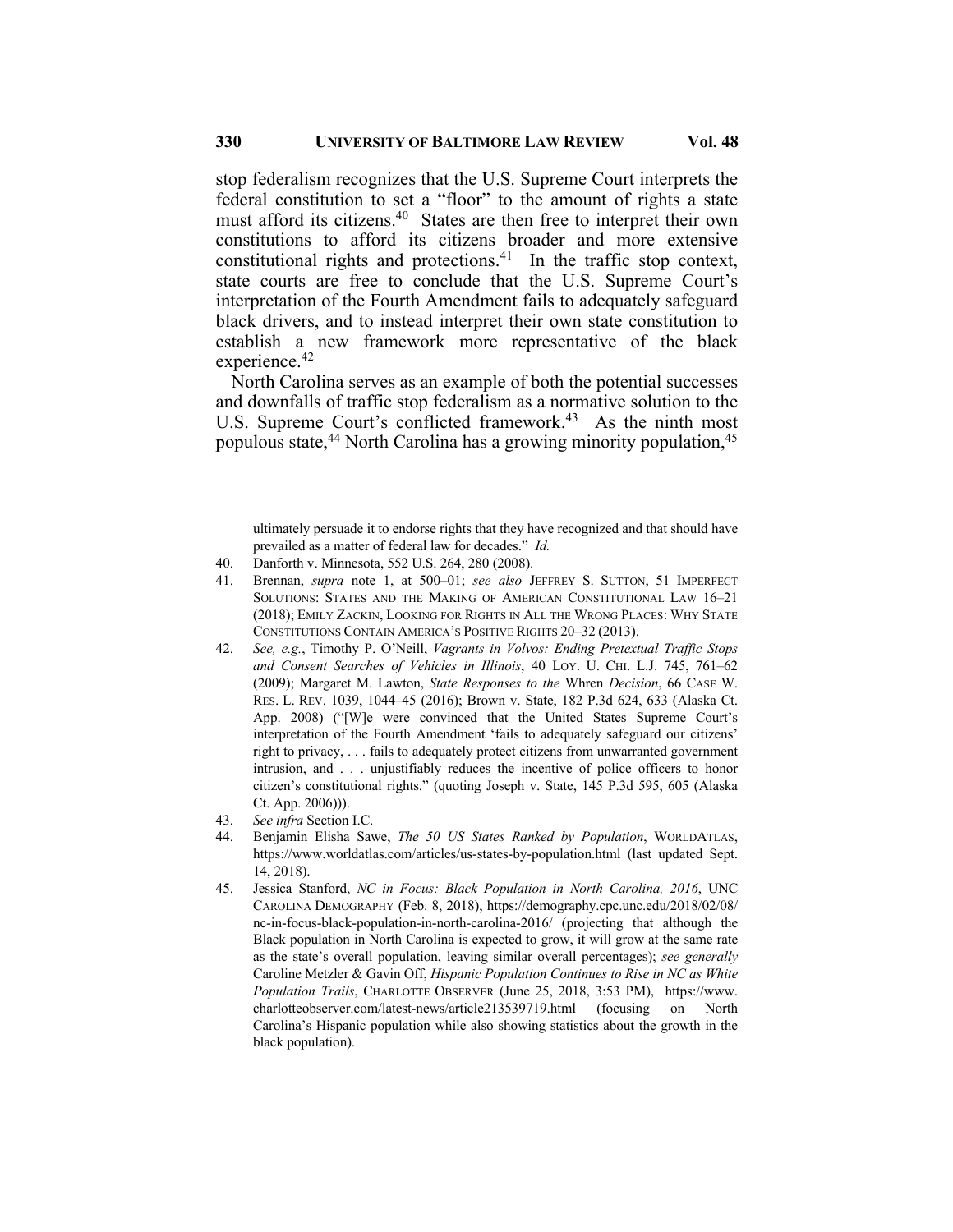and a history that encompasses the black experience in America.<sup>46</sup> Its courts have recognized that it has the authority to interpret its own constitution independently and more broadly than the U.S. Supreme Court's interpretation of the Fourth Amendment.<sup>47</sup>

The circumstances are ripe for the North Carolina courts to address the racial disparity in traffic stops and searches by interpreting the state constitution to protect its black drivers.<sup>48</sup> And yet, North Carolina has also exhibited the biggest weakness of traffic stop federalism—its courts have rejected it in the context of traffic stops and instead have blindly acquiesced to the U.S. Supreme Court's framework.49

While this article focuses on North Carolina to address the legal frameworks in place to govern traffic stops and the normative legal alternatives available to address the racial disparities in stops and searches, the lessons learned from North Carolina are applicable nationwide. The driving while black phenomenon is not limited to North Carolina.<sup>50</sup> A study focusing on Kansas City traffic stops found that police officers stopped 24% of all black drivers per year compared to  $12\%$  for whites,<sup>51</sup> while a Missouri investigation revealed that blacks were  $85\%$  more likely to be stopped by police.<sup>52</sup> Additionally, social scientists surveyed 2,324 drivers and found that black men are "by far the most likely to be stopped for investigatory reasons."<sup>53</sup> Their study concluded that over the course of a year, an

- 48. *See infra* Part III.
- 49. *See infra* Sections I.C, II.B, II.D, III.B.

<sup>46.</sup> *See generally* JEFFERY J. CROW ET AL., A HISTORY OF AFRICAN AMERICANS IN NORTH CAROLINA (N.C. Office of Archives and History ed., 2d rev. ed. 2011).

<sup>47.</sup> State v. Arrington, 319 S.E.2d 254, 260 (N.C. 1984); *see* State v. McClendon, 517 S.E.2d 128, 132 (N.C. 1999) ("[T]his Court is not bound by opinions of the Supreme Court of the United States construing even identical provisions in the Constitution of the United States.").

<sup>50.</sup> ELIZABETH DAVIS, ANTHONY WHYDE & LYNN LANGTON, U.S. DEP'T OF JUSTICE, SPECIAL REPORT: CONTACTS BETWEEN POLICE AND THE PUBLIC, 2015, at 1, 4 (2018), https://www.bjs.gov/content/pub/pdf/cpp15.pdf (noting that traffic stops were the most common form of police-initiated contact for Americans and when comparing driving population traffic stop percentages analyzed by race, blacks were more likely than whites to be the driver in a traffic stop, as 9.6% of all black drivers were stopped whereas only 8.6% of all white drivers were stopped).

<sup>51.</sup> CHARLES R. EPP ET AL., PULLED OVER: HOW POLICE STOPS DEFINE RACE AND CITIZENSHIP 20, 52 (2014).

<sup>52.</sup> Jim Salter, *Missouri Report: Blacks 85 Percent More Likely to Be Stopped*, ASSOCIATED PRESS NEWS (June 1, 2018), https://www.apnews.com/58d9ad846ef14b9 3915ee26d3cf4663e.

<sup>53.</sup> EPP ET AL., *supra* note 51, at 20, 66.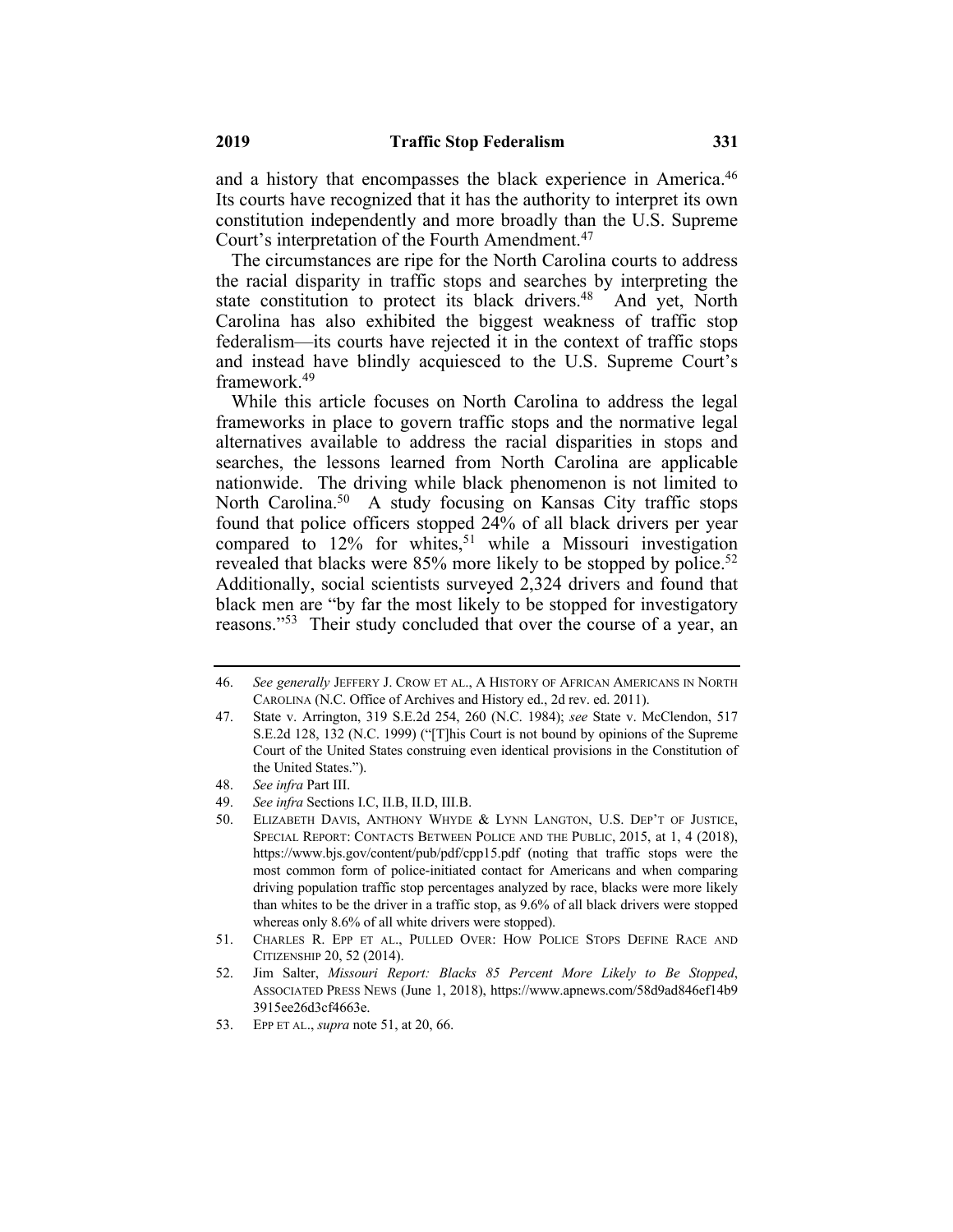African American man who is less than 40 years old and is driving an older luxury car has a 44% likelihood of an investigative stop. A similar white man driving any other vehicle has an 8% chance of such a stop, and a white woman has only a  $4\%$  chance.<sup>54</sup>

Nationwide, black drivers are also more likely to be searched than white drivers.<sup>55</sup> The survey of 2,324 drivers revealed that black drivers were five times more likely than white drivers to have their vehicle searched during the traffic stop.<sup>56</sup> A recent Stanford study found that, across several states, white drivers were searched in 2% of all traffic stops while  $3.5\%$  of black drivers were searched.<sup>57</sup> The study concluded that black drivers had "approximately twice the odds of being searched relative to white drivers."58

This nationwide problem devolves to the majority of states with traffic stops being a predominately state function.<sup>59</sup> Equipped with their own constitutions, cultures, and experiences, states are then presented with the opportunity to exercise traffic stop federalism to protect their own black drivers.<sup>60</sup> North Carolina's consideration and rejection of such a normative approach can guide these state Supreme Courts in their own consideration of adopting a broader traffic stop framework that better protects their black drivers. Perhaps, too, an increase in states exercising traffic stop federalism may trigger the U.S. Supreme Court to reconsider its own framework.<sup>61</sup>

This article proceeds along the progression of a traffic stop. Part I discusses the U.S. Supreme Court's framework for the initiation of the stop,<sup>62</sup> North Carolina's interpretation of this framework,<sup>63</sup> and how this framework intersects with the black experience to legitimize racially based traffic stops.<sup>64</sup> Part II transitions from the initiation of the stop to the police conducting an investigation of the driver and the vehicle.65 This part focuses on the U.S. Supreme Court's

<sup>54.</sup> *Id.* at 69–70 ("Investigatory stops target black men, and, especially, lower income black men.").

<sup>55.</sup> *See id.* at 2.

<sup>56.</sup> *Id.* at 20, 105.

<sup>57.</sup> Emma Pierson et al., A Large-Scale Analysis of Racial Disparities in Police Stops Across the United States 6 (June 18, 2017) (unpublished working paper) (on file with the Stanford Open Policing Project).

<sup>58.</sup> *Id.* at 6.

<sup>59.</sup> *Id.* at 1.

<sup>60.</sup> *See generally* SUTTON, *supra* note 41, at 17.

<sup>61.</sup> *See* Stevens, *supra* note 39.

<sup>62.</sup> *See infra* Sections I.A–B.

<sup>63.</sup> *See infra* Section I.C.

<sup>64.</sup> *See infra* Section I.D.

<sup>65.</sup> *See infra* Part II.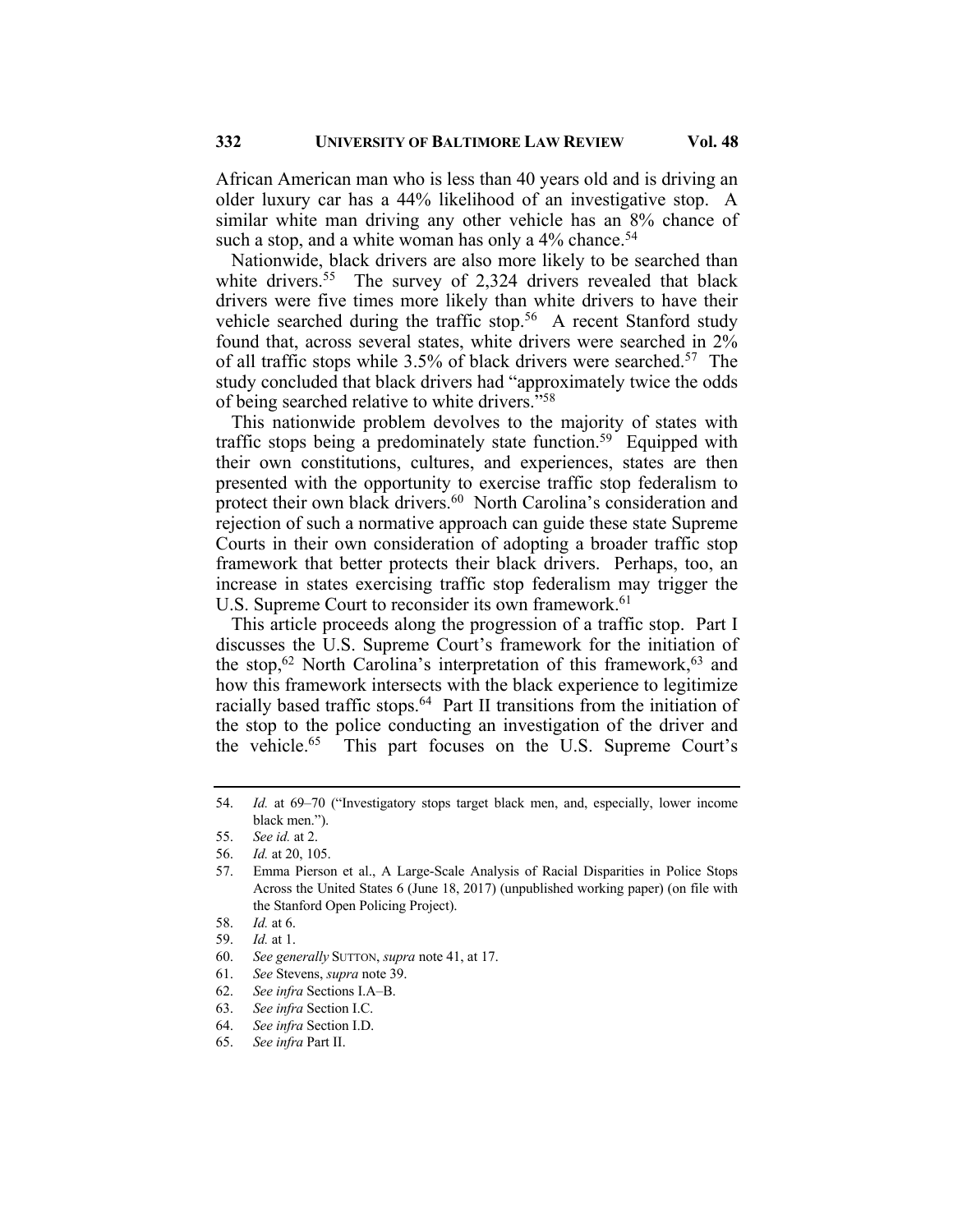framework for using drug dogs to establish probable cause to search a vehicle, <sup>66</sup> and the use of reasonable suspicion to continue holding a driver past the purpose of the traffic stop.<sup>67</sup> After discussing North Carolina's interpretation of this framework, this part next analyzes how the framework affords deference to the subjective beliefs of law enforcement and no such deference to the black experience.<sup>68</sup> Part III concentrates on consent-based searches and the framework established by the U.S. Supreme Court and North Carolina Supreme Court to assess whether consent is voluntarily given.<sup>69</sup> This part concludes by examining how these tests fail to consider black experiences with police in determining the voluntariness of consent.<sup>70</sup>

#### I. MAKING THE STOP—A QUASI-OBJECTIVE STANDARD

Traffic stops are governed by the Fourth Amendment, which guarantees, "[t]he right of the people to be secure in their persons, houses, papers, and effects against unreasonable searches and seizures. $\sqrt[3]{1}$  Because a traffic stop is considered a "seizure" under the Fourth Amendment, $72$  it must not be "unreasonable" under the circumstances.<sup>73</sup> What is unclear is what role does race play, if any, in the determination of whether a traffic stop is unreasonable.

In *Whren v. United States*, the U.S. Supreme Court first considered the role that race may play in a police officer's decision to stop a vehicle.74 Writing for the unanimous court, Justice Antonin Scalia

- 68. *See infra* Sections II.D–E.
- 69*. See infra* Sections III.A–B.
- 70. *See infra* Section III.C.
- 71. U.S. CONST. amend. IV; *see als*o Delaware v. Prouse, 440 U.S. 648, 653 (1979); United States v. Martinez-Fuerte, 428 U.S. 543, 556 (1976); United States v. Brignoni-Ponce, 422 U.S. 873, 878 (1975).
- 72. Whren v. United States, 517 U.S. 806, 809–10 (1996).
- 73. *Id.* at 810.

<sup>66.</sup> *See infra* Sections II.A–B.

<sup>67.</sup> *See infra* Section II.C.

<sup>74.</sup> *See id.* Much has been written about *Whren* and pretext stops. *See, e.g.*, Lewis R. Katz, *"Lonesome Road": Driving Without the Fourth Amendment*, 36 SEATTLE U. L. REV. 1413, 1421 (2013) ("The Court's holding in *Whren* merely solidified a trend in United States jurisprudence toward ignoring police officers' racial biases, admitted or otherwise."); Margaret M. Lawton, *The Road to* Whren *and Beyond: Does the "Would Have" Test Work?*, 57 DEPAUL L. REV. 917, 930 (2008) ("[S]uch a high level of discretion provides the police with the ability to use traffic stops based upon legitimate traffic infractions as pretexts to investigate other, possibly criminal activity for which the police have no probable cause or even reasonable suspicion."); Wayne R. LaFave, *The "Routine Traffic Stop" from Start to Finish*: *Too Much "Routine," Not Enough Fourth Amendment*, 102 MICH. L. REV. 1843, 1859 (2004) ("The totality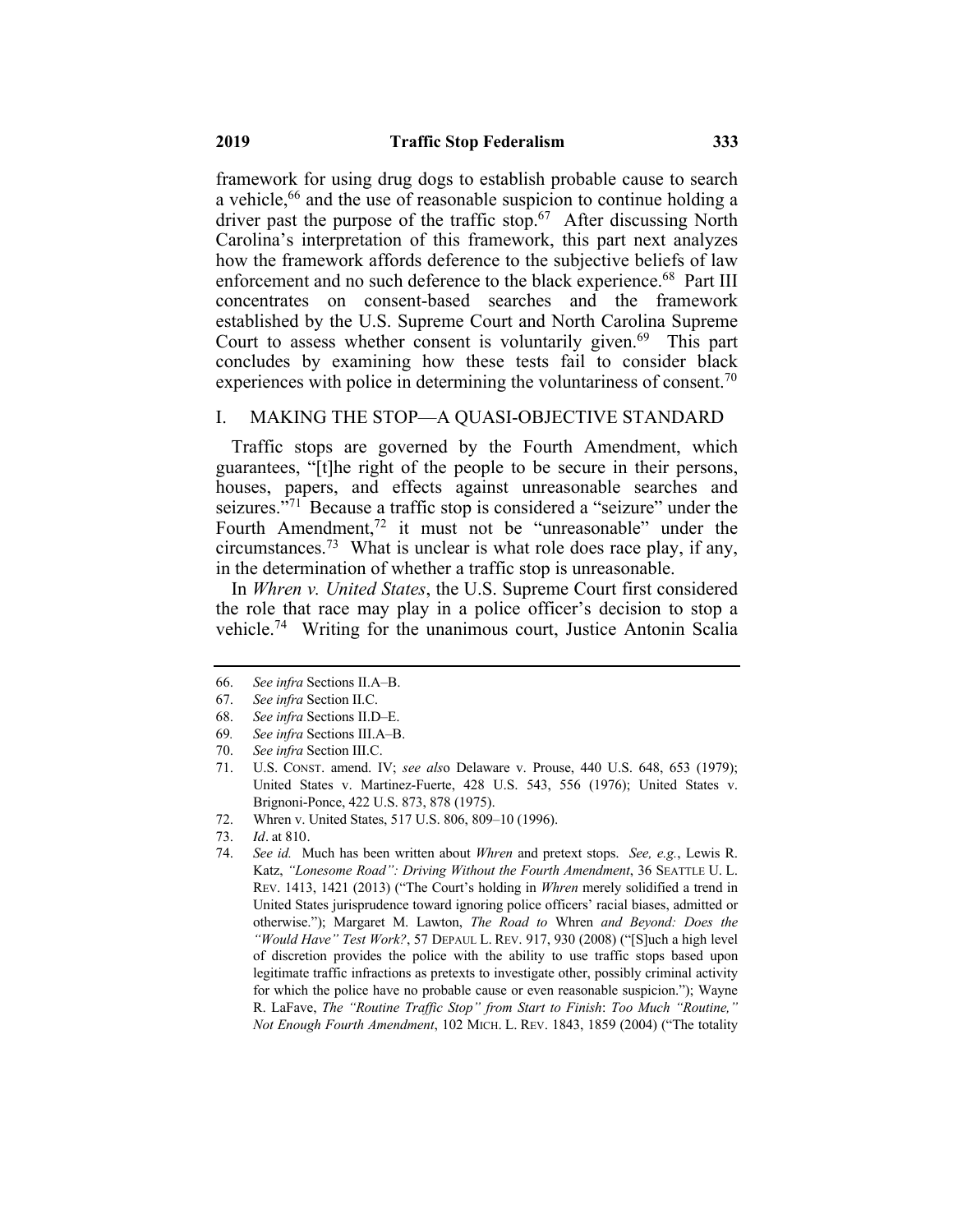noted that traffic stops at best "interfere with freedom of movement, are inconvenient, and consume time and at worst may create substantial anxiety."75 Justice Scalia in agreement with the rest of the Supreme Court reflected the dominantly elite and white viewpoint of traffic stops: they are not life changing events, but rather anxiety ridden inconveniences that keep someone from getting where they are going on time.<sup>76</sup> For many drivers, especially white drivers, this may be the case for most traffic stops.<sup>77</sup> However, for black drivers, traffic stops mean much more than a time-consuming inconvenience.<sup>78</sup> The stop itself is angst-ridden and filled with uncertainty. <sup>79</sup> Rather than ending at a citation or a warning, the stop

of the Court's analysis in *Whren* is, to put it mildly, quite disappointing."); Arnold H. Loewy, *Cops, Cars, and Citizens: Fixing the Broken Balance*, 76 ST. JOHN'S L. REV. 535, 557 (2002) ("[T]he Court seemed either oblivious to, or unconcerned with, its implicit sanctioning of unbridled arbitrariness or racial profiling . . . ."); David A. Moran, *The New Fourth Amendment Vehicle Doctrine: Stop and Search Any Car at Any Time*, 47 VILL. L. REV. 815, 821 (2002) ("By unequivocally and categorically rejecting the notion that a traffic stop could ever be unconstitutional so long as the officer could identify *any* traffic or equipment violation, . . . *Whren* sent a clear and unmistakable message to the police: You may, in your complete discretion, stop almost any car at any time."); Alberto B. Lopez, *Racial Profiling and* Whren*: Searching for Objective Evidence of the Fourth Amendment on the Nation's Roads*, 90 KY. L.J. 75, 79 (2001–2002) ("[T]he Supreme Court's decision in *Whren v. United States* effectively blunted any efforts to challenge racial profiling under the Fourth Amendment."); Hon. Phyllis W. Beck & Patricia A. Daly, *State Constitutional Analysis of Pretext Stops: Racial Profiling and Public Policy Concerns*, 72 TEMP. L. REV. 597, 605–06 (1999) (examining the application of *Whren* in Pennsylvania); David O. Markus, Whren v. United States*: A Pretext to Subvert the Fourth Amendment*, 14 HARV. BLACKLETTER L.J. 91, 91 (1998); Patricia Leary & Stephanie Rae Williams, *Toward a State Constitutional Check on Police Discretion to Patrol the Fourth Amendment's Outer Frontier: A Subjective Test for Pretextual Seizures*, 69 TEMP. L. REV. 1007, 1025 (1996) ("*Whren* is a rickety piece of judicial scholarship. It is built upon unreasoned distinctions, perversions of precedent, a question-begging unarticulated and unsupported premise, bootstrapping, logical inconsistencies, and a narrow vision of the Fourth Amendment.").

- 75. *Whren*, 517 U.S. at 817 (quoting *Prouse*, 440 U.S. at 657).
- 76. *Id.* at 807.
- 77. *See* Nsikan Akpan, *Police Respect Whites More than Blacks During Traffic Stops, Language Analysis Finds*, PBS (June 5, 2017, 4:26 PM), https://www.pbs.org/news hour/science/police-respect-whites-blacks-traffic-stops-language-analysis-finds.
- 78. *See* EPP ET AL., *supra* note 51, at 8 ("This racial difference in police practices and people's lived experience and shared knowledge of these practices is why black people commonly rate stops that they have experienced as unfair, while whites are generally more sanguine about the stops that *they* have experienced.").
- 79. *See* Michael A. Fletcher, *For Black Motorists, a Never-Ending Fear of Being Stopped*, NAT'L GEOGRAPHIC, https://www.nationalgeographic.com/magazine/2018/ 04/the-stop-race-police-traffic/ (last visited Apr. 5, 2019). Across the country, lawabiding black and Hispanic drivers are left frightened and humiliated by the inordinate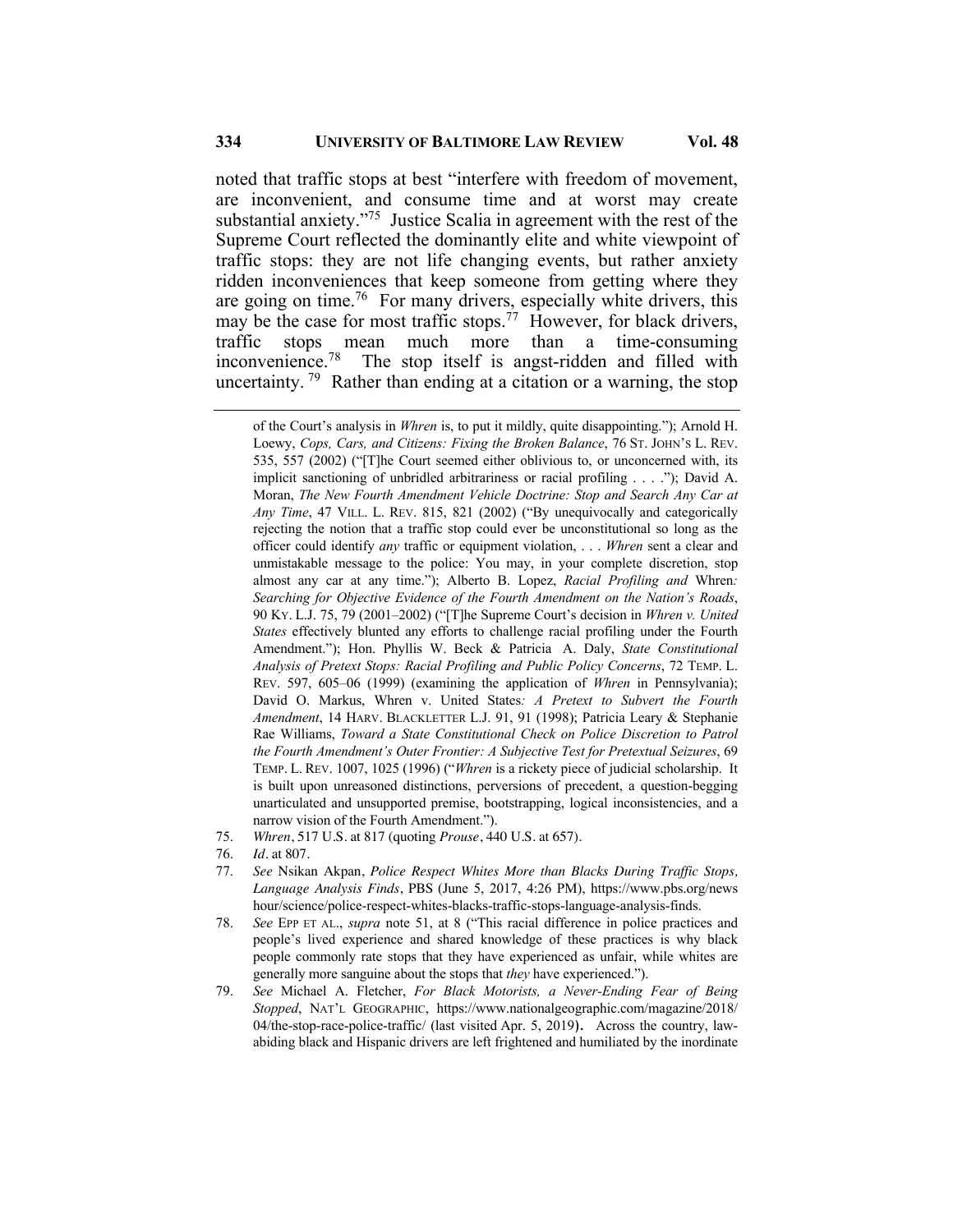may be extended to justify a search of the vehicle. $80$  Those who feel unnecessarily stopped may feel alienated and delegitimized from society. $81$  In turn, this alienation may impact how they behave during the next traffic stop. $82$ 

This part examines the legal framework for when police officers may stop a vehicle.<sup>83</sup> Section B addresses the suspicion needed for police to stop a vehicle.<sup>84</sup> The next section then moves to the proposed normative legal solution—traffic stop federalism—by examining North Carolina's consideration and implementation of the U.S. Supreme Court framework.<sup>85</sup> Lastly, the last section in this part examines the impact of these court decisions on black drivers.<sup>86</sup>

#### *A.* Whren *and the Pretext Possible Probable Cause*

On June 10, 1993, Michael Whren and James Brown, two young black men, stopped their vehicle at a stop sign in Southeast Washington, D.C.<sup>87</sup> The Nissan Pathfinder they were driving had

attention they receive from police, who often see them as criminals. *Id.* Such treatment leaves minorities feeling violated, angry, and wary of police and their motives. *Id.*

- 81. BAUMGARTNER ET AL., *supra* note 17, at 32.
- 82. *See* Tonya Maxwell, *In Traffic Stops, Disparity in Black and White,* CITIZEN-TIMES (Aug. 27, 2016, 2:34 PM), https://www.citizen-times.com/story/news/local/2016/08/ 27/traffic-stops-disparity-black-and-white/89096656/. Billy Robertson, a black 67 year-old pastor in Asheville, North Carolina, discussed a traffic stop that occurred two years prior after being pulled over by an officer who said he had crossed the yellow line. *Id.*

I don't want to be no accident. I'm serious. These are my hands. . . . [Black people] got to be talking about 'I am reaching into my pocket for my license. Cause I don't want to be no accident.' . . . When I was a kid in the black neighborhood – I'm talking about Asheville – the community would tell us, they would say, 'When you go to town, keep your head down.' . . . They were fearful of young black men being abused. . . . This is something that was engrained in black males in the African-American community, way back, years ago. That same thing is taking place now, there's such a fear.

- *Id.*
- 83. *See infra* Section I.A.
- 84. *See infra* Section I.B.
- 85. *See infra* Section I.C.
- 86. *See infra* Section I.D.
- 87. Brief for the Petitioners at 2−4, Whren v. United States, 517 U.S. 806 (1996) (No. 95- 5841), 1996 WL 75758.

<sup>80.</sup> *See id.; see also supra* notes 51–52 and accompanying text.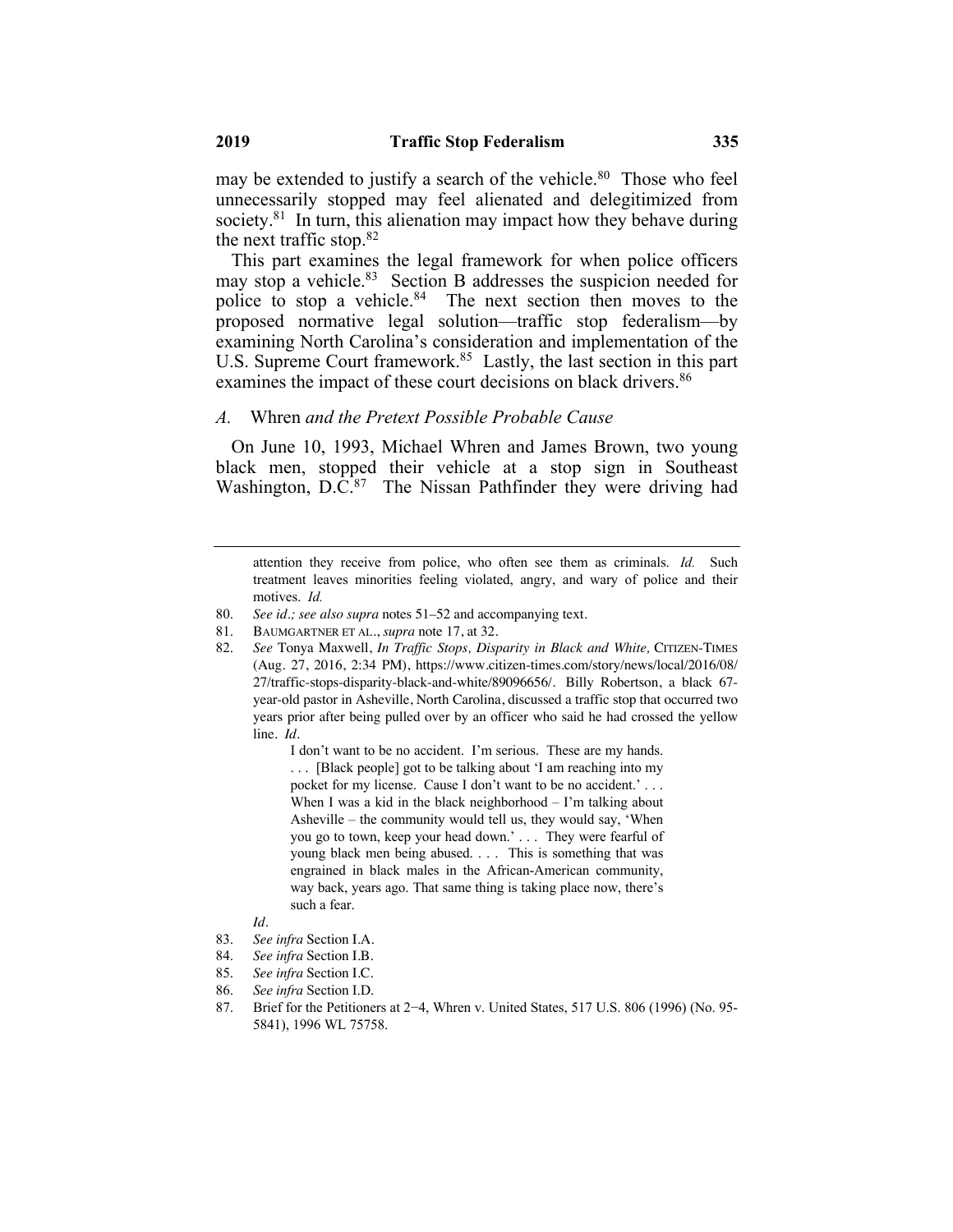temporary tags.<sup>88</sup> While stopped at the stop sign, several plainclothes vice officers patrolling the area for drug violations in an unmarked vehicle observed Whren and Brown.<sup>89</sup> The plainclothes officers believed that the driver was stopped too long, approximately twenty seconds, at the stop sign.<sup>90</sup> They also observed the driver looking down into the lap of the passenger while stopped at the stop sign.<sup>91</sup> The officers made a U-turn to follow the vehicle, at which point, the vehicle "turned suddenly to its right, without signaling, and sped off at an 'unreasonable' speed."92 At this point, the officers stopped the vehicle and observed two large plastic bags of crack cocaine in Whren's hands.<sup>93</sup>

During the suppression hearing, the primary vice officer, Officer Ephraim Soto, testified that he and the other vice officers were patrolling a high drug area and that their objective was to find narcotic activity occurring, not to conduct traffic patrols.<sup>94</sup> Soto provided he was "out there almost strictly to do drug investigations" and that he stopped vehicles for traffic violations "[n]ot very often at all."<sup>95</sup> But Soto did acknowledge that he made the stop to investigate two potential traffic violations: being stopped at the stop sign for an excessive amount of time and speeding.<sup>96</sup>

Soto's testimony differed slightly from his partner, Officer Homer Littlejohn.<sup>97</sup> Littlejohn did not attempt to justify the stop based on a traffic violation.<sup>98</sup> Instead, Littlejohn testified that the officers made the stop because they had reasonable suspicion that the drivers were engaged in some sort of drug activity.<sup>99</sup> Littlejohn emphasized that "[w]e did not know they had drugs in that vehicle at that time, just had a reasonable suspicion as to their actions as to why they were stopped at the stop sign for so long."<sup>100</sup>

Soto and Littlejohn offered two competing justifications for stopping the vehicle: violations of the traffic code and reasonable

- 94. Brief for the Petitioners, *supra* note 87, at 3−4.
- 95. *Id.* at 7.
- 96. *Id.* at 8.
- 97. *See id.* at 4−5.
- 98. *Id.* at 31a n.7.
- 99. *Id.*
- 100. Brief for the Petitioners, *supra* note 87, at 6 n.7.

<sup>88.</sup> *Id.* at 2.

<sup>89.</sup> *Id.* at 2−3.

<sup>90.</sup> *Whren*, 517 U.S. at 808.

<sup>91.</sup> *Id.*

<sup>92.</sup> *Id.*

<sup>93.</sup> *Id.* at 808–09.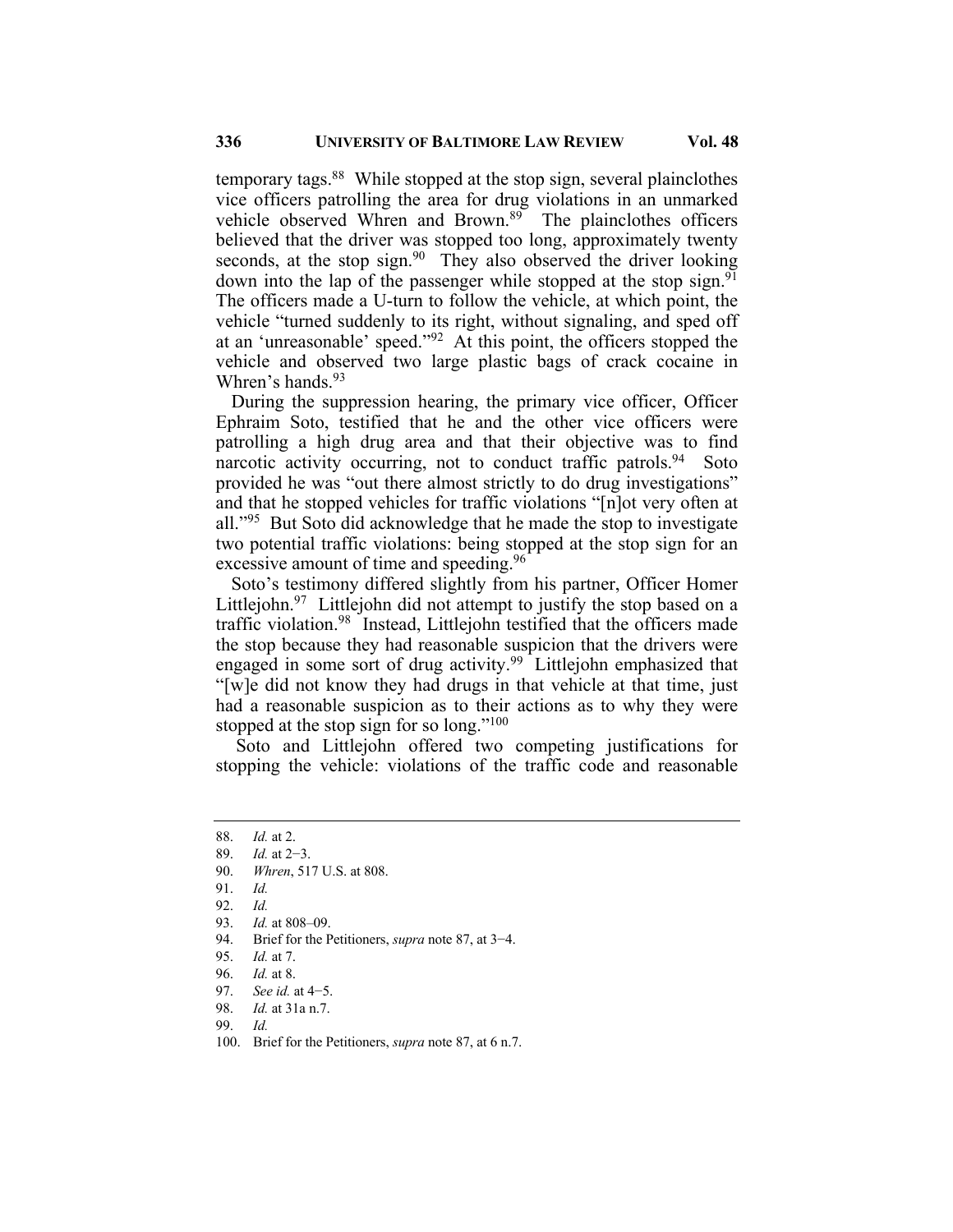suspicion for drug activity.<sup>101</sup> Whren and Brown, however, challenged the stop based solely on Soto's justification—the traffic violation.102 They acknowledged that while Soto likely had probable cause that Whren had committed two traffic violations—not giving full time and attention to the operation of the vehicle and driving at an unreasonable speed—this probable cause of traffic code violations was not enough to stop a vehicle.<sup>103</sup> Whren and Brown argued that "the use of automobiles is so heavily and minutely regulated that total compliance with traffic and safety rules is nearly impossible, a police officer will almost invariably be able to catch any given motorist in a technical violation."<sup>104</sup> To Whren and Brown, this rule would have dire consequences because "the ease with which officers can identify civil traffic infractions creates the phenomenon of the pretextual traffic stop–the use of traffic laws to evade constitutional<br>restraints."<sup>105</sup> This possibility was especially dangerous in the This possibility was especially dangerous in the context of race because "[i]f police are not required to exercise their discretion within the confines of standard police procedure," Whren and Brown argued in their brief, "the decision whether to stop a particular citizen for a particular minor traffic infraction will turn on no more than 'the price of our automobiles, the formality of our dress, the shortness of our hair or the color of our skin.'"106 To Whren and Brown, the officers observed them, followed them, and stopped them not because of the traffic violations, but because they were black.<sup>107</sup> The traffic violations were then just a pretext to make the stop. $108$ 

As such, Whren and Brown argued that the Fourth Amendment test for traffic stops should not be whether the police officer had probable cause of the traffic violation, "but rather, whether a police officer, acting reasonably, would have made the stop for the reason given."<sup>109</sup> The argument was fine, but distinct—rather than asking whether a reasonable police officer could have made the traffic stop based upon probable cause of a traffic violation the question should be whether a

<sup>101.</sup> *See* Whren v. U.S., 517 U.S. 806, 819 (1996).

<sup>102.</sup> Brief for the Petitioners, *supra* note 87, at 41–49.

<sup>103.</sup> *Id.* at 13; *see also Whren*, 517 U.S. at 810.

<sup>104.</sup> *Whren*, 517 U.S. at 810.

<sup>105.</sup> Brief for the Petitioners, *supra* note 87, at 22.

<sup>106.</sup> *Id.* (quoting Anthony G. Amsterdam, *Perspectives on the Fourth Amendment*, 58 MINN. L. REV. 349, 416 (1974)).

<sup>107.</sup> *Id.* at 13–15; *see also Whren*, 517 U.S. at 810.

<sup>108.</sup> *Whren*, 517 U.S. at 811.

<sup>109.</sup> *Id.* at 810.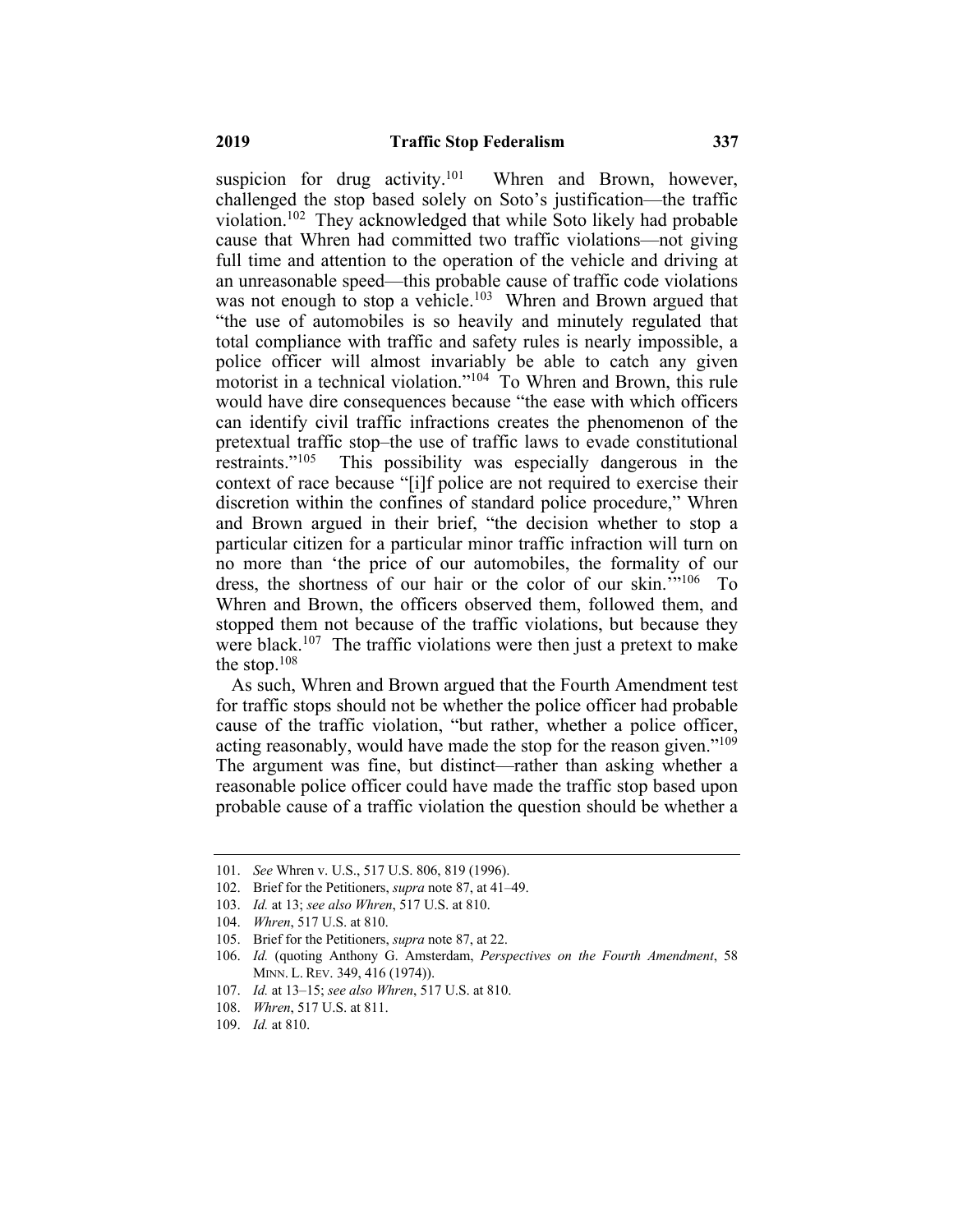reasonable police officer would have made the traffic stop.<sup>110</sup> By asking whether a reasonable police officer would have made the traffic stop based upon probable cause of a traffic violation, Whren and Brown argued that courts should protect drivers against the officers using traffic code violations as a pretext for racially based stops.111 To Whren and Brown, reasonable plainclothes vice officers patrolling for drug-related offenses would not have stopped a driver for speeding and not paying attention while at a stop sign, rendering their stop unconstitutional.<sup>112</sup>

The Supreme Court roundly rejected this argument in a unanimous decision.<sup>113</sup> Justice Scalia first considered whether police officers' "ulterior motives can invalidate police conduct that is justifiable on the basis of probable cause  $\ldots$   $\frac{1}{114}$  To Justice Scalia, the Court had never held "outside the context of inventory search or administrative inspection . . . , that an officer's motive invalidates objectively justifiable behavior under the Fourth Amendment . . . . "<sup>115</sup> Instead, he highlighted that when law enforcement was acting within their constitutional authority, especially when acting with probable cause, the Court had "flatly dismissed the idea that an ulterior motive might serve to strip the agents of their legal justification."<sup>116</sup> Justice Scalia further relied on prior cases that "[s]ubjective intent alone . . . does not make otherwise lawful conduct illegal or unconstitutional."<sup>117</sup> He concluded that "these cases foreclose any argument that the constitutional reasonableness of traffic stops depends on the actual motivations of the individual officers involved."118 Acknowledging that the Constitution does prohibit the selective enforcement of law based on race, he noted that the Equal Protection Clause is the appropriate forum for complaint and that "[s]ubjective intentions play no role in ordinary, probable-cause Fourth Amendment analysis."<sup>119</sup>

<sup>110.</sup> Brief for the Petitioners, *supra* note 87, at 13–37; *see also Whren*, 517 U.S. at 810.

<sup>111.</sup> Brief for the Petitioners, *supra* note 87, at 22–23.

<sup>112.</sup> *Id.* at 41.

<sup>113.</sup> *See generally Whren*, 517 U.S. at 813 (finding that while enforcement of the law based on a race is unconstitutional, subjective intentions of race do not play a role in a Fourth Amendment probable cause analysis).

<sup>114.</sup> *Id.* at 811.

<sup>115.</sup> *Id.* at 812.

<sup>116.</sup> *Id*. at 812–13 (citing United States v. Robinson, 414 U.S. 218, 221 (1973) ("[A] traffic-violation arrest . . . would not be rendered invalid by the fact that it was a 'mere pretext for a narcotics search . . . .'").

<sup>117.</sup> *Id.* at 813 (citing Gustafson v. Florida, 414 U.S. 260, 266 (1973); Scott v. United States, 436 U.S. 128, 138 (1978)).

<sup>118.</sup> *Id.*

<sup>119.</sup> *Id.*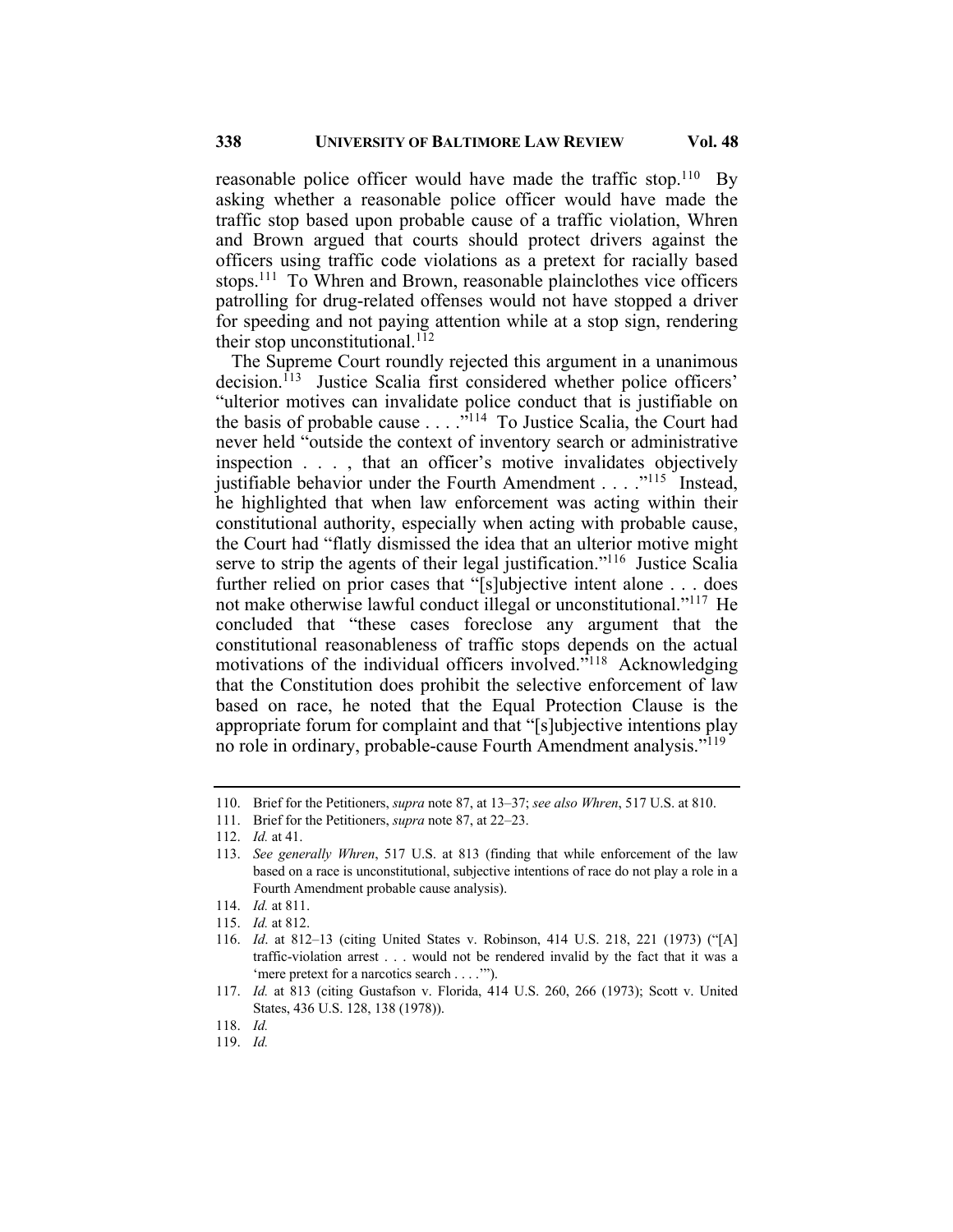Justice Scalia then considered the test proposed by Whren and Brown—whether a reasonable police officer would have made the probable cause based traffic stop as opposed to whether a reasonable police officer could have made the stop.<sup>120</sup> He again rejected this argument, but this time on the basis that the proposed approach was too subjective in nature.121 Justice Scalia argued that to apply the test proposed by Whren and Brown, the analysis would rest upon whether the "conduct deviated materially from usual police practices, so that a reasonable police officer in the same circumstances would not have made the stop for the reasons given[,]" and that this test is too subjective in nature.<sup>122</sup> In practice, he posits that "ordinarily one would be reduced to speculating about the hypothetical reaction of a hypothetical constable–an exercise that might be called virtual subjectivity."<sup>123</sup>

The Court's holding in Whren is substantial. It ultimately holds that police officers may make a traffic stop whenever they have probable cause of a traffic code violation.<sup>124</sup> Behind that holding, however, the Court rejects any consideration of the officer's potential racial bias or whether the traffic violation is pretext for other unfounded suspicions.<sup>125</sup> By refusing to consider whether a reasonable police officer would have exercised his or her discretion in making the stop, the Court sanctioned police officers to be able to target black drivers, absent any suspicion, and follow those drivers until he or she commits a traffic code violation.<sup>126</sup>

#### *B. Expanding* Whren*—Reasonable Suspicion Based Stops*

While *Whren's* holding is substantial, it did leave two questions left unanswered. First, what about Littlejohn's justification for making the traffic stop: was reasonable suspicion of drug activity enough to stop the vehicle? And, second, what if police only have reasonable suspicion of a traffic code violation, not probable cause? The holding in *Whren* was that police may stop a vehicle if they had

125. *Id.* at 812–13.

<sup>120.</sup> *Id.* at 813–14.

<sup>121.</sup> *Id.* at 814.

<sup>122.</sup> *Id.*

<sup>123.</sup> *Id.* at 815.

<sup>124.</sup> *Id.* at 819.

<sup>126.</sup> *See, e.g.*, Harris, *supra* note 26, at 546 ("Police will *not* subject *all* drivers to traffic stops in the way *Whren* allows. Rather . . . they will use the traffic code to stop a hugely disproportionate number of African-Americans and Hispanics.").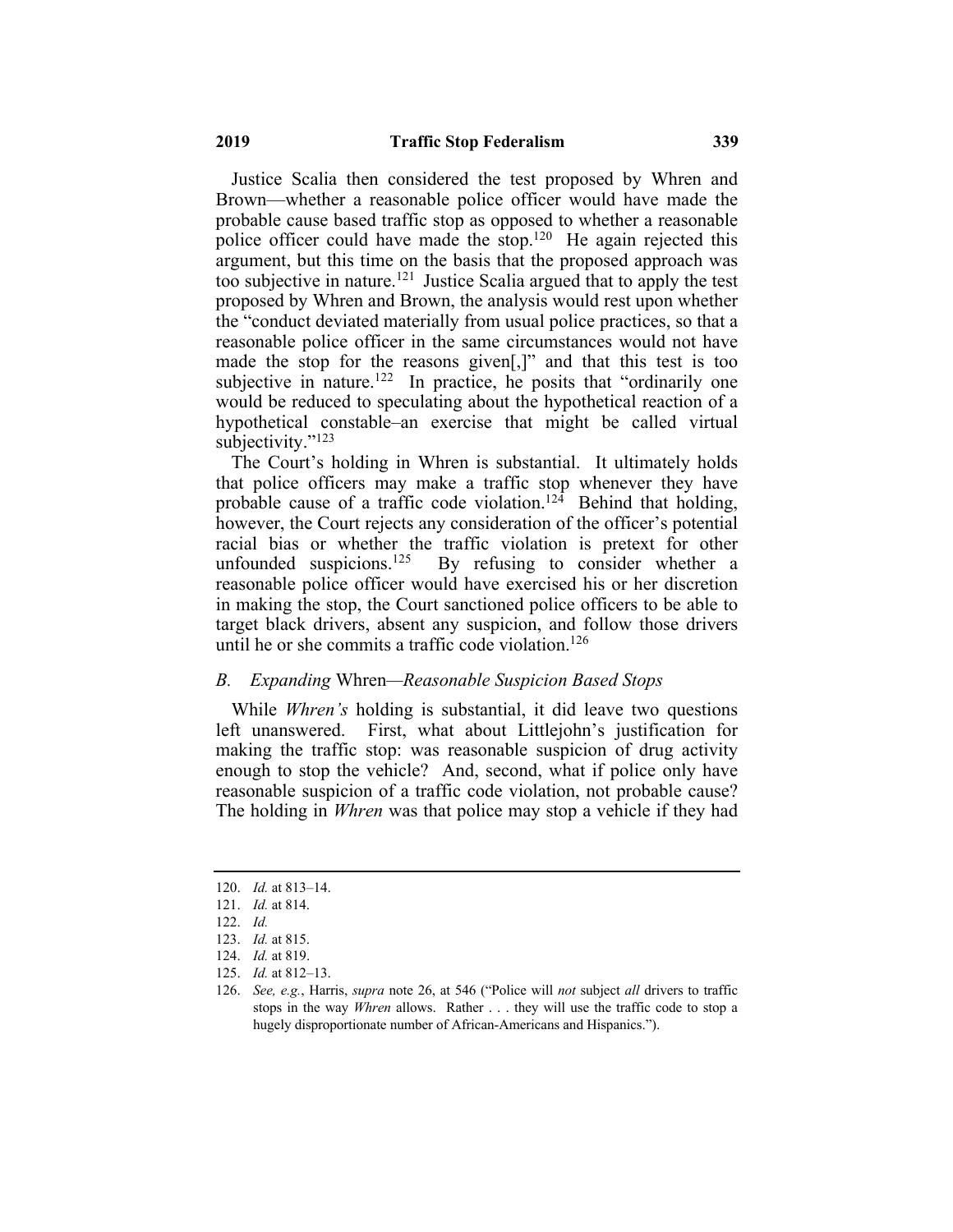probable cause of a traffic violation.<sup>127</sup> Probable cause exists when there is a fair probability or substantial chance a crime has been committed and that the suspect committed it. $128$  In contrast, reasonable suspicion is a "less demanding standard" and "requires a showing considerably less than preponderance of the evidence."<sup>129</sup> A finding of reasonable suspicion is satisfied by "some minimal level of objective justification."130 Generally, a reasonable suspicion standard merely requires that a police officer have a "reasonable, articulable suspicion that criminal activity is afoot."131

In 2002, the Supreme Court considered whether law enforcement may stop a vehicle based on reasonable suspicion of criminal activity alone. In *United States v. Arvizu*, a federal border control agent received a notification that a border checkpoint sensor had been triggered.<sup>132</sup> This was problematic to the agent because it indicated to him that the checkpoint was likely unmanned and when that occurred previously, drug smugglers usually attempted to cross the unmanned checkpoint.<sup>133</sup> The agent began monitoring the area for the vehicle that triggered the sensor and after he located a minivan which he knew was the vehicle used by drug smugglers—driving in that direction he began to follow it.<sup>134</sup> While following the minivan, he made several observations that he believed were suspicious based on his experience: the minivan slowed down, the driver appeared to be stiff and rigid, the driver did not wave or acknowledge the agent, the children waved in a way that he felt was compelled, and lastly the vehicle turned into an area not generally frequented by minivans.<sup>135</sup> Ultimately, the agent performed a registration check that revealed that the minivan was registered to an address in an "area notorious

<sup>127.</sup> *Whren*, 517 U.S. at 808.

<sup>128.</sup> *See* Illinois v. Gates, 462 U.S. 213, 244–46 (1983).

<sup>129.</sup> Illinois v. Wardlow, 528 U.S. 119, 123 (2000); *see also* Terry v. Ohio, 392 U.S. 1, 30 (1968).

<sup>130.</sup> United States v. Sokolow, 490 U.S. 1, 7 (1989) (quoting Immigration & Naturalization Serv. v. Delgado, 466 U.S. 210, 217 (1984)).

<sup>131.</sup> *Wardlow*, 528 U.S. at 123; *see also* United States v. Cortez, 449 U.S. 411, 417–18 (1981) ("[T]he totality of the circumstances—the whole picture—must be taken into account. Based upon that whole picture the detaining officers must have a particularized and objective basis for suspecting the particular person stopped of criminal activity.").

<sup>132.</sup> United States v. Arvizu, 534 U.S. 266, 268–69 (2002).

<sup>133.</sup> *Id.*

<sup>134.</sup> *Id.* at 270.

<sup>135.</sup> *Id.* at 270–71.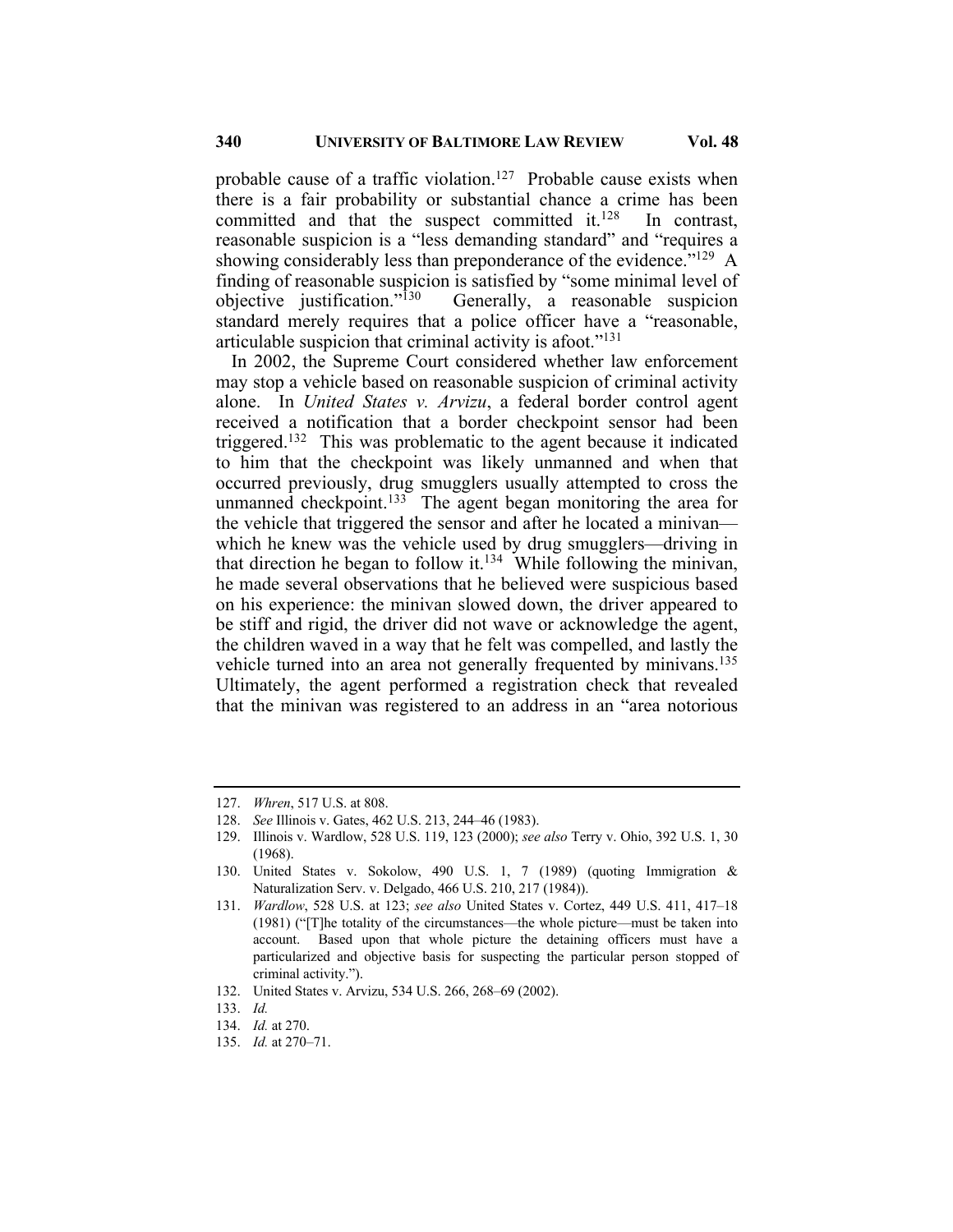for alien and narcotics smuggling." $136$  At this point, the agent stopped the vehicle. $137$ 

The Supreme Court found this to be a lawful stop, not based on whether the agent had probable cause of a traffic violation, but rather on the agent's reasonable suspicion that the vehicle was engaged in drug smuggling.138 The Court noted "the Fourth Amendment is satisfied if the officer's action is supported by reasonable suspicion to believe that criminal activity 'may be afoot[.] $\cdot$ <sup>139</sup> Here, the Court found that the agent was able to draw on his "own experience and specialized training to make inferences from and deductions about the cumulative information available to" him that "might well elude an untrained person" in making the stop.140 Tellingly, all the factors the agent relied upon were innocent in nature—the driving of a minivan, not waving to the agent, a turn into an area not frequented by minivans, and what appeared to be compelled waving—but were perceived as suspicious by the agent's subjective beliefs formed by his experiences and training.<sup>141</sup>

The Supreme Court's holding in *Whren* also left unanswered the question of whether an officer's reasonable suspicion of a traffic code violation constituted a sufficient basis to stop a vehicle. While the Supreme Court has not directly clarified whether *Whren* requires probable cause as opposed to reasonable suspicion of a traffic code violation, $142$  the majority of circuits interpreted the probable cause

<sup>136.</sup> *Id.* at 271.

<sup>137.</sup> *Id.* at 271–72 (emphasizing the fact that ultimately, the van was found to contain 128.85 pounds of marijuana).

<sup>138.</sup> *Id.* at 277.

<sup>139.</sup> *Id.* at 273 (relying on United States v. Sokolow, 490 U.S. 1, 7 (1989)).

<sup>140.</sup> *Id.*; *see also* Ornelas v. United States*,* 517 U.S. 690, 699 (1996) (holding that a reviewing court must give due weight to factual inferences drawn by resident judges and local law enforcement officers).

<sup>141.</sup> *See Arvizu*, 534 U.S. at 274–75 ("The court appeared to believe that each observation by [the agent] that was by itself readily susceptible to an innocent explanation was entitled to 'no weight.' *Terry*, however, precludes this sort of divide-and-conquer analysis." (citation omitted)); *see also Sokolow*, 490 U.S. at 7–8 (rejecting a distinction between "evidence of 'ongoing criminal behavior,'" and "probabilistic" evidence because it "creates unnecessary difficulty in dealing with one of the relatively simple concepts embodied in the Fourth Amendment"); Terry v. Ohio, 392 U.S. 1, 22 (1968) (holding that while each act in a series was perhaps innocent in and of itself, the Court held that taken together they amounted to reasonable suspicion).

<sup>142.</sup> *But see* Berkemer v. McCarty, 468 U.S. 420, 439 (1984) ("[T]he usual traffic stop is more analogous to a so-called 'Terry stop[]' . . . than to a formal arrest. Under the Fourth Amendment, we have held, a policeman who lacks probable cause but whose 'observations lead him reasonably to suspect' that a particular person has committed,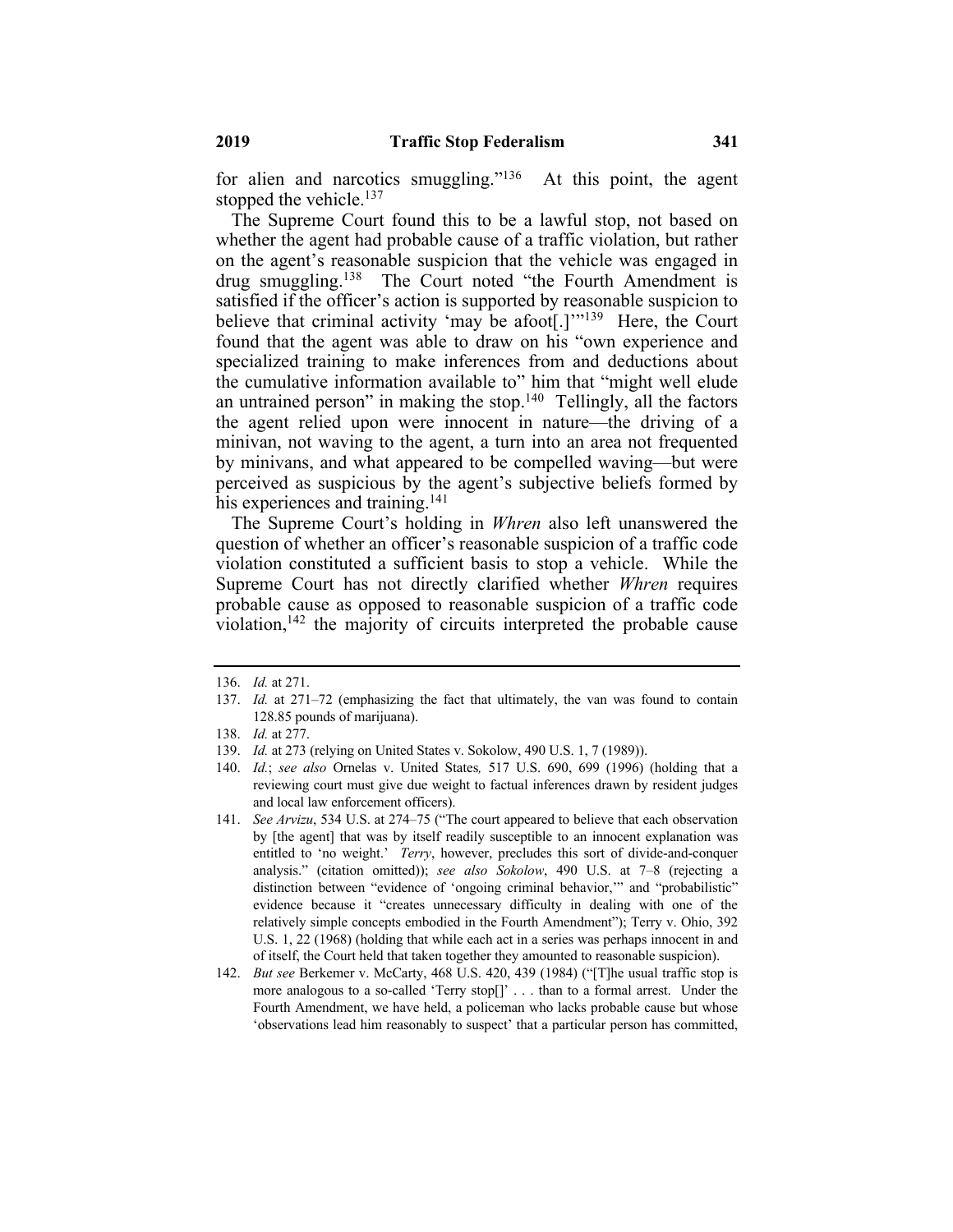portion of *Whren* to be dicta.<sup>143</sup> Specifically, "the Second, [Third,] Sixth, Eighth, Ninth, Tenth, and Eleventh Circuits" have all 'construed *Whren* to require only that the police have "reasonable suspicion" to believe that a traffic law has been broken."<sup>144</sup> To support this interpretation of *Whren*, the circuits noted that the reasonable suspicion "standard was for many years accepted as the standard governing run of the mill traffic stops."<sup>145</sup> They further noted there was "little in *Whren* to suggest that the Court meant to create a new probable cause standard in the context of investigatory traffic stops. Instead, the Court in *Whren* was responding to the situation before it—one in which the officer obviously possessed probable cause."<sup>146</sup>

Thus, post-*Whren*, the Court and federal circuits expanded the scope of what constitutes a permissible traffic stop.<sup>147</sup> The result is the current Supreme Court framework for making a traffic stop: a police officer may follow a vehicle based on a hunch, even if that hunch is solely based on racial bias, until that officer has either reasonable suspicion or probable cause that the driver committed a traffic code violation or that criminal activity is afoot.<sup>148</sup>

#### *C. The North Carolina Approach*

North Carolina has a clear problem with police officers stopping black drivers at a disproportionate rate.<sup>149</sup> But, if the disproportionate stopping of black drivers is partially the result of the

- 145. *Delfin-Colina*, 464 F.3d at 396 (citing United States v. Velasquez, 885 F.2d 1076, 1081 n.3 (3d Cir. 1989)).
- 146. *Id.* at 397 (citing *Lopez-Soto*, 205 F.3d at 1104).
- 147. *See supra* notes 142–46 and accompanying text.
- 148. *See* Lawton, *supra* note 42, at 1044.

is committing, or is about to commit a crime, may detain that person briefly  $\dots$ ."); Illinois v. Caballes, 543 U.S. 405, 415 (2005) (Souter, J., dissenting) ("[W]e held that the analogue of the common traffic stop was the limited detention for investigation authorized by *Terry v. Ohio* . . . .").

<sup>143.</sup> *See infra* note 144 and accompanying text.

<sup>144.</sup> United States v. Delfin-Colina, 464 F.3d 392, 396 (3d Cir. 2006) (quoting United States v. Willis, 431 F.3d 709, 723 (9th Cir. 2005) (Fletcher, J., dissenting)); *see also* Holeman v. City of New London, 425 F.3d 184, 189–90 (2d Cir. 2005); United States v. Hill, 195 F.3d 258, 264 (6th Cir. 1999); Johnson v. Crooks, 326 F.3d 995, 998 (8th Cir. 2003); United States v. Lopez-Soto, 205 F.3d 1101, 1104 (9th Cir. 2000); United States v. Ozbirn, 189 F.3d 1194, 1197 (10th Cir. 1999); United States v. Chanthasouxat, 342 F.3d 1271, 1275 (11th Cir. 2003).

<sup>149.</sup> *See supra* notes 17–24 and accompanying text; *see also* BAUMGARTNER ET AL., *supra* note 17, at 85 ("Driving while black exposes a driver to approximately twice the odds of being pulled over, and once pulled over, to about twice the odds of being searched.").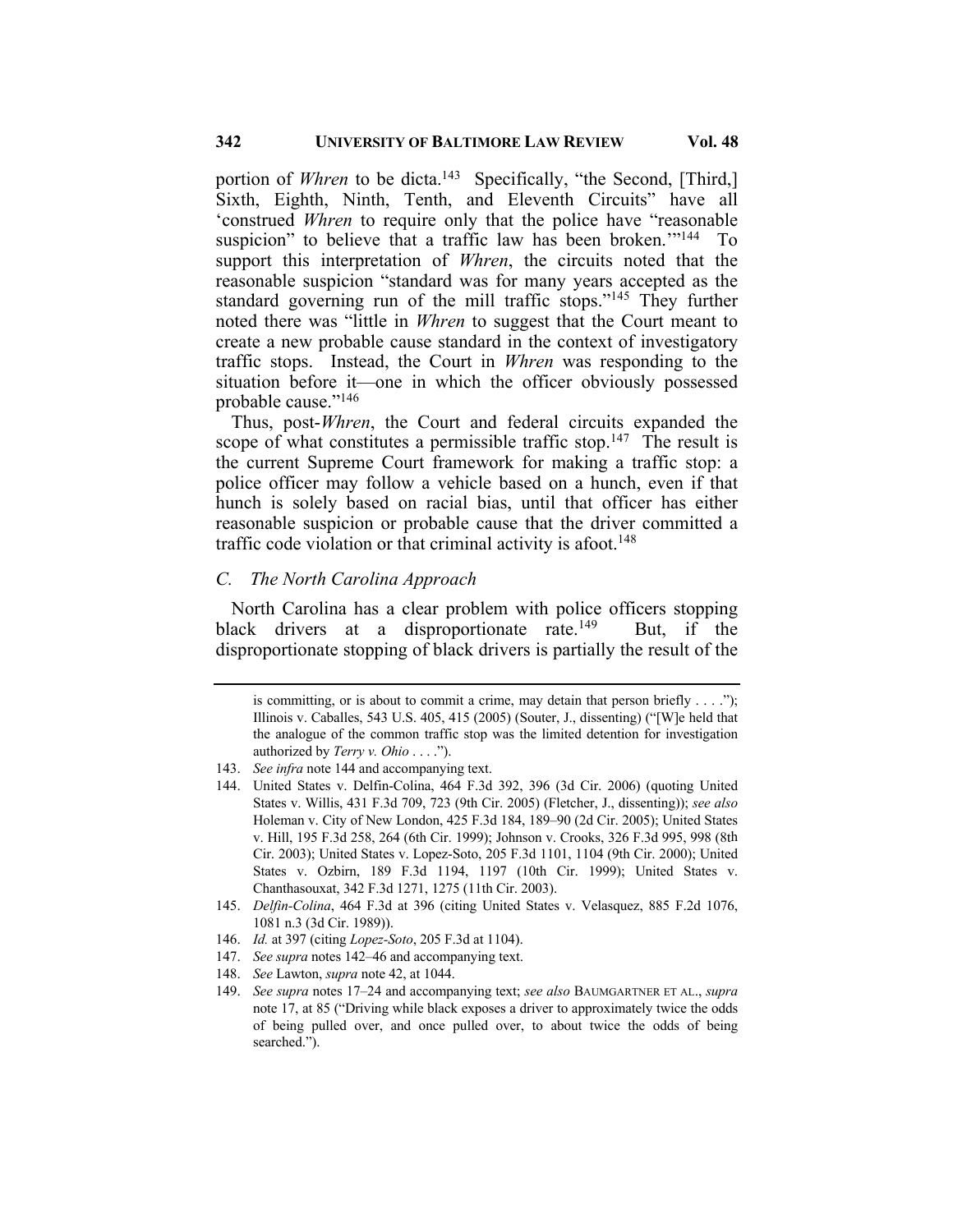Supreme Court's traffic stop framework, then is North Carolina—and its black drivers—stuck with the problem? The answer is a resounding no.150 A firmly held principle of federalism and state constitutional law is "that States are independent sovereigns with plenary authority to make and enforce their own laws as long as they do not infringe on federal constitutional guarantees."151 While federal law "sets minimum requirements that States must meet but may exceed," states must do so "by enacting appropriate legislation or by judicial interpretation of its own Constitution . . . .<sup>"152</sup> North Carolina is free to exercise traffic stop federalism and to interpret its own constitution to broaden the Supreme Court's framework.<sup>153</sup>

The ability to allow states to interpret their own constitutions to provide extra rights to those provided by the federal constitution has several benefits.<sup>154</sup> As noted by Judge Jeffrey Sutton, "State courts" also have a freer hand in doing something the Supreme Court cannot: allowing local conditions and traditions to affect their interpretation of a constitutional guarantee and the remedies imposed to implement that guarantee."155 Under this approach, states with more sizeable black populations, especially ones with a history of racial discrimination and abuse by law enforcement, may be able to protect these drivers better by interpreting their constitutions to afford these drivers more constitutional protections.<sup>156</sup> States are different and

- 151. Danforth v. Minnesota, 552 U.S. 264, 280 (2008).
- 152. *Id.* at 288.
- 153. *See* State v. McDowell, 310 S.E.2d 301, 310 (N.C. 1984) ("State courts are no less obligated to protect and no less capable of protecting a defendant's federal constitutional rights than are federal courts. In performing this obligation a state court should exercise and apply its own independent judgment . . . .").
- 154. *See infra* notes 155–59 and accompanying text.
- 155. SUTTON, *supra* note 41, at 17.

<sup>150.</sup> While a majority of states now interpret their state constitutions to allow pretextual stops, like *Whren*, both Washington and New Mexico interpreted their constitutions to reject *Whren*'s holding, with both states instead applying the totality of the circumstances test. *See* Lawton, *supra* note 42, at 1044, 1048–51, 1054–55; *see also* Schuster v. State Dep't of Tax'n & Revenue, Motor Vehicle Div., 283 P.3d 288, 297 (N.M. 2012) ("New Mexico has departed from United States Supreme Court precedent in *Whren* . . . by holding that pretextual traffic stops are constitutionally unreasonable."); State v. Ladson, 979 P.2d 833, 842 (Wash. 1999) ("[P]olice may enforce the traffic code . . . . They may not, however, use that authority as a pretext or justification . . . ."); State v. Arreola, 290 P.3d 983, 991 (Wash. 2012) ("[A] mixedmotive traffic stop [is one that is] based on both legitimate and illegitimate grounds . . . .").

<sup>156.</sup> *Cf.* O'Neill, *supra* note 42, at 762 ("Vermont and North Dakota may not have a 'driving while black' problem for the simple reason that they have very few blacks.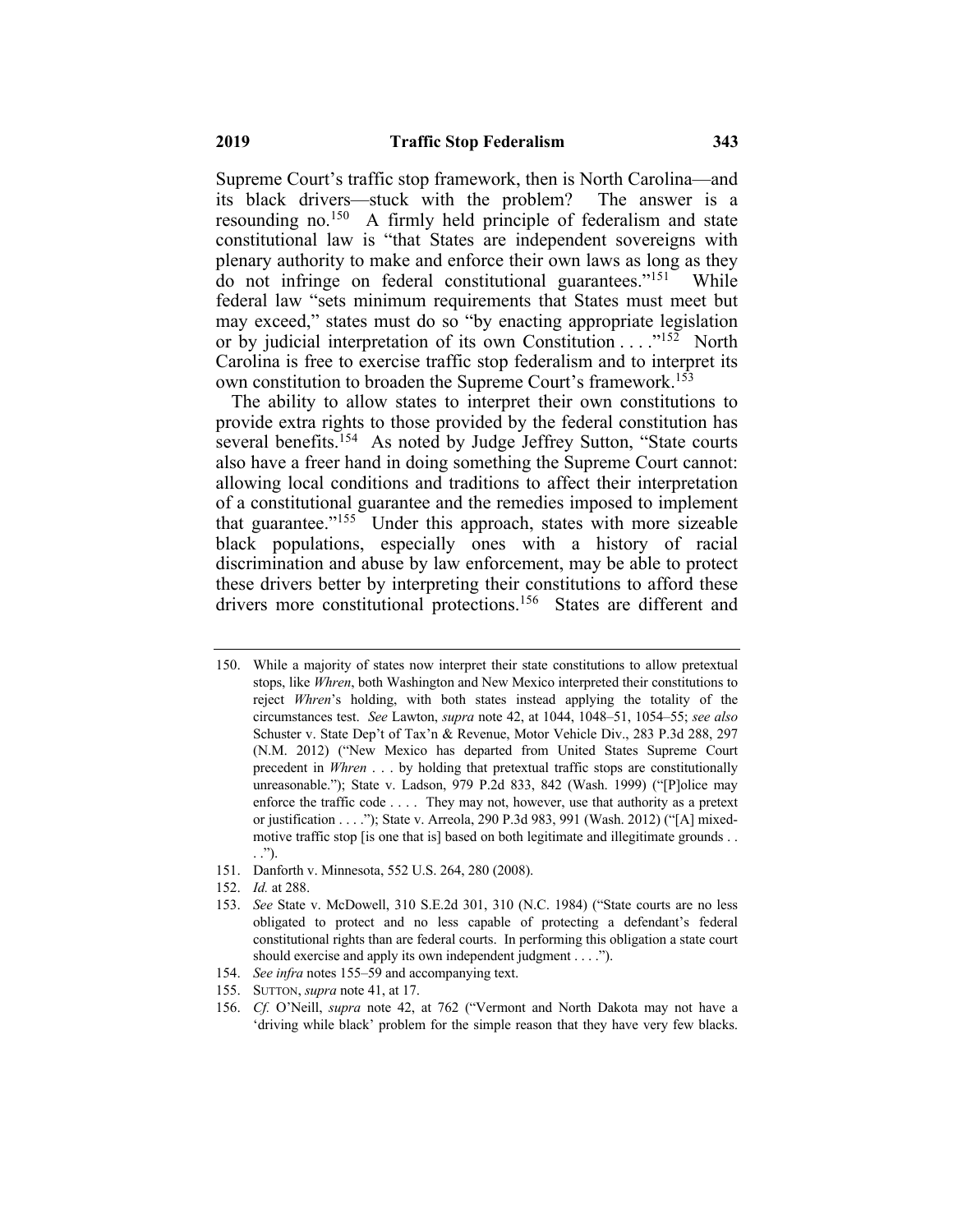state "constitutional law respects and honors these differences between and among the States by allowing interpretations of the fifty state constitutions to account for these differences in culture, geography, and history."157 Further, as Justice Brennan noted, "one of the strengths of our federal system is that it provides a double source of protection for the rights of our citizens."<sup>158</sup> When the federal courts fail to provide sufficient protection of individual rights, federalism then allows the states to provide this greater protection.<sup>159</sup>

North Carolina provides a near-perfect example of the potential merits of traffic stop federalism.<sup>160</sup> It is currently the ninth mostpopulated state and has a rapidly growing minority population.<sup>161</sup> The history of North Carolina mirrors the struggle of black Americans, stretching from slavery to Jim Crow to the War on Drugs and finally to the disproportionate rate of black traffic stops.<sup>162</sup> The state constitution's prohibition against unreasonable searches and seizures stands apart from the Fourth Amendment.<sup>163</sup> Finally, the Supreme Court of North Carolina has repeatedly held that it is "not bound by opinions of the Supreme Court of the United States construing even identical provisions in the Constitution of the United<br>States.<sup>2164</sup> Thus, the most realistic normative legal solution for Thus, the most realistic normative legal solution for North Carolina to address the disparity in traffic stops is to reject the Supreme Court's framework and to adopt its own, consistent with the experiences of its citizens and its more expansive state constitution.

Prior to *Whren*, the North Carolina courts appeared willing to do just that.165 In 1990, six years prior to *Whren*, the North Carolina Court of Appeals considered the case of *State v. Morocco*. <sup>166</sup>At approximately 7:40 am, a police officer observed Larry Fremont

- 161. *See supra* notes 44–45 and accompanying text.
- 162. *See supra* note 46 and accompanying text.

Thus, the 'limited lockstep' doctrine is the Illinois Supreme Court's excuse for not fine-tuning constitutional law to fit the realities of life in Illinois.").

<sup>157.</sup> SUTTON, *supra* note 41, at 17.

<sup>158.</sup> Brennan, *supra* note 1, at 503.

<sup>159.</sup> *See id.*

<sup>160.</sup> *See supra* notes 43–48 and accompanying text.

<sup>163.</sup> *See* Arrington v. State, 319 S.E.2d 254, 260 (N.C. 1984); State v. McClendon, 517 S.E.2d 128, 132 (N.C. 1999).

<sup>164.</sup> *Arrington*, 319 S.E.2d at 260; *see also* State v. Carter, 370 S.E.2d 553, 555 (N.C. 1988) ("[T]he authority to construe our own constitution differently from the construction by the United States Supreme Court of the Federal Constitution, as long as our citizens are thereby accorded no lesser rights than they are guaranteed by the parallel federal provision.").

<sup>165.</sup> *See infra* notes 166–72 and accompanying text.

<sup>166.</sup> State v. Morocco, 393 S.E.2d 545, 546 (N.C. Ct. App. 1990).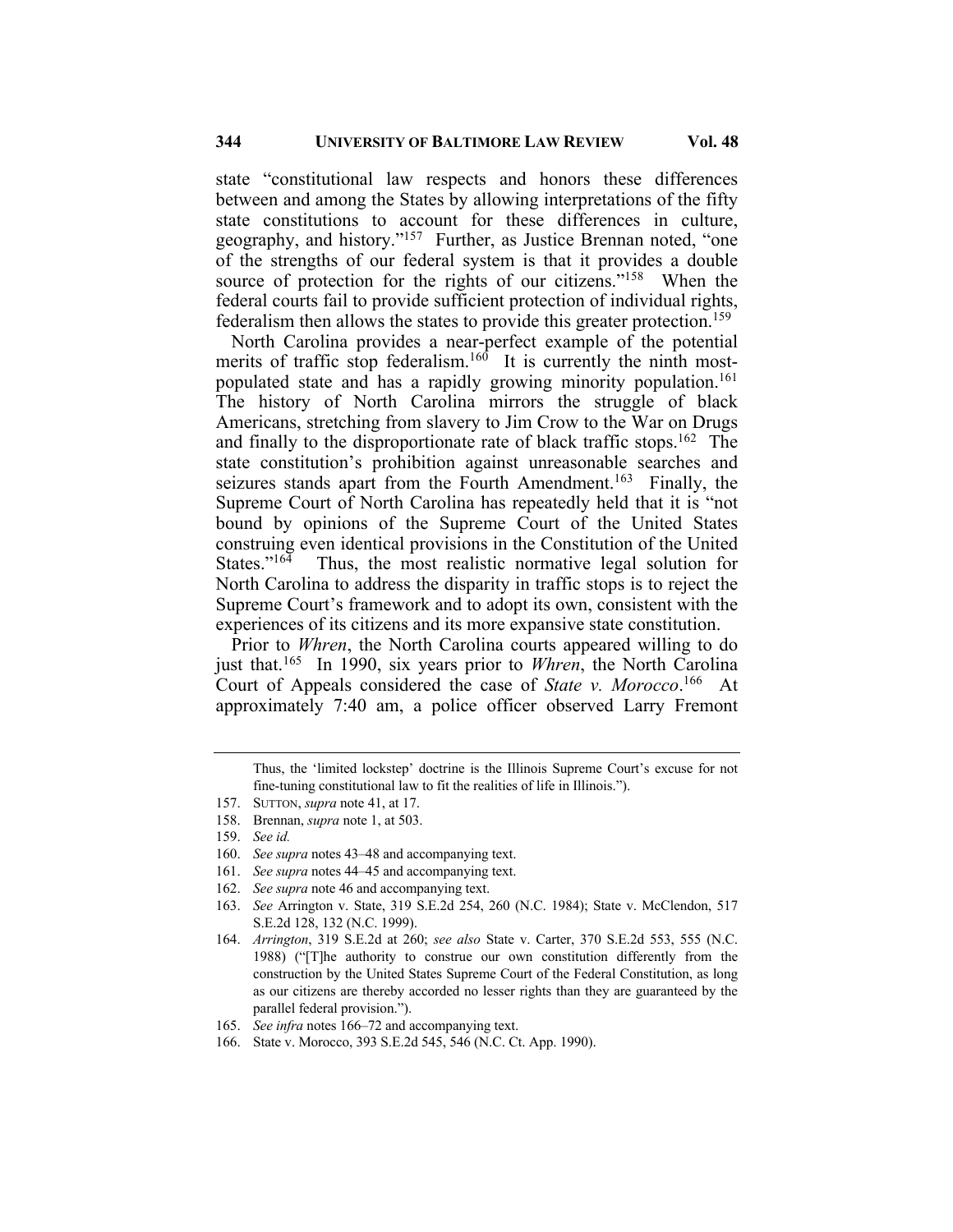Morocco driving a vehicle without wearing a seatbelt.<sup>167</sup> The officer stopped Morocco based on this violation and subsequently discovered cocaine in the vehicle.<sup>168</sup> In challenging the stop, Morocco claimed that the initial basis for the stop—driving without a seatbelt—was a pretext.<sup>169</sup> To determine whether the stated reason for the stop was a pretext, the court stated that "the trial court should look at what a reasonable officer *would* do rather than what an officer validly *could* do."170 Although the court held that a reasonable officer would have stopped Morocco for not wearing his seatbelt, this test the U.S. Supreme Court eventually rejected in *Whren*. <sup>171</sup>As established by the North Carolina Court of Appeals—regarding whether a reasonable police officer would have made the stop—the court acknowledged the possibility that pretextual stops, even supported by some objective basis, would still fall outside of constitutional protection if a reasonable police officer in that situation would not have made the stop. $172$ 

In 1999, however, the North Carolina Supreme Court directly considered *Whren*. 173 Police officers stopped Paul McClendon after they observed two cars travelling approximately seven miles per hour over the speed limit and the rear car, driven by McClendon, following too closely to the first car.<sup>174</sup> The officer who made the stop testified that he used the speeding violation as an opportunity to advance a drug investigation, believing that the front car was a decoy vehicle to the second car.<sup>175</sup> He testified that based on his extensive

<sup>167.</sup> *Id.* The Court noted that the trial court made the finding of fact that "[t]he defendant appeared not to be wearing a properly fastened seatbelt. In North Carolina, this is an offense for which an officer may issue a citation." *Id.*

<sup>168.</sup> *Id.* at 547.

<sup>169.</sup> *Id.* at 548.

<sup>170.</sup> *Id.* (adding that "police may not make *Terry*-stops merely on the pretext of a minor traffic violation" (citing United States v. Smith, 799 F.2d 704, 710–11 (11th Cir. 1986))).

<sup>171.</sup> *Id.* at 549. *But see* Whren v. United States, 517 U.S. 806, 813–14 (1996) (rejecting the proposed 'would have test,' stating "[b]ut although framed in empirical terms, this approach is plainly and indisputably driven by subjective considerations").

<sup>172.</sup> *See Morocco*, 393 S.E.2d at 548; *see also* State v. Hunter, 420 S.E.2d 700, 703 (N.C. Ct. App. 1992) (providing that "[a] stop is invalid if it seeks to use a 'pretext concealing an investigatory motive' on part of the police" and "the question is whether a reasonable officer would have stopped the defendant for being illegally parked in a rest area, not whether an officer could have done so" (quoting State v. Phifer, 254 S.E.2d 586, 589 (N.C. 1979))).

<sup>173.</sup> *See* State v. McClendon, 517 S.E.2d 128, 132 (N.C. 1999).

<sup>174.</sup> *Id.* at 130.

<sup>175.</sup> *Id.*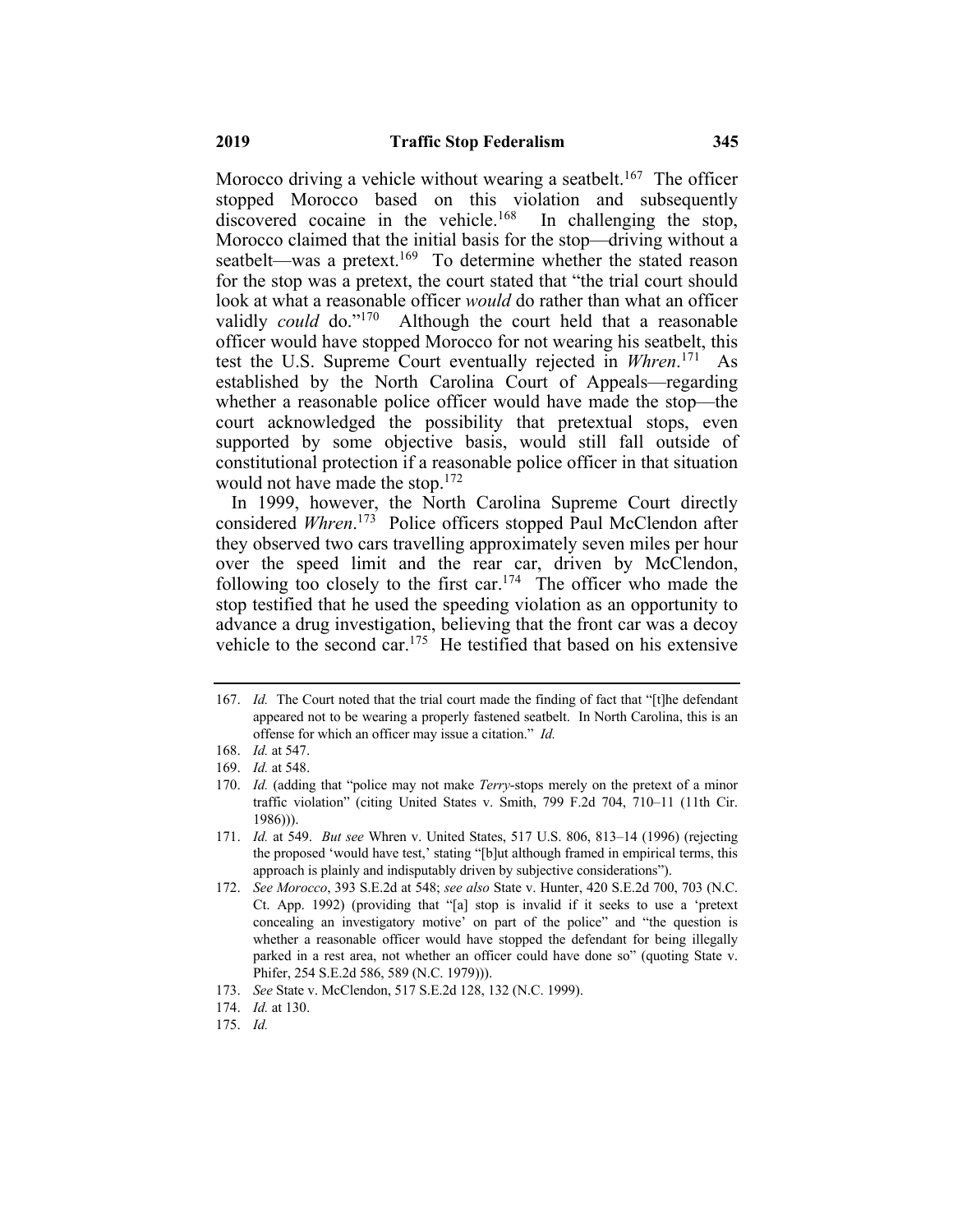experience in drug investigations, it was common for drug traffickers to use a decoy vehicle to effectuate their offense.<sup>176</sup> In challenging the validity of this stop, McClendon argued that the speeding violation was a pretext for the stop.<sup>177</sup> He argued that the standard set forth in *Morocco* should apply—that a reasonable police officer would not have stopped his vehicle for only going seven miles per hour over the speed limit.<sup>178</sup>

McClendon also anticipated that *Whren* may influence the North Carolina Supreme Court's decision.<sup>179</sup> Consequently, in his petition, he argued that the North Carolina Supreme Court should refuse to apply *Whren*, consistent with its earlier determinations that it was free to interpret its own constitution to afford extra protections.180 He also argued that if the court followed *Whren*, "there will be little practical means of preventing, or even discouraging, law enforcement officers from using discriminatory pretextual motives against law abiding Black and Hispanic motorists in the State of North Carolina." $181$ 

The North Carolina Supreme Court rejected McClendon's argument and adopted the *Whren* decision.<sup>182</sup> Recognizing that it is free to interpret its own constitution independently from the federal constitution, the court determined the "reasoning of the Supreme Court in *Whren* to be compelling."183 Making no reference of the test set-forth in *Morocco*, the North Carolina Supreme Court determined that "for situations arising under our state Constitution, we hold that an objective standard, rather than a subjective standard, must be applied to determine the reasonableness of police action related to probable cause."184

After *McClendon*, North Carolina drivers were not protected from the U.S. Supreme Court framework allowing for pretextual traffic stops so long as there was probable cause of a traffic violation.<sup>185</sup> But much like *Whren*, *McClendon* left open the possibility that police officers may not make pretextual stops based on reasonable suspicion

<sup>176.</sup> *See* Defendant-Appellant's New Brief at 28, State v. McClendon, 517 S.E.2d 128 (N.C. 1999) (No. 392A98).

<sup>177.</sup> *McClendon*, 517 S.E.2d at 132.

<sup>178.</sup> *See* Defendant-Appellant's New Brief, *supra* note 176, at 34–35.

<sup>179.</sup> *See id.* at 22.

<sup>180.</sup> *Id.* at 26–27; *McClendon*, 517 S.E.2d at 132.

<sup>181.</sup> Defendant-Appellant's New Brief, *supra* note 176, at 33.

<sup>182.</sup> *McClendon*, 517 S.E.2d at 132.

<sup>183.</sup> *Id.*

<sup>184.</sup> *Id.*

<sup>185.</sup> *See id.* at 131–32.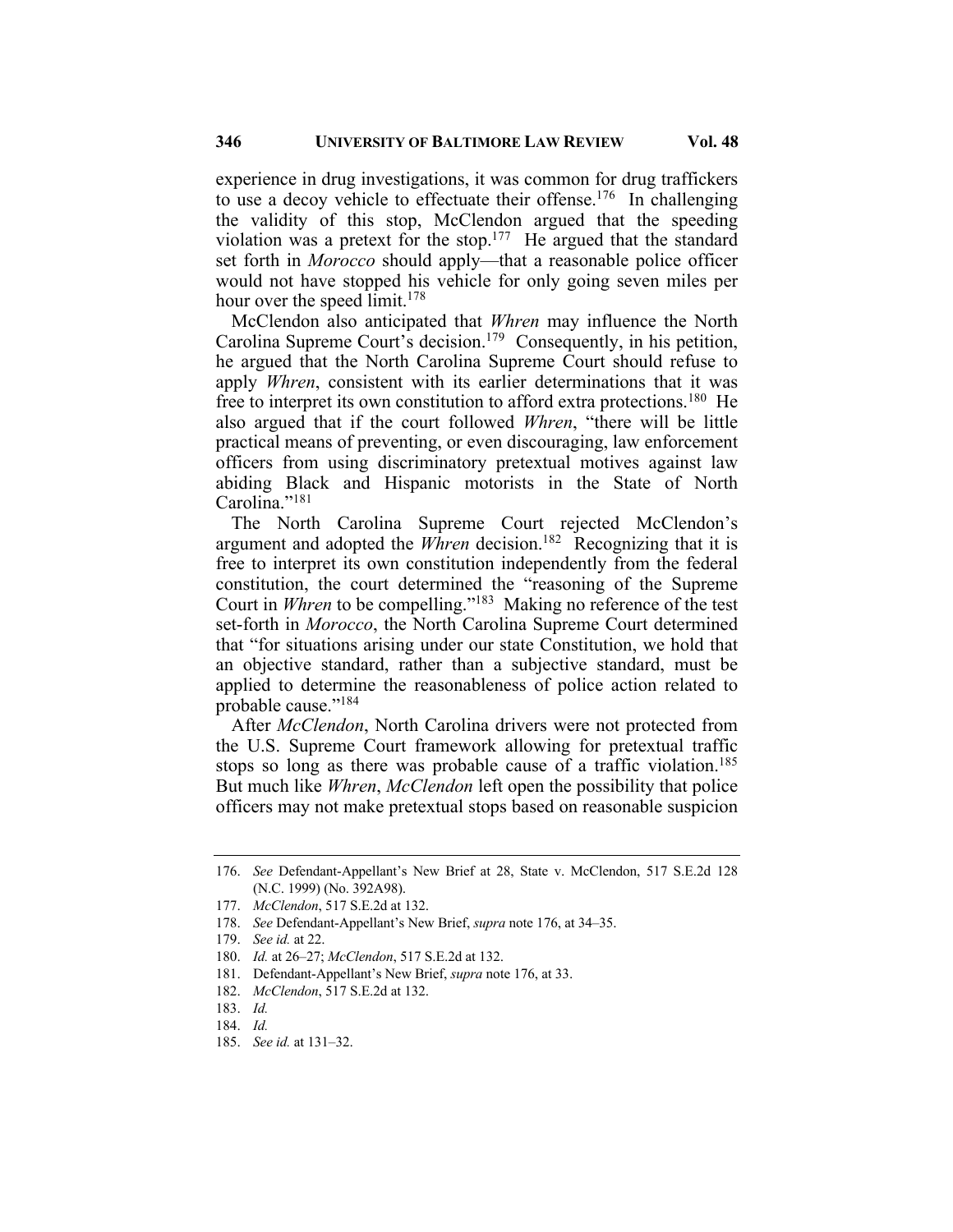of a traffic violation.186 The North Carolina Supreme Court appeared to take a more restrictive view on this issue than the federal circuits.187 In *State v. Ivey*, a police officer stopped Ivey after he observed Ivey make a right hand turn without using a turn signal; however, the traffic code in question only prohibited right hand turns without a signal when "any other vehicle may be affected by such movement . . . . "<sup>188</sup> The Supreme Court of North Carolina concluded that the police officer lacked sufficient probable cause to stop Ivey's vehicle because there was no indication that another vehicle would have been affected by the turn.<sup>189</sup>

In its decision, the North Carolina Supreme Court recognized that *Whren* was binding upon it, but also acknowledged Ivey's race may have played a role in the stop.<sup>190</sup> The court never contemplated that the stop could have been based on the officer's reasonable suspicion that the turn could have impacted another driver, but instead focused on whether there was probable cause to believe Ivey's actions violated the traffic code.<sup>191</sup> In determining whether probable cause existed, the court considered whether a "reasonable [police] officer would have believed, under the circumstances of the stop," that Ivey's actions affected another driver.<sup>192</sup> Finding that no such evidence existed, the court found there was not probable cause to make the stop.<sup>193</sup> By not analyzing whether the police officer had a reasonable suspicion of the turn impacting another driver, the court implicitly rejected the idea that under *Whren*, a police officer may make a pretextual traffic stop so long as he or she had reasonable suspicion of a traffic code violation. Instead, the court held the police officers to a probable cause standard focusing on whether a reasonable police officer *would* have had sufficient probable cause to

189. *See id.* at 461–62.

- 191. *See id.* at 460–61.
- 192. *Id.* at 461.
- 193. *Id.* at 461–62.

<sup>186.</sup> *See id.* at 132 (holding that "an objective standard, rather than a subjective standard, must be applied to determine the reasonableness of police action related to probable cause" with no mention of police action related to reasonable suspicion).

<sup>187.</sup> *Compare supra* notes 143–44, *and* accompanying text (discussing the federal circuit courts' holdings on this issue), *with* State v. Ivey, 633 S.E.2d 459, 461–62 (N.C. 2006), *abrogated by* State v. Styles, 665 S.E.2d 438, 440 n.1 (N.C. 2008).

<sup>188.</sup> *Ivey*, 633 S.E.2d. at 460–61 (quoting N.C. GEN. STAT. ANN. § 20-154(a) (West 2016)).

<sup>190.</sup> *Id.* at 461.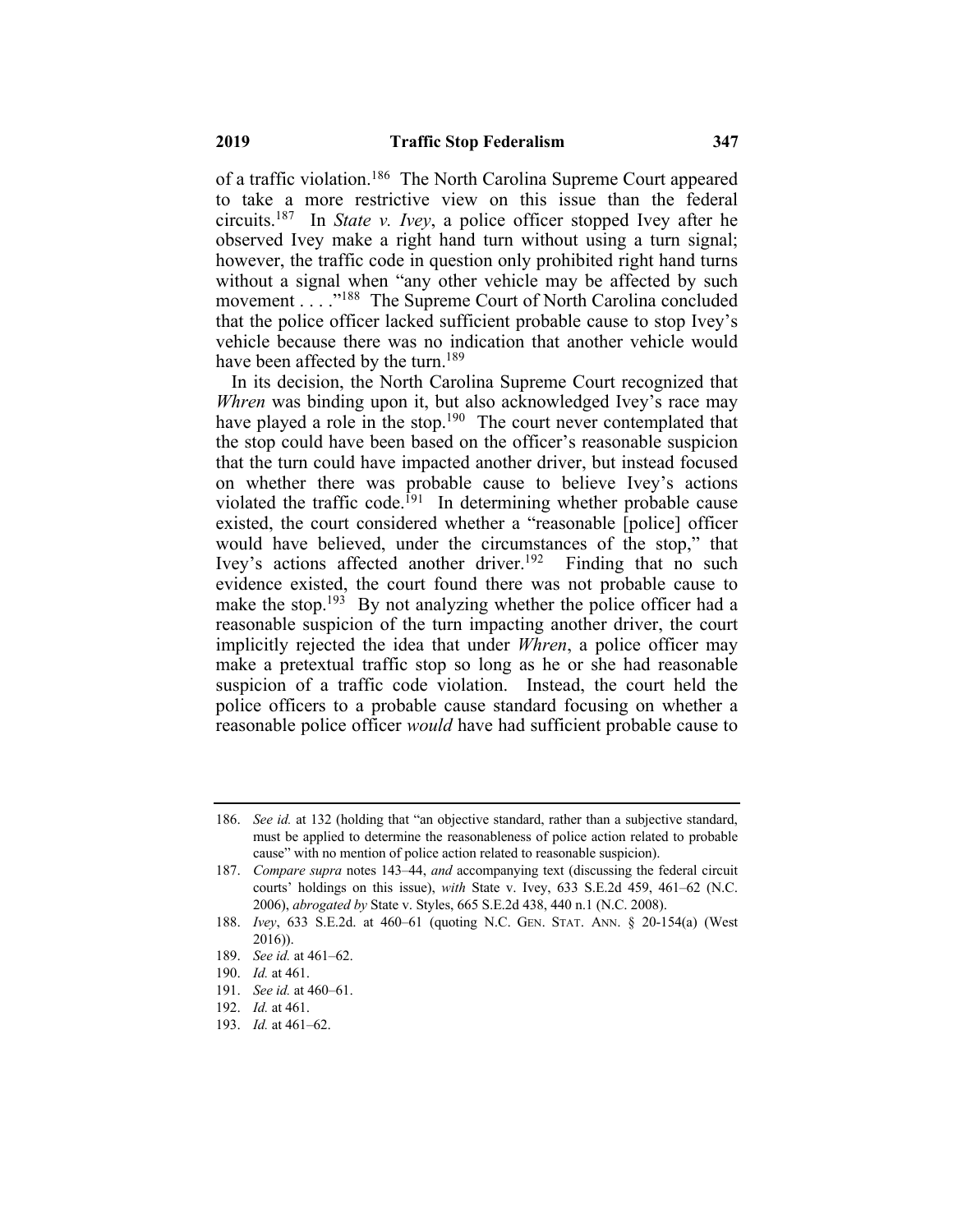make the stop, somewhat returning to the standard set forth in *Morocco*. 194

Only two-years later, however, the North Carolina Supreme Court appeared to overturn itself and instead adopted the U.S. Supreme Court traffic stop framework in its entirety.195 In *State v. Styles*, the North Carolina Supreme Court considered a traffic stop based on an officer's reasonable suspicion of a traffic code violation.<sup>196</sup> Here, an officer observed Styles change lanes without signaling.<sup>197</sup> The applicable North Carolina traffic code only prohibits changing lanes without signaling if it will impact the safety of another vehicle.<sup>198</sup> These facts were similar to *Ivey* where under a probable cause standard, the stop was deemed unlawful as there was no evidence to suggest a reasonable police officer would have determined the lane change affected another driver.<sup>199</sup> However, the court reconsidered its ruling in *Ivey*. <sup>200</sup>Relying on the federal circuit court cases following *Whren*, the court held that "reasonable suspicion is the necessary standard for traffic stops, regardless of whether the traffic violation was readily observed or merely suspected."201

Additionally, the court in *Styles* examined whether reasonable suspicion of criminal activity alone is enough to warrant a traffic

<sup>194.</sup> *Id.*; *see also* State v. Morocco, 393 S.E.2d 545, 548 (N.C. Ct. App. 1990) ("In determining the traffic stop was pretextual, the trial court should look at what a reasonable officer *would* do rather than what an officer validly *could* do.").

<sup>195.</sup> *See* State v. Styles, 665 S.E.2d 438, 440 & n.1 (N.C. 2008).

<sup>196.</sup> *Id.* at 441.

<sup>197.</sup> *Id.* at 439.

<sup>198.</sup> *Id.* at 441 (quoting N.C. GEN. STAT. ANN. § 20-154(a) (West 2016)).

<sup>199.</sup> *See Ivey*, 633 S.E.2d at 461 ("The record in the case *sub judice* simply does not support a finding of probable case. The record does not indicate that any other vehicle or any pedestrian was, or might have been, affected by the turn."). *But c.f. Styles*, 665 S.E.2d at 441 ("[I]t is clear that changing lanes immediately in front of another vehicle may affect the operation of the trailing vehicle. Officer Jones' observation of defendant's traffic violation gave him the required reasonable suspicion to stop defendant's vehicle.").

<sup>200</sup>*. Styles*, 665 S.E.2d at 440, 440 n.1. *But see id.* at 446–47 (Brady, J., dissenting) ("Rather than rely upon the controlling authority of this Court's prior decisions, the majority has sought out non-authoritative opinions of federal circuit courts with which to justify its departure from our case law. . . . We have no need to resort to decisions of lower federal courts when this Court's precedent speaks directly and clearly on the issue. . . . [T]he majority's analysis stands upon cases that perpetuate a faulty reading of a Supreme Court of the United States opinion. The better course of action would have been to simply follow this Court's precedent in *Ivey*." (footnote omitted)).

<sup>201.</sup> *Id.* at 440.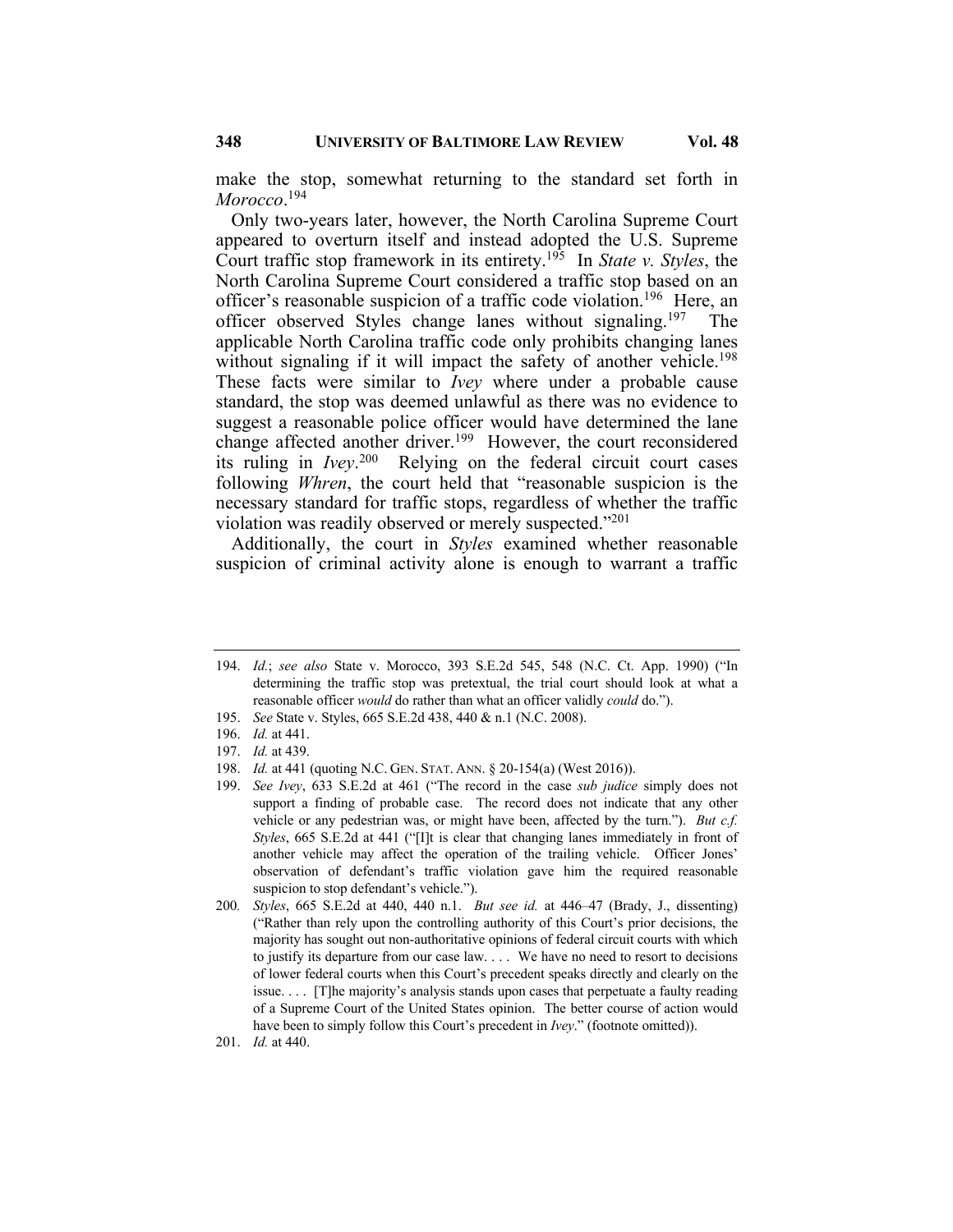stop.202 After citing several U.S. Supreme Court cases to support traffic stops based solely on reasonable suspicion that criminal activity is afoot, the North Carolina Supreme Court affirmed that "[t]his Court requires that '[t]he stop . . . be based on specific and articulable facts, as well as the rational inferences from those facts, as viewed through the eyes of a reasonable, cautious officer, guided by his experience and training."<sup>203</sup>

Thus, while North Carolina had the constitutional means and a historical need to interpret its constitution to protect black drivers, it failed to do so.<sup>204</sup> As a result, North Carolina black drivers are subject to the U.S. Supreme Court's framework that allows police officers to follow vehicles based on racial bias until there is probable cause or reasonable suspicion of a traffic code violation or reasonable suspicion of criminal activity sufficient to justify the traffic stop.<sup>205</sup>

204. *See id.* at 445–46 (Brady, J., dissenting).

<sup>202.</sup> *Id.* at 439. *See also id.* at 447 (Brady, J., dissenting) ("The State is correct that in many situations all that would be required to seize a vehicle and its occupants would be a reasonable, articulable suspicion that criminal activity is afoot.").

<sup>203.</sup> *Id.* at 439 (second and third alterations in original) (quoting State v. Watkins, 446 S.E.2d 67, 70 (N.C. 1994)) (citing United States v. Sokolow, 490 U.S. 1, 7–8 (1989); Immigration & Naturalization Serv. v. Delgado, 466 U.S. 210, 212 (1984); Terry v. Ohio, 392 U.S. 1, 21–22 (1968)).

<sup>205.</sup> *See, e.g.*, State v. Foreman, 527 S.E.2d 921, 923 (N.C. 2000) (holding that an officer had reasonable suspicion to stop a vehicle based on the officer observing a "quick left turn" away from a DWI checkpoint at the "precise point where the driver" would become aware of its presence); State v. McRae, 691 S.E.2d 56, 59 (N.C. Ct. App. 2010) (holding that an unsignaled lane change on a road with "medium" traffic and executed a short distance in front of police constituted sufficient reasonable suspicion for a traffic stop); State v. Blackwell, No. COA10-132, 2010 WL 5135877, at \*6 (N.C. Ct. App. Dec. 7, 2010) (holding that making two lane changes without signaling and then positioning the vehicle between two vehicles already in close proximity supported reasonable suspicion to make the stop); State v. Watkins, 725 S.E.2d 400, 403–04 (N.C. Ct. App. 2012) (holding that changing lanes in heavy traffic was sufficient reasonable suspicion to make a stop); State v. Jones, 813 S.E.2d 668, 672 (N.C. Ct. App. 2018) (holding that a police officer's observation of a single instance of a vehicle crossing the double yellow centerline constituted reasonable suspicion to make the traffic stop); State v. Johnson, 803 S.E.2d 137, 140–41 (N.C. 2017) (holding that an officer's stop of a driver for driving at an unsafe speed given the weather and conditions was permissible even if the officer did not actually observe the speeding); State v. Sutton, 817 S.E.2d 211, 212, 214 (N.C. Ct. App. 2018) (holding that a police officer's observation of a truck crossing about one inch over the double yellow lines on a curvy road is sufficient reasonable suspicion to make a traffic stop).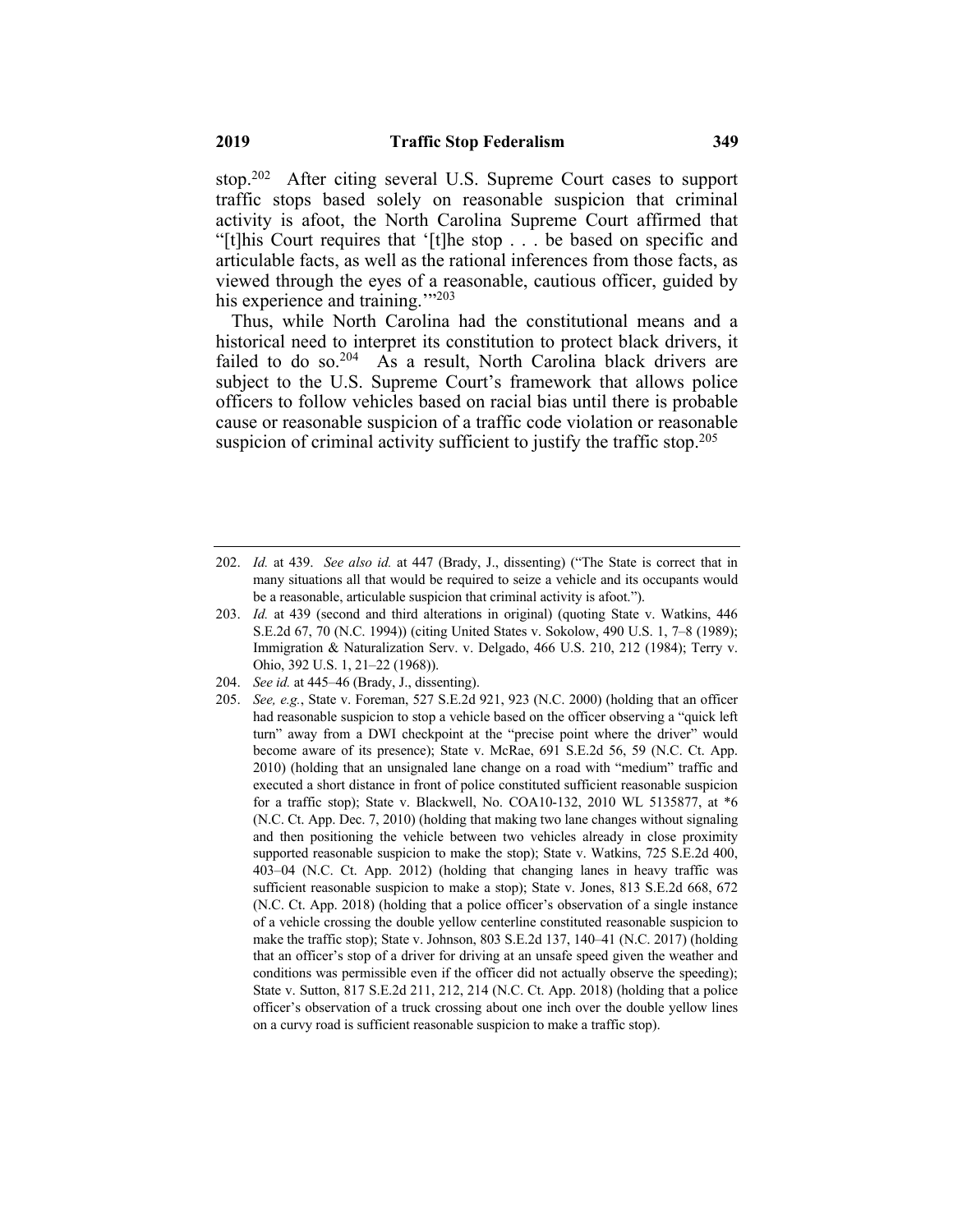#### *D. Making the Stop and the Black Experience*

The U.S. Supreme Court and the North Carolina courts share a common framework governing when police officers may make a stop.<sup>206</sup> To these courts, the framework is seemingly objective–so long as an officer has reasonable suspicion or probable cause of either a traffic code violation or criminal activity, he or she may make the stop.<sup>207</sup> The objective basis for the stop—probable cause or reasonable suspicion—should then render the subjective intent of the police officer irrelevant.208 At no point in this framework do the courts consider the driver; rather, the drivers' actions are viewed completely through the lens of the police officer's perceptions.<sup>209</sup> Although the courts perpetuate that this framework is objective in nature, it in fact relies heavily on the subjective beliefs and experiences of the individual police officer.<sup>210</sup> The consequence of this subjectivity is severe on black drivers as the framework renders their subjective beliefs to be irrelevant, but these subjective beliefs may result in behavior that police officers find to support probable cause or reasonable suspicion.211 This conflict then results in increased traffic stops for black drivers.<sup>212</sup>

The underlying premise of *Whren* allows for the police officer's subjective beliefs and biases to initiate the traffic stop.<sup>213</sup> An officer on patrol who sees a black driver and believes for whatever reason that the driver may be engaged in criminal activity—even if this hunch is based on explicit racism—may then follow the driver until that driver commits a traffic code violation.<sup>214</sup> The officer is free to then use that traffic code violation as a pretext for his or her racial

<sup>206.</sup> *See Styles*, 665 S.E.2d at 440.

<sup>207.</sup> *See supra* Sections I.A–C.

<sup>208.</sup> *See Styles*, 665 S.E.2d at 444 (Brady, J., dissenting) (citing Whren v. United States, 517 U.S. 806, 811–19 (1996)).

<sup>209.</sup> *See id.* at 439.

<sup>210.</sup> *See id.*

<sup>211.</sup> *See* ALEXANDER, *supra* note 26, at 107–08.

<sup>212.</sup> *See id.*

<sup>213.</sup> *See Whren*, 517 U.S. at 812 ("Not only have we never held, outside the context of inventory search or administrative inspection . . . that an officer's motive invalidates objectively justifiable behavior under the Fourth Amendment; but we have repeatedly held and asserted the contrary."); *see also* Katz, *supra* note 74, at 1421 ("The Court's holding in *Whren* merely solidified a trend in United States jurisprudence toward ignoring police officers' racial biases, admitted or otherwise.").

<sup>214.</sup> *See Driving While Black*, *supra* note 26, at 560 ("African-Americans and Hispanics are the targets of choice for law enforcement.").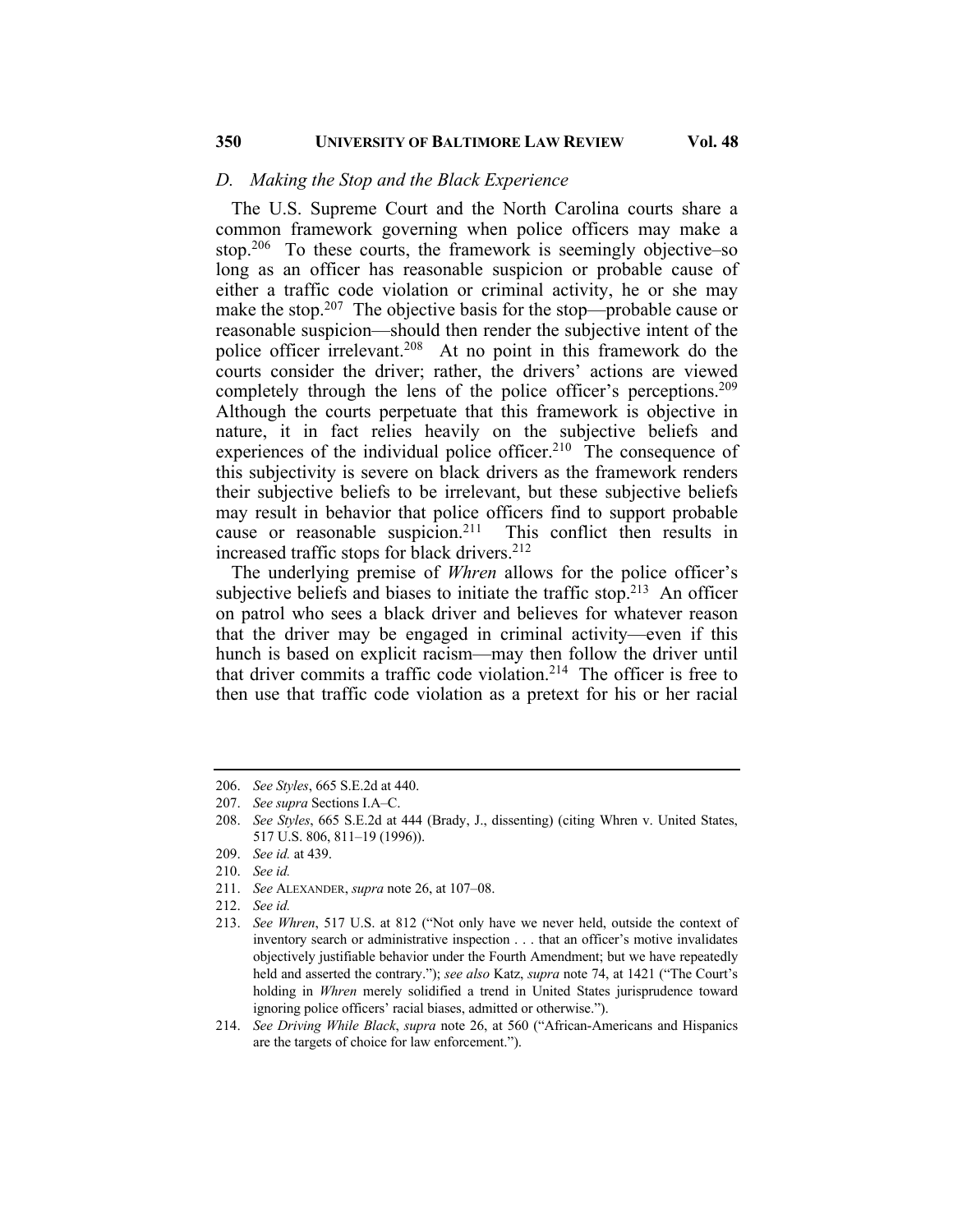bias in making the stop.<sup>215</sup> This standard was quickly viewed as a victory for law enforcement.<sup>216</sup> Police Chief magazine covered *Whren* immediately and declared that it "preserve[s] officers' ability to use traffic stops to uncover other criminal activities," $2^{17}$  and a highway patrol training officer declared, "After *Whren* the game was over. We won."218

If law enforcement "won" as a result of *Whren*, then black drivers lost. This framework legitimized the random targeting of black drivers by law enforcement.<sup>219</sup> Black drivers now had to live with the constant threat of being targeted by law enforcement.<sup>220</sup> While *Whren* also allowed such conduct with white drivers, black drivers carry the burden and stigma of pretext stops.<sup>221</sup> It is reasonable to expect that the constant scrutiny by police officers would lead to mistrust, fear, and nervousness by those who are consistently followed.<sup>222</sup> In turn, it is also reasonable to believe that this nervousness may impact how drivers operate their vehicles once they observe a police vehicle following them.<sup>223</sup>

The framework's supposed check on this initial subjective intent of the police officer is that the officer must still have probable cause or reasonable suspicion to make the stop.<sup>224</sup> However, both probable

219. *See Driving While Black*, *supra* note 26, at 560 ("[W]hatever their motivation, viewed as a whole, pretextual stops will be used against African-Americans and Hispanics in percentages wildly out of proportion to their numbers in the driving population."); Katz, *supra* note 74, at 1416 ("The Supreme Court has turned its back on this [black] population and has eliminated meaningful Fourth Amendment review of what happens on the streets and highways . . . .").

- 221. *See generally* EPP ET AL., *supra* note 51, at 150 ("Police stops are a great unifier and divider in American society. . . . On the one side are people for whom police stops are the signal form of surveillance and legalized racial subordination. This group is populated largely by African Americans and other racial minorities.").
- 222. *See* BAUMGARTNER ET AL., *supra* note 17, at 12–13; EPP ET AL., *supra* note 51, at 77– 78; Ronald Weitzer & Steven A. Tuch, *Racially Biased Policing: Determinants of Citizen Perceptions*, 83 SOC. FORCES 1009, 1017–19 (2005) (revealing that personal experiences with police officers significantly increases perceptions of biased policing for blacks and that vicarious experiences with police officers with regards to prejudice and profiling also increases perceptions of biased policing for blacks).
- 223. *See generally* EPP ET AL., *supra* note 51, at 47, 53–54.
- 224. *See supra* Sections I.A–C.

<sup>215.</sup> *See* Katz, *supra* note 74, at 1420 ("The Court's holding in *Whren* institutionalizes pretextual stops and arrests.").

<sup>216.</sup> *See* EPP ET AL., *supra* note 51, at 35.

<sup>217.</sup> *Id.* (alteration in original) (quoting Roy Caldwell Kime, *U.S. Supreme Court Rules on Asset Forfeiture and Traffic Stop Evidence*, POLICE CHIEF, Aug. 1996, at 10, 10).

<sup>218.</sup> *Id.* (quoting Gary Webb, *DWB*, ESQUIRE, Apr. 1999, at 128).

<sup>220.</sup> *See generally* ALEXANDER, *supra* note 26, at 108–09.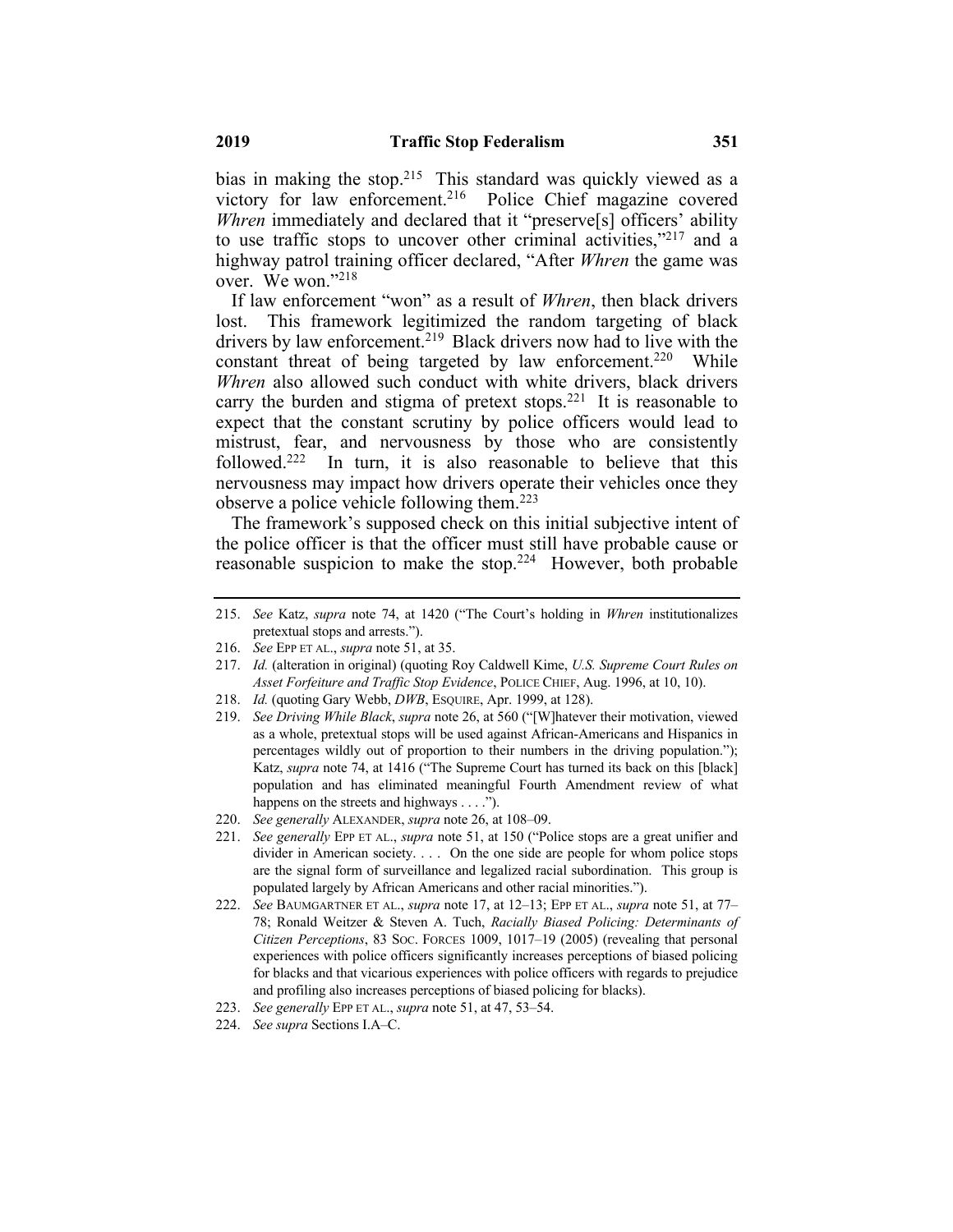cause and reasonable suspicion are on-site determinations made by the police officer based on his or her personal experience and perceptions.225 Consider probable cause. The Supreme Court has held and the North Carolina courts have adopted, that "probable cause requires only a probability or substantial chance of criminal activity, not an actual showing of such activity."226 Further, it "does not deal with hard certainties, but with probabilities."<sup>227</sup> And these probabilities "are not technical; they are the factual and practical considerations of everyday life on which reasonable and prudent men, not legal technicians, act."<sup>228</sup> This standard allows for law enforcement officers to formulate "certain common-sense conclusions about human behavior" and "the evidence thus collected must be seen and weighed not in terms of library analysis by scholars, but as understood by those versed in the field of law enforcement."<sup>229</sup> Thus, the probable cause standard, which supports the objective-nature of the traffic stop framework, rests heavily upon the common sense conclusions made by the police officer.<sup>230</sup>

Reasonable suspicion affords a similar amount of discretion to police officers' subjective interpretations of human behavior.<sup>231</sup> The U.S. Supreme Court and North Carolina Supreme Court have both found that a stop predicated upon reasonable suspicion must be

- 226. Illinois v. Gates, 462 U.S. 213, 244 n.13 (1983) (citations omitted). "Probable cause exists where 'the facts and circumstances within their [the officers'] knowledge and of which they had reasonable trustworthy information [are] sufficient in themselves to warrant a man of reasonable caution in the belief that' an offense has been or is being committed." State v. Zuniga, 322 S.E.2d 140, 146 (N.C. 1984) (alterations in original) (quoting Brinegar v. United States, 338 U.S. 160, 175–76 (1949)). *See also* State v. Allman, 794 S.E.2d 301, 303 (N.C. 2016) ("[T]he probable cause analysis under the federal and state constitutions is identical."); State v. Earhart, 516 S.E.2d 883, 886 (N.C. Ct. App. 1999).
- 227. *Gates*, 462 U.S. at 231 (citation omitted).
- 228*. Id.* (quoting *Brinegar*, 338 U.S. at 175).
- 229. *Id.* at 231–32 (quoting United States v. Cortez, 449 U.S. 411, 418 (1981)). *See also Allman*, 794 S.E.2d at 303 ("To determine whether probable cause exists under the totality of the circumstances, a magistrate may draw '[r]easonable inferences from the available observations.'" (alteration in original) (quoting State v. Riggs, 400 S.E.2d 429, 434 (N.C. 1991))).
- 230. *See generally* District of Columbia v. Wesby, 138 S. Ct. 577, 586 (2018) ("Probable cause 'is not a high bar.'" (quoting Kaley v. United States, 571 U.S. 320, 338 (2014)); State v. Williams, 333 S.E.2d 708, 713 (N.C. 1985) (defining probable cause as "those facts and circumstances within an officer's knowledge and of which he had reasonably trustworthy information which are sufficient to warrant a prudent man in believing that the suspect had committed or was committing an offense").
- 231. *See* United States v. Sokolow, 490 U.S. 1, 7 (1989).

<sup>225.</sup> *See* Katz, *supra* note 74, at 1413, 1416, 1443–44 (describing the probable cause and reasonable suspicion requirements for traffic stops).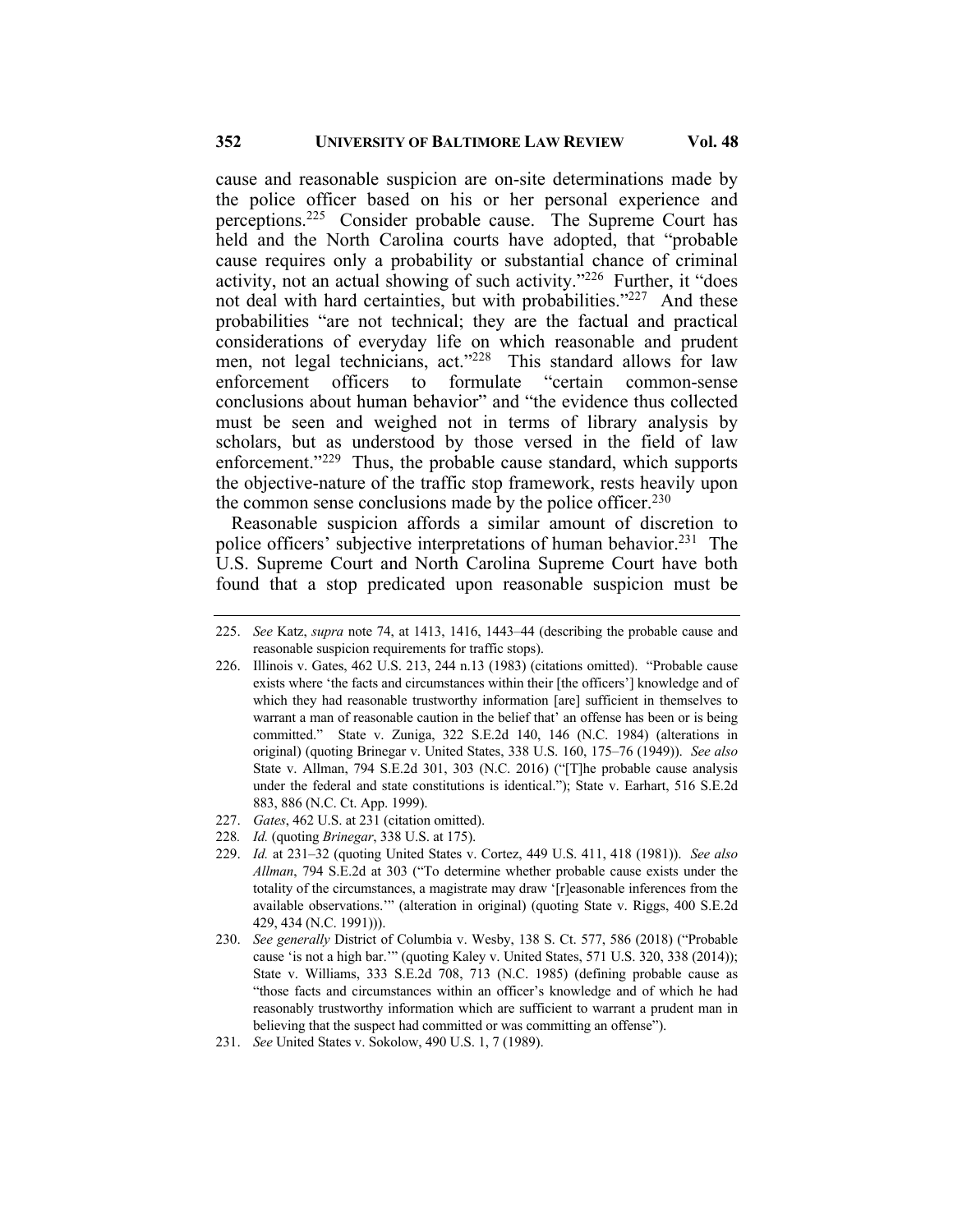supported by "some minimal level of objective justification  $\dots$ ."<sup>232</sup> To meet this standard, both courts require that "[t]he stop must be based on specific and articulable facts, as well as the rational inferences from those facts, as viewed through the eyes of a reasonable, cautious officer, guided by his experience and training."233 Again, this standard does not consider the subjective beliefs of the person stopped, but rather focuses on inferences made by the police officer on his or her personal experience.<sup>234</sup> It allows police officers to take innocent behavior, potentially spurred by subjective fears, and render it suspicious based on their own personal experiences and training.<sup>235</sup> Consequently, behaviors such as dramatically lowering one's speed,  $236$  nervousness,  $237$  presence in a known high crime area,  $238$  unprovoked flight,  $239$  and evasive

- 233. State v. Watkins, 446 S.E.2d 67, 70 (N.C. 1994) (citing *Terry*, 392 U.S. at 21–22); *see also* State v. Otto, 726 S.E.2d 824, 827–28 (N.C. 2012) ("Both the United States and North Carolina Constitutions protect against unreasonable searches and seizures."). This same standard—reasonable suspicion—applies under the North Carolina constitution. *Otto*, 726 S.E.2d at 827–28.
- 234. *See supra* notes 207–11 and accompanying text.
- 235. *See generally Sokolow*, 490 U.S. at 9 (providing that "there could, of course, be circumstances in which wholly lawful conduct might justify the suspicion that criminal activity was afoot." (quoting Reid v. Georgia, 448 U.S. 438, 441 (1980))). *See, e.g.*, *Watkins*, 446 S.E.2d at 69–70.
- 236. *See, e.g.*, United States v. Arvizu, 534 U.S. 266, 270 (2002) (finding that an individual lowering his speed from about 50–55 to 25–30 miles per hour after seeing law enforcement could be considered as part of the reasonable suspicion analysis).
- 237. *See, e.g.*, *McClendon*, 517 S.E.2d at 134 ("[N]ervousness is an appropriate factor to consider when determining whether a basis for a reasonable suspicion exists."); State v. Jackson, 681 S.E.2d 492, 494–95 (N.C. Ct. App. 2009) (finding that observing a vehicle braking on the highway, the passengers tensing up when the police officer drove by, and one of the passengers putting on a hood, possibly to obstruct his identity, all contributed to sufficient reasonable suspicion for law enforcement to stop the vehicle).
- 238. Illinois v. Wardlow, 528 U.S. 119, 124 (2000) ("[T]he fact that the stop occurred in a 'high crime area' [is] among the relevant contextual considerations in a *Terry* analysis." (citing Adams v. Williams, 407 U.S. 143, 147–48 (1972))). *See, e.g.*, State v. Jackson, 772 S.E.2d 847, 850 (N.C. 2015) (finding that it is relevant when determining reasonable suspicion whether the defendant was walking in a high crime area when stopped).

<sup>232.</sup> *Id.* (quoting Immigration & Naturalization Serv. v. Delgado, 466 U.S. 210, 217 (1984)); *see also* Illinois v. Wardlow, 528 U.S. 119, 123–24 (2000) ("The officer must be able to articulate more than an 'inchoate and unparticularized suspicion or "hunch" of criminal activity" (quoting Terry v. Ohio, 392 U.S. 1, 27 (1968))); State v. McClendon, 517 S.E.2d 128, 132 (N.C. 1999) ("In order to further detain a person after lawfully stopping him, an officer must have reasonable suspicion, based on specific and articulable facts, that criminal activity is afoot.").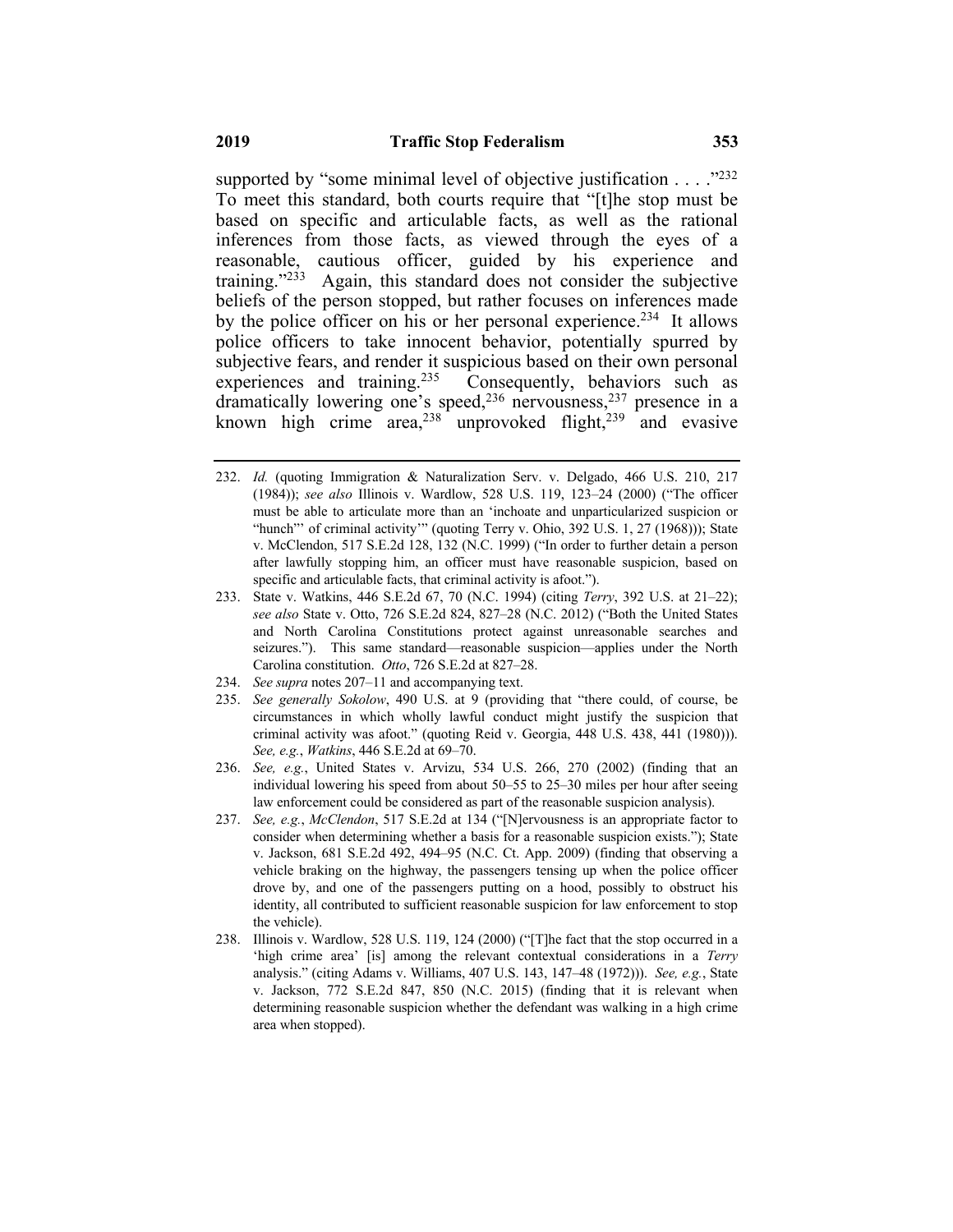behavior<sup>240</sup> may all contribute to police officers' reasonable suspicion determinations.

The result of this framework is that black drivers are much more likely to be stopped than white drivers.<sup>241</sup> For example, imagine a black driver who has been repeatedly and lawfully followed by police officers. On any given night, the driver may see the police behind her and become either nervous or fearful about the repeated following. The police officer may very well be targeting her just because she is black. Her fear and nervousness may lead the driver to lower her speed, maybe make a quick turn to try to "lose the police officer," or somewhat increase her speed in accordance with the speed limit. Assume too that the driver may not live in the best part of town or may be commuting through a high crime area on the way home. The police officer following her may consider all these innocent factors that are mostly a response to the driver's nervousness or anger at being followed to believe there is reasonable suspicion to stop the vehicle. Or, perhaps the same driver became nervous or fearful at the sight of the police officer following her and this impacted her driving. She nervously changed lanes without signaling or drifted slightly over the yellow line. Such conduct would then afford the police officer either probable cause or reasonable suspicion that she committed a traffic violation and to stop the vehicle. $242$ 

When stopped by the police officer, the framework established by the U.S. Supreme Court and accepted by the North Carolina Supreme Court precludes her from arguing the stop was a pretext for the officer's racial bias, that a reasonable police officer would not have stopped her based on those facts, or that her personal experiences with police officers impacted her driving. Instead, so long as the

<sup>239.</sup> *Wardlow*, 528 U.S. at 124 ("[I]t was not merely respondent's presence in an area of heavy narcotics trafficking that aroused the officer's suspicion, but his unprovoked flight upon noticing the police."); *see also, e.g.*, State v. Griffin, 749 S.E.2d 444, 446– 47 (N.C. 2013) (finding that a legal turn made to avoid a law enforcement checkpoint is comparable to unprovoked flight and may considered as part of the reasonable suspicion analysis).

<sup>240.</sup> *See, e.g.*, *Wardlow*, 528 U.S. at 124 ("Our cases have also recognized that nervous, evasive behavior is a pertinent factor in determining reasonable suspicion." (citing United States v. Brignoni-Ponce, 422 U.S. 873, 885 (1975); Florida v. Rodriguez, 469 U.S. 1, 6 (1984) (per curiam); *Sokolow*, 490 U.S. at 8–9)); State v. Foreman, 527 S.E.2d 921, 922–23 (N.C. 2000) (finding that a driver's evasive maneuvers in approaching a DUI checkpoint was sufficient reasonable suspicion to make a stop).

<sup>241.</sup> *See supra* notes 206–21 and accompanying text.

<sup>242.</sup> *See supra* notes 226–35 and accompanying text.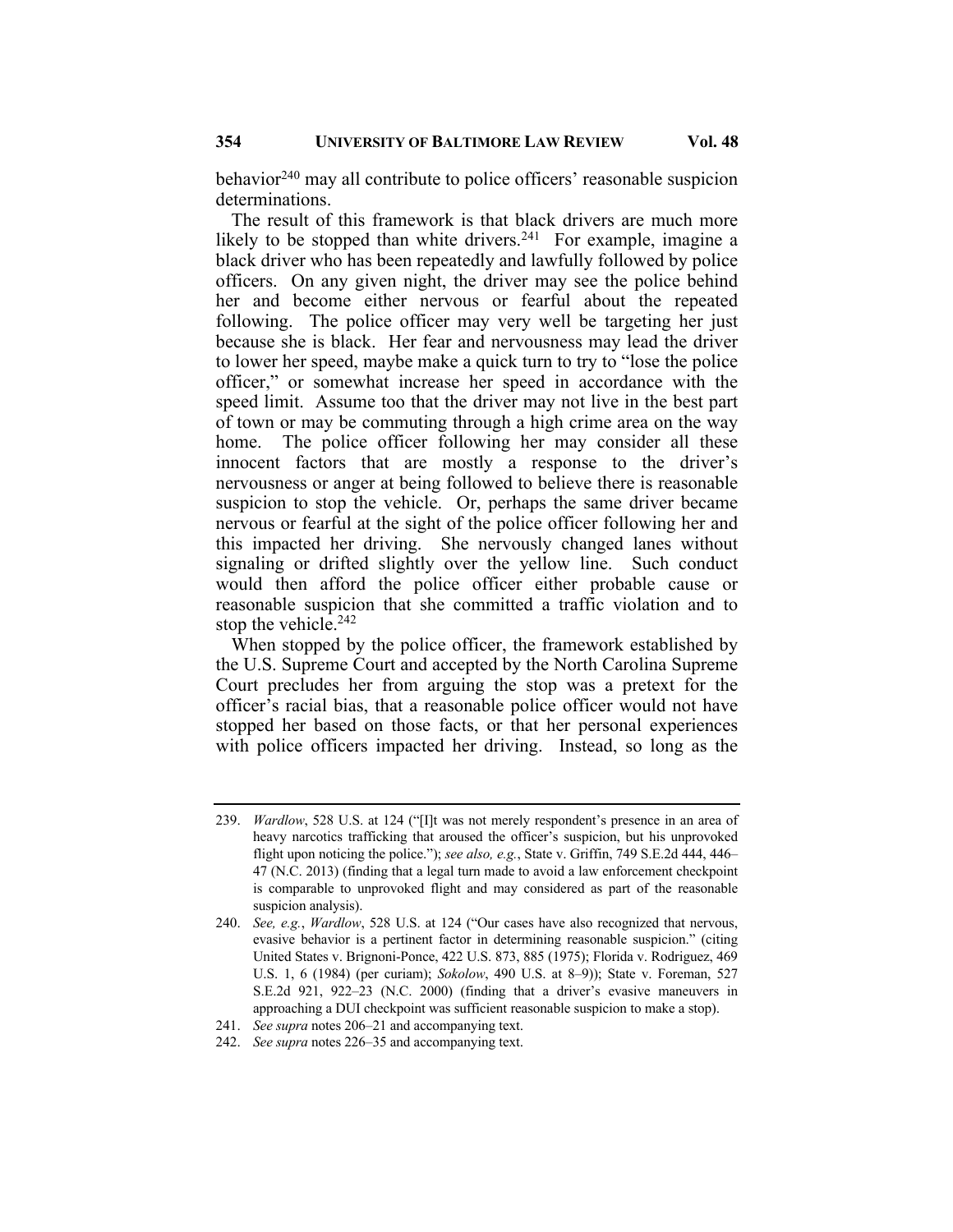police officer's subjective observations support a seemingly objective basis for the stop, the stop was permissible.  $243$ 

# II. FROM TRAFFIC STOP TO VEHICLE SEARCH—BRINGING IN THE DRUG-SNIFFING DOG

Black drivers are not only stopped by police officers at a disproportional rate but their vehicles are searched pursuant to these stops at a disproportional rate.<sup>244</sup> In North Carolina alone, over a twenty-year period, black drivers were searched nearly twice as often as white drivers.<sup>245</sup> This section discusses how police officers transition from a traffic based stop to conducting an investigatory search of the vehicle. Such a transition is meaningful, as in North Carolina, when the stop becomes investigatory in nature, black drivers face a 115% increased chance of a search, compared to whites.246

While police officers have broad discretion in making the stop, they are somewhat more limited in how they conduct the stop.<sup>247</sup> The U.S. Supreme Court has held that "[a] seizure for a traffic violation justifies a police investigation of that violation. $1248$  As traffic stops are "more analogous to a so-called 'Terry stop' . . . than to a formal arrest[,]"249 the "tolerable duration of police inquiries in the traffic-stop [sic] context is determined by the seizure's 'mission'—to address the traffic violation that warranted the stop."250 Under these restrictions, when police officers stop a vehicle, they are limited in scope and time to investigating the reason for the stop.<sup>251</sup> For example, if they stop a driver for speeding, they are limited to investigating the driver for speeding, not for whether the driver possesses illegal drugs.252

Nonetheless, traffic stops made by police officers based upon either probable cause or reasonable suspicion of only a traffic code violation may still result in a search of the vehicle—if the police

<sup>243.</sup> *See supra* notes 225–35 and accompanying text.

<sup>244.</sup> *See supra* notes 20–25 and accompanying text.

<sup>245.</sup> *See* BAUMGARTNER ET AL., *supra* note 17, at 85.

<sup>246.</sup> *Id.*

<sup>247.</sup> *See* Rodriguez v. United States, 135 S. Ct. 1609, 1614–15 (2015).

<sup>248.</sup> *Id.* at 1614.

<sup>249.</sup> *Id.* (quoting Knowles v. Iowa, 525 U.S. 113, 117 (1998)).

<sup>250.</sup> *Id.* (quoting Illinois v. Caballes, 543 U.S. 405, 407 (2005)).

<sup>251.</sup> *Id.*

<sup>252.</sup> *See id.*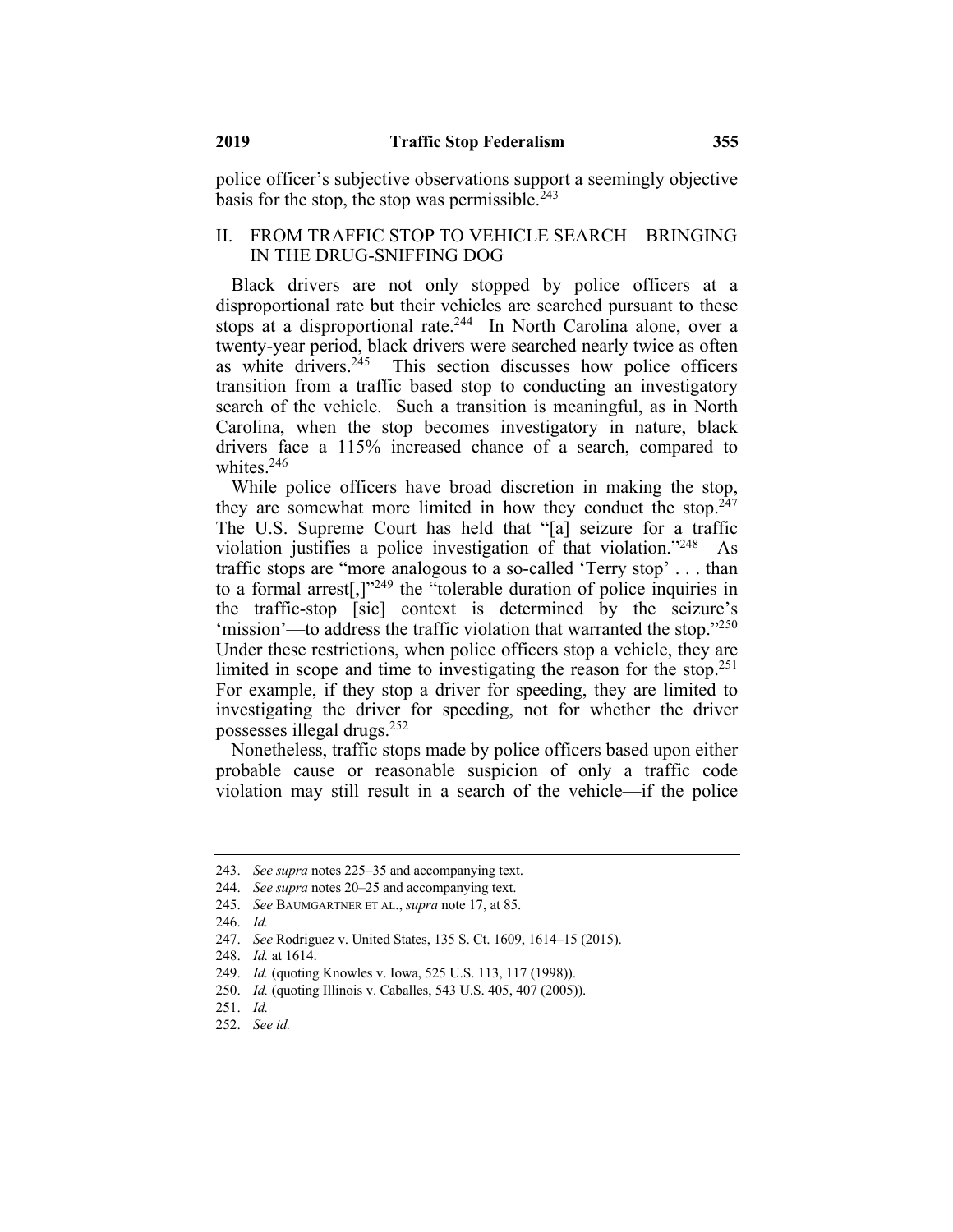officers can establish probable cause of additional wrongdoing.253 The Supreme Court has long held that the Fourth Amendment does not require a search warrant when law enforcement has probable cause to believe evidence of wrongdoing is present in a vehicle.<sup>254</sup> This approach extends to anywhere in the vehicle where the evidence of criminal activity may be.255 Consequently, police officers may transition from a traffic stop to an investigatory stop in order to conduct a search of the vehicle by developing probable cause of criminal activity.256

One way that police officers may develop probable cause of criminal activity is through a drug-sniffing dog.<sup>257</sup> The U.S. Supreme Court has held that a well-trained police dog's "alert" as to the presence of contraband is sufficient to establish probable cause to search a vehicle.<sup>258</sup> The availability of a drug-sniffing dog to transition a traffic stop into an investigatory stop has led police officers to refer to drug-sniffing dogs as "probable cause on four legs[,] $v^{259}$  with officers only needing an alert from a drug-sniffing  $\log$  to justify a search of the entire vehicle.<sup>260</sup>

- 254. *See* Carroll v. United States, 267 U.S. 132, 151–53 (1925) (establishing an exception to the warrant requirement for moving vehicles, "where it is not practicable to secure a warrant, because the vehicle can be quickly moved out of the locality or jurisdiction in which the warrant must be sought"); *see also* Boyd v. United States, 116 U.S. 616, 623–24 (1886) (discussing historical interpretations of permissible searches and seizures under the Fourth Amendment).
- 255. *See* California v. Acevedo, 500 U.S. 565, 580 (1991) ("The police may search an automobile and the containers within it where they have probable cause to believe contraband or evidence is contained."); State v. McDaniels, 405 S.E.2d 358, 366 (N.C. Ct. App. 1991) ("[A] police officer may now search a closed container found in a vehicle, where the officer has the suspect's general consent to search and the officer might reasonably believe the container holds the object of the search.").
- 256. *See Kincaid*, 555 S.E.2d at 297–98.
- 257. *See* Florida v. Harris, 568 U.S. 237, 246–47 (2013).
- 258. *Id.* at 247–48 ("If the State has produced proof from controlled settings that a dog performs reliably in detecting drugs, and the defendant has not contested that showing, then the court should find probable cause."). North Carolina has also accepted this proposition. *See* State v. Washburn, 685 S.E.2d 555, 560 (N.C. Ct. App. 2009) ("[A] positive alert for drugs by a specially trained drug dog gives probable cause to search the area or item where the dog alerts.").
- 259. Martin Kaste, *Eliminating Police Bias When Handling Drug-Sniffing Dogs*, NAT'L PUB. RADIO (Nov. 20, 2017, 5:01 AM), https://www.npr.org/2017/11/20/563889510/ preventing-police-bias-when-handling-dogs-that-bite.

<sup>253.</sup> State v. Kincaid, 555 S.E.2d 294, 299–300 (N.C. Ct. App. 2001) ("A search of a vehicle on a public roadway or public vehicular area is properly conducted without a warrant as long as probable cause exists for the search." (quoting State v. Earhart, 516 S.E.2d 883, 886 (N.C. Ct. App. 1999))).

<sup>260.</sup> *Id.*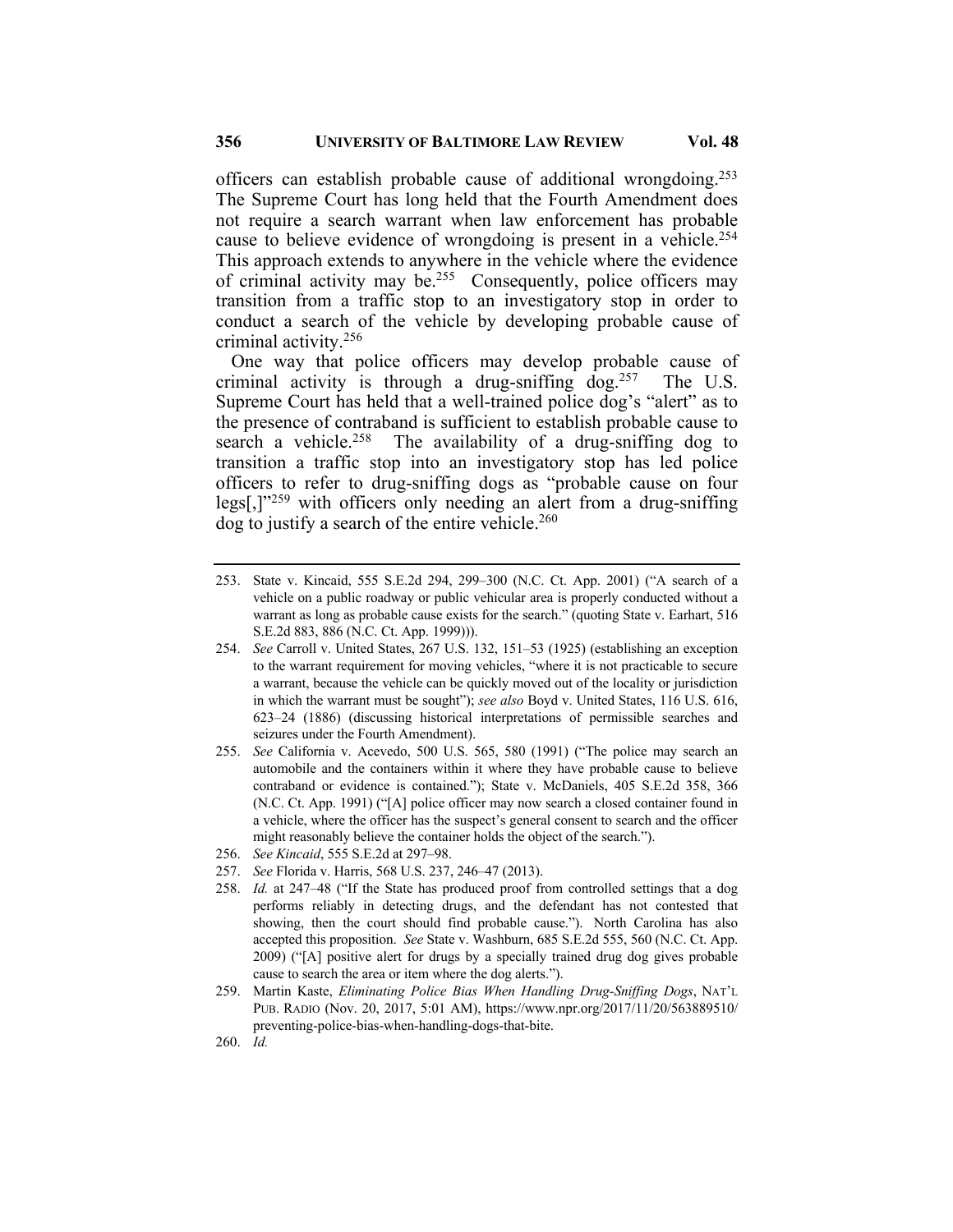But when may officers use the drug-sniffing dog during the course of a routine traffic stop? What level of suspicion is required, if any? This section focuses on the U.S. Supreme Court's framework regarding the use of drug dogs to develop sufficient probable cause to support a search of a vehicle stopped for a traffic code violation.<sup>261</sup> It focuses on the initial decision to call in the drug dog and the police officers' ability to extend the traffic stop beyond its initial purpose to await the drug dog's arrival.<sup>262</sup> After examining U.S. Supreme Court's framework and North Carolina's approach, this section analyzes how this framework conflicts with the black experience and how this conflict results in black drivers being disproportionately searched as part of their traffic stop.<sup>263</sup>

# *A. Calling in the Drug Dog and the U.S. Supreme Court—No Suspicion Required*

An Illinois state trooper stopped Roy Caballes for driving seventyone miles per hour on a portion of the interstate where the speed limit was sixty-five miles per hour.<sup>264</sup> The trooper called-in the stop and asked for a check of Caballes' license plates.<sup>265</sup> A different trooper heard the call and immediately went to the stop equipped with his drug-sniffing dog.<sup>266</sup> Prior to the drug dog arriving, the on-site trooper indicated to Caballes that he was going to give him a warning ticket.<sup>267</sup> Before the trooper completed the warning ticket, the other trooper and the drug-snifting dog arrived.<sup>268</sup> The trooper walked the dog around Caballes' vehicle, and the dog alerted at the trunk.<sup>269</sup> A subsequent probable cause search of the trunk found marijuana. $270$ 

Caballes challenged the lawfulness of the search, and the Illinois Supreme Court seemed to agree.<sup>271</sup> The Illinois Supreme Court determined that "there were no specific and articulable facts to support the use of a canine sniff<sup> $272$ </sup> and that the use of the dog sniff

269. Brief for the Respondent, *supra* note 264, at 3.

272. *Id.* at 204 (citing People v. Cox, 782 N.E.2d 275, 279–80 (Ill. 2002)).

<sup>261.</sup> *See infra* Section II.A.

<sup>262.</sup> *See infra* Sections II.C–D.

<sup>263.</sup> *See infra* Section II.E.

<sup>264.</sup> Brief for the Respondent at 7, Illinois v. Caballes, 543 U.S. 405 (2005) (No. 03-923).

<sup>265.</sup> *Id.* at 2.

<sup>266.</sup> *Caballes*, 543 U.S. at 406.

<sup>267.</sup> Brief for the Respondent, *supra* note 264, at 2.

<sup>268.</sup> *Caballes*, 543 U.S. at 406.

<sup>270.</sup> *See id.*

<sup>271.</sup> *See* People v. Caballes, 802 N.E.2d 202, 202 (Ill. 2003), *vacated*, 543 U.S. 405.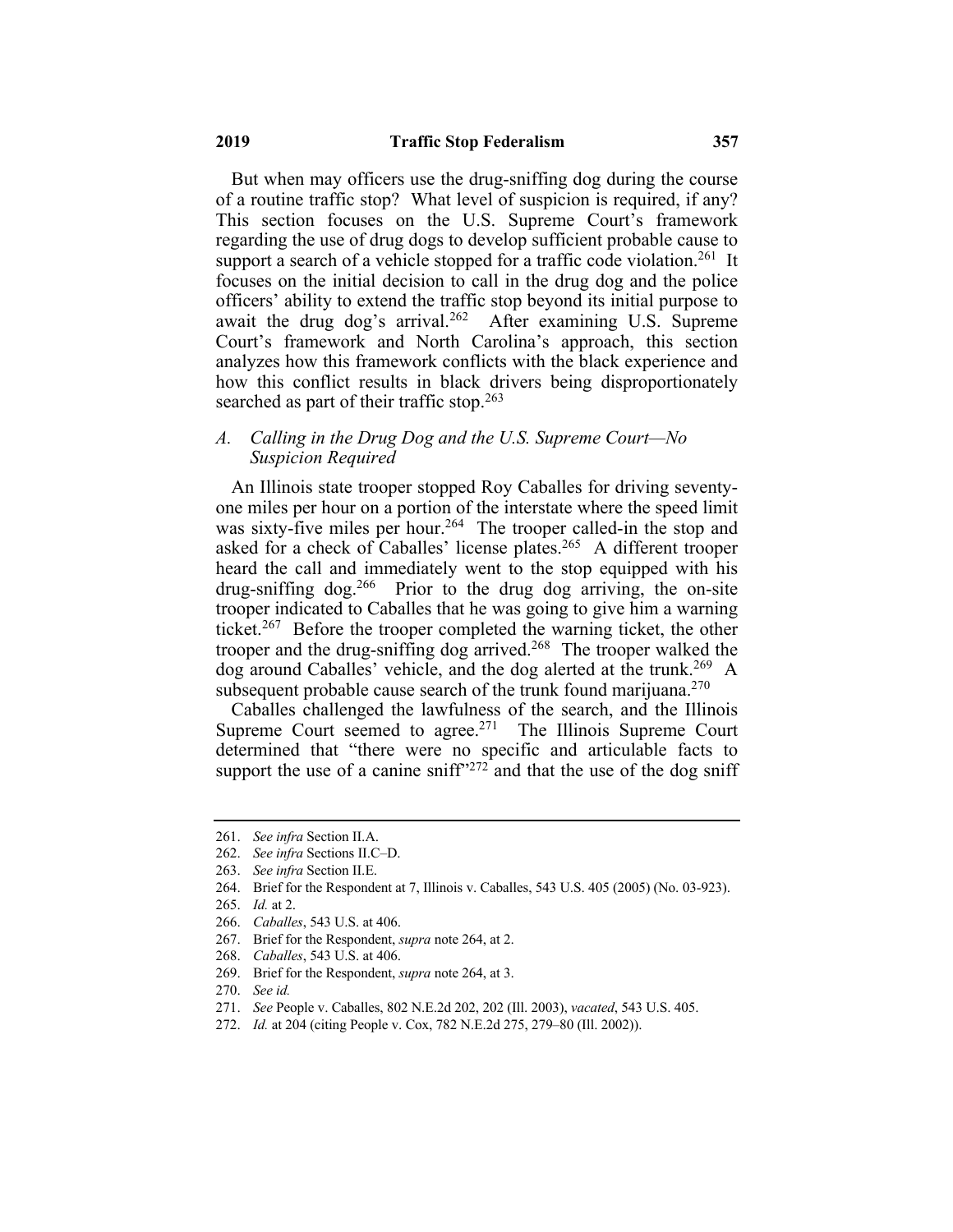"impermissibly broadened the scope of the traffic stop." $273$  After Illinois petitioned on writ of certiorari to the U.S. Supreme Court, Caballes argued that "[t]he fact that the police had probable cause to stop [him] for speeding did not authorize them to undertake an investigatory dog sniff, designed solely to prospect for possible evidence of an unrelated offense."<sup>274</sup> The Illinois Supreme Court<sup>275</sup> and Caballes<sup>276</sup> were willing to concede that reasonable suspicion was sufficient to use a drug dog as part of a routine traffic stop, but Illinois argued no level of suspicion was required.<sup>277</sup>

The U.S. Supreme Court agreed with Illinois. The Court framed its analysis around the principle that "conducting a dog sniff would not change the character of a traffic stop that is lawful at its inception and otherwise executed in a reasonable manner, unless the dog sniff itself infringed respondent's constitutionally protected interest in privacy."278 Looking to prior cases involving drug dogs, the Court determined that allowing a dog to sniff around the outside of a vehicle does not implicate legitimate privacy interests and hence is not a search for Fourth Amendment purposes.<sup>279</sup> Consequently, the Court held that no suspicion was required to justify using a drug detection dog to sniff a vehicle during a stop for a traffic code violation.280

# *B. Calling in the Drug Dog and North Carolina—No Suspicion Required*

In *Caballes*, the Illinois Supreme Court found that reasonable suspicion was necessary to use a drug-sniffing dog as part of a routine traffic stop, but the U.S. Supreme Court overturned that decision.<sup>281</sup> The U.S. Supreme Court was able to do so, however,

<sup>273.</sup> *Id.*

<sup>274.</sup> Brief for the Respondent, *supra* note 264, at 6.

<sup>275.</sup> *See Caballes*, 802 N.E.2d at 202.

<sup>276.</sup> *See* Brief for the Respondent, *supra* note 264, at 21.

<sup>277.</sup> *See Caballes*, 543 U.S. at 407.

<sup>278.</sup> *Id.* at 408.

<sup>279.</sup> *See id.* at 408–09 (first citing City of Indianapolis v. Edmond, 531 U.S. 32, 40 (2000); then citing United States v. Jacobsen, 466 U.S. 109, 123–24 (1984); and then citing United States v. Place, 462 U.S. 696, 707 (1983)). In *United States v. Place*, the Court stated that it will treat a canine sniff by a well-trained drug dog as "*sui generis*" because it "discloses only the presence or absence of narcotics, a contraband item" and "does not expose noncontraband items that otherwise would remain hidden . . . ." *Place*, 462 U.S. at 707.

<sup>280.</sup> *See Caballes*, 453 U.S. at 409.

<sup>281.</sup> *See* People v. Caballes, 802 N.E.2d 202, 205 (Ill. 2003), *vacated*, 543 U.S. 405 ("[A] canine sniff was performed without 'specific and articulable facts' to support its use,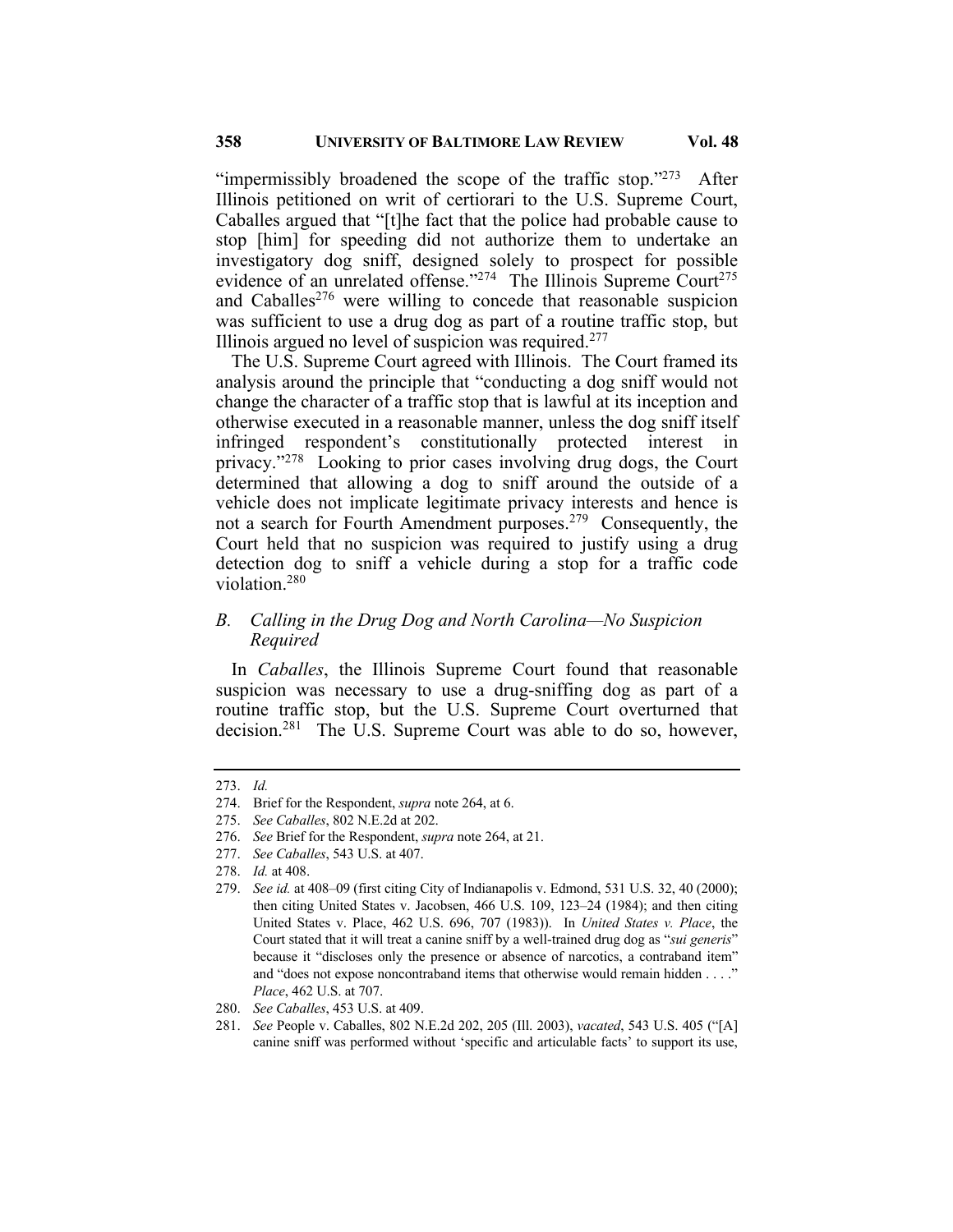because the Illinois Supreme Court based its holding on its reading of the U.S. Constitution, not on Illinois' constitution.<sup>282</sup> Thus, the possibility of traffic stop federalism remains in place for requiring some level of suspicion for using a drug-sniffing dog.<sup>283</sup>

Once again, though, North Carolina has elected to proceed in lockstep agreement with the U.S. Supreme Court. Prior to *Caballes*, the North Carolina courts also required reasonable suspicion to utilize a drug dog as part of a routine traffic stop.284 In *North Carolina v. Branch I*, Branch was stopped at a license and registration checkpoint.<sup>285</sup> While she was stopped, a police officer walked a drug-sniffing dog around Branch's vehicle.<sup>286</sup> The dog alerted and a probable cause search of Branch's vehicle found marijuana stems and butts in the vehicle's ashtray and a small amount of marijuana in her purse located in the vehicle.<sup>287</sup>

Branch challenged the use of the drug dog and the North Carolina Court of Appeals agreed with her. The Court of Appeals held that "a

unjustifiably enlarging the scope of a routine traffic stop into a drug investigation."). *But see Caballes*, 543 U.S. at 410 ("A dog sniff conducted during a concededly lawful traffic stop that reveals no information other than the location of a substance that no individual has any right to possess does not violate the Fourth Amendment.").

<sup>282.</sup> The Illinois Supreme Court's decision did not explicitly provide whether the drug dog sniff triggered the Fourth Amendment or the Illinois constitution; instead, the Illinois Supreme Court based its decision on *People v. Cox*, which had previously required 'specific and articulable facts' to justify the calling of a police dog. *See* People v. Cox, 782 N.E.2d 275, 278, 281 (Ill. 2002), *overruled by* People v. Bew, 886 N.E.2d 1002 (Ill. 2008). In *Cox*, the Illinois Supreme Court based its holding on the Fourth Amendment to the U.S. Constitution with no reference made to the Illinois constitution. *Id.* at 278. *See also* O'NEILL, *supra* note 42, at 761 ("In our federal system, the state's highest court has every right to find that the Illinois Constitution offers more protection to Illinois citizens than does the Fourth Amendment of the Federal Constitution. . . . Instead, the court could have found that Article I, Section 6 of the Illinois Constitution provides increased protection to Illinois drivers and passengers.").

<sup>283.</sup> *See, e.g.*, People v. Devone, 931 N.E.2d 70, 74 (N.Y. 2010) (holding that a canine drug sniff of the exterior of a vehicle constitutes a search under the New York constitution, and law enforcement may only utilize a drug sniff of a vehicle if supported by "founded suspicion," which is a lesser standard than reasonable suspicion).

<sup>284.</sup> State v. Falana, 501 S.E.2d 358, 360 (N.C. Ct. App. 1998) (holding that a drug sniff of a vehicle is not a search, but a reasonable and articulable suspicion is required before law enforcement can use a drug sniff).

<sup>285.</sup> State v. Branch (*Branch I*), 591 S.E.2d 923, 924 (N.C. Ct. App. 2004), *vacated*, 546 U.S. 931.

<sup>286.</sup> *Id.*

<sup>287.</sup> *Id.*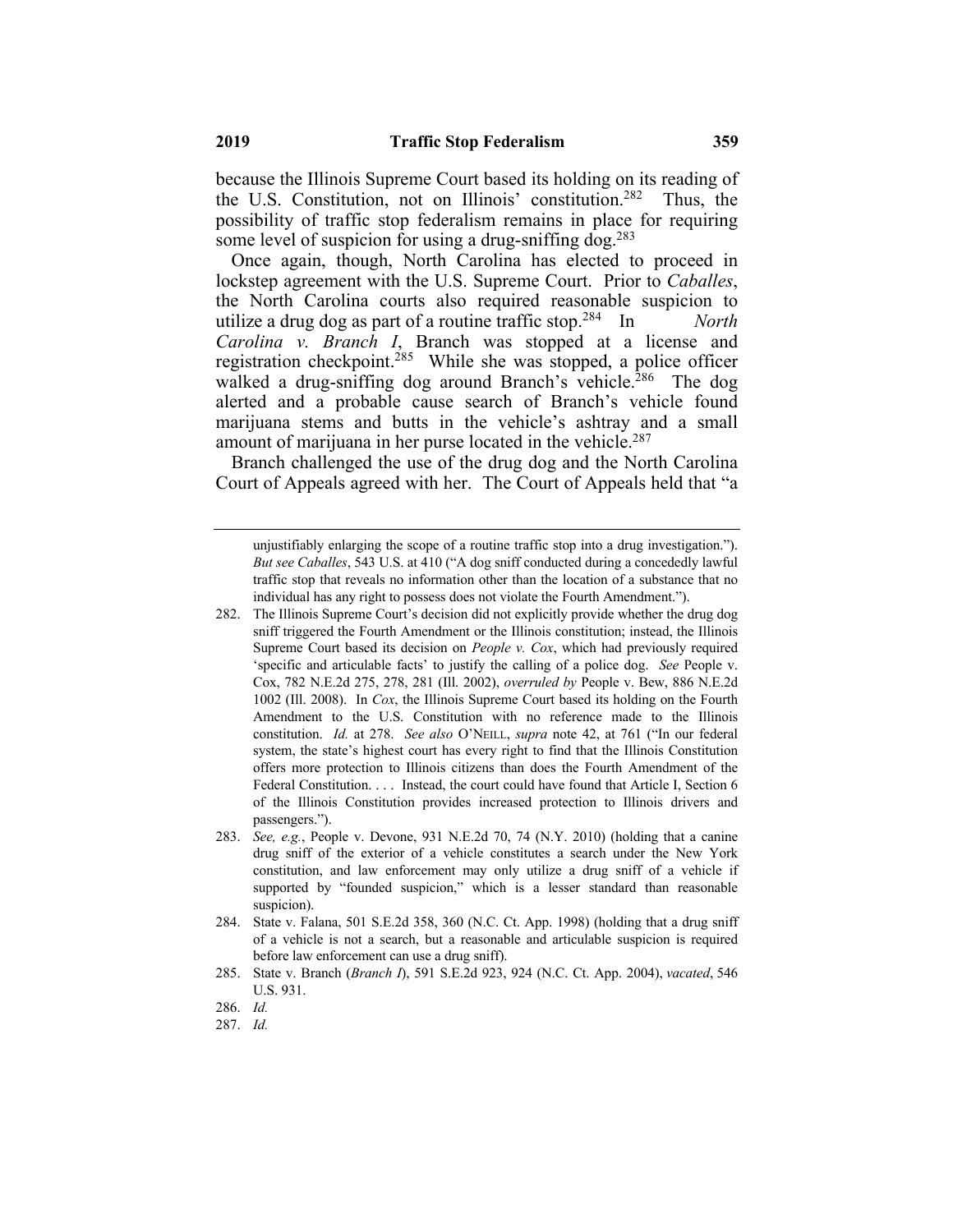reasonable and articulable suspicion is required before a dog sniff, even though it is not a search  $\ldots$   $\frac{1288}{128}$  After the North Carolina Supreme Court denied review of this holding,  $289$  the state submitted a petition for writ of certiorari to the U.S. Supreme Court, which was granted.290 The U.S. Supreme Court vacated the Court of Appeals' decision and remanded it back to the court for consideration in light of *Caballes*. 291

On remand, the North Carolina Court of Appeals did not have to follow the U.S. Supreme Court's ruling in *Caballes*. While the Court of Appeals was bound by the U.S. Supreme Court's interpretation of the Fourth Amendment, the Court of Appeals in *Branch II* could have interpreted the North Carolina constitution's prohibition against unreasonable searches and seizures as requiring reasonable suspicion to justify the use of a drug-sniffing dog—just as it had earlier.<sup>292</sup> Instead, the Court of Appeals made no reference to the North Carolina constitution and applied the U.S. Supreme Court's ruling in Caballes to Branch.<sup>293</sup> As such, the Court of Appeals held that "officers need no additional assessment under the Fourth Amendment before walking a drug-sniffing dog around the exterior of that individual's vehicle."<sup>294</sup> Once again, the North Carolina courts had an opportunity to expand the rights of its citizens through a broader interpretation of its constitution—consistent with their prior holdings—but refused to do so in light of contrary U.S. Supreme Court decisions.

## *C. Waiting for the Drug Dog and Reasonable Suspicion*

The U.S. Supreme Court's framework allows for police officers to request and use a drug dog to sniff around a vehicle stopped pursuant to a routine traffic stop without any suspicion of additional wrongdoing.<sup>295</sup> But what if the drug-sniffing dog is late to arrive? Can police officers prolong the traffic stop beyond its completion to conduct a dog drug-sniff? As stated earlier, the U.S. Supreme Court considers traffic stops to be relatively brief encounters that may "last

<sup>288.</sup> *Id.* at 926.

<sup>289.</sup> State v. Branch, 595 S.E.2d 437 (N.C. 2004) (mem.).

<sup>290.</sup> North Carolina v. Branch, 546 U.S. 931 (2005) (mem.).

<sup>291.</sup> *Id.*

<sup>292.</sup> *See, e.g.*, State v. Falana, 501 S.E.2d 358, 360 (N.C. Ct. App. 1998); *Branch I*, 591 S.E.2d at 927.

<sup>293.</sup> *See* State v. Branch (*Branch II*), 627 S.E.2d 506, 508–09 (N.C. Ct. App. 2006).

<sup>294.</sup> *Id.* at 509.

<sup>295.</sup> *See* Illinois v. Caballes, 543 U.S. 405, 409–10 (2005).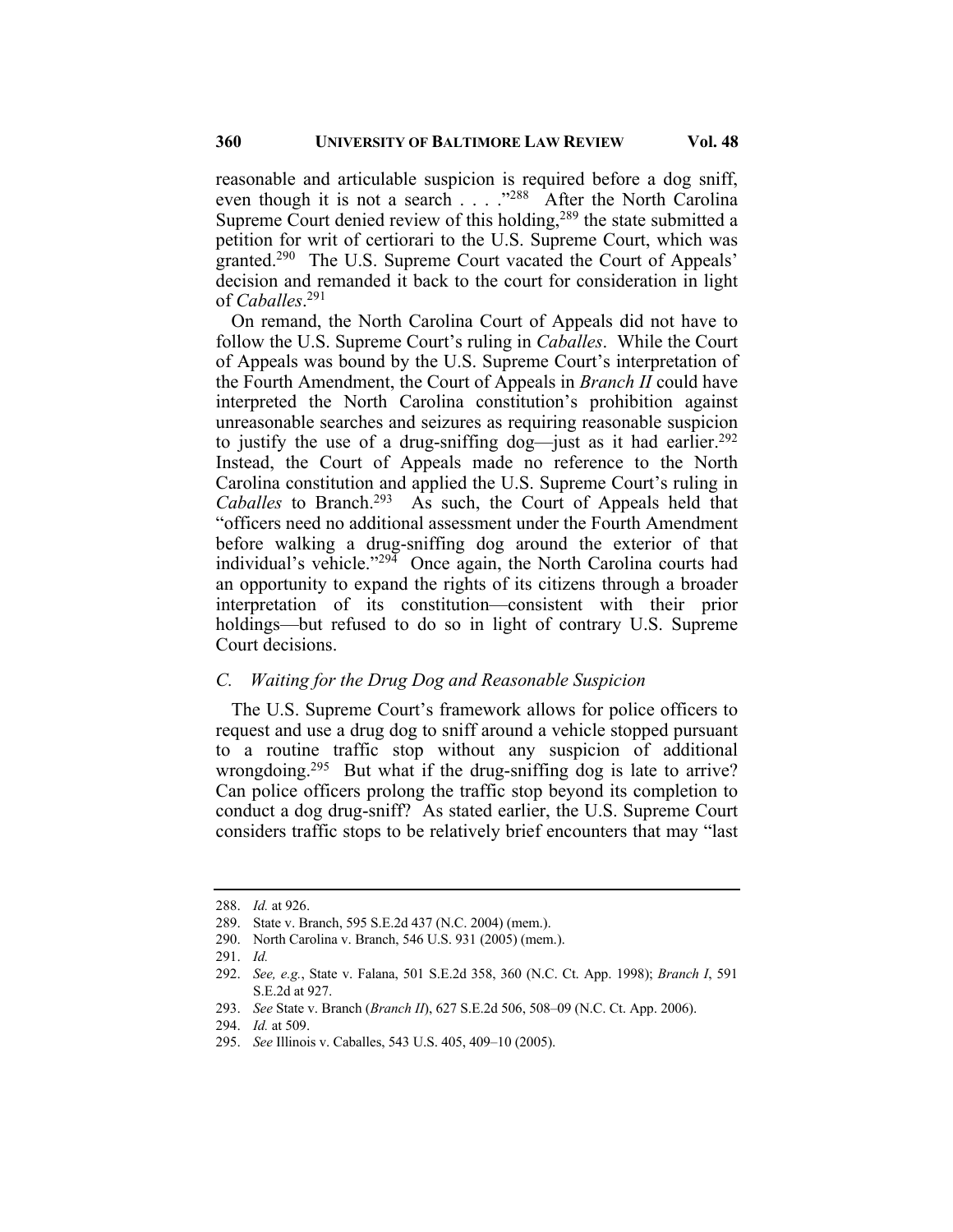no longer than is necessary to effectuate th[at] purpose."<sup>296</sup> The authority for the stop "thus ends when tasks tied to the traffic infraction are—or reasonably should have been—completed."<sup>297</sup> While officers may engage in unrelated investigations during the course of the traffic stop, such as a utilizing a drug-sniffing dog, these investigations may not "lengthen the roadside detention."<sup>298</sup>

In *Rodriguez v. Florida*, the U.S. Supreme Court considered whether extending a traffic stop for a reasonable amount of time to use the drug-sniffing dog unduly lengthened the "roadside detention."299 The state advocated a *de minimis* exception to the general prohibition against extending a traffic stop beyond its initial purpose.<sup>300</sup> It argued that the government's "strong interest in interdicting the flow of illegal drugs along the nation's highways," outweighed the *de minimis* additional instruction of requiring a driver, already stopped, to remain pulled over while awaiting the drug-sniffing  $\log$ <sup>301</sup> To further this argument, the government set forth that the police officer "may 'incremental[ly]' prolong a stop to conduct a dog sniff so long as the officer is reasonably diligent in pursuing the traffic-related purpose of the stop, and the overall duration of the stop remains reasonable . . . . "302

The U.S. Supreme Court declined to establish the *de minimis*  exception, proposed by the state in the case, of prolonging traffic stops to use a drug-sniffing dog.<sup>303</sup> Instead, the Court found that the government did not have a general safety interest in the case of drug trafficking that would outweigh the additional intrusion and that police officers should always conduct traffic stops diligently.<sup>304</sup> As such, the Court held that police officers could only extend traffic stops beyond their initial purpose if they have reasonable suspicion to do so.305 Thus, under the U.S. Supreme Court's framework, no suspicion is required to use a drug-sniffing dog during a routine

- 302. *Id.* at 1616 (alteration in original).
- 303. *See id.*
- 304. *See id.*
- 305. *See id.* at 1615.

<sup>296.</sup> Rodriguez v. United States, 135 S. Ct. 1609, 1614 (2015) (alteration in original).

<sup>297.</sup> *Id.* at 1614 (citing United States v. Sharpe, 470 U.S. 675, 686 (1985)).

<sup>298.</sup> *Id.* (citing Arizona v. Johnson, 555 U.S. 323, 327–28 (2009); *Caballes*, 543 U.S. at 408).

<sup>299.</sup> *Id.* at 1612, 1614.

<sup>300.</sup> *Id.* at 1616.

<sup>301.</sup> *Id.* at 1615 (quoting United States v. \$404,905.00 in U.S. Currency, 182 F.3d 643, 649 (1999)).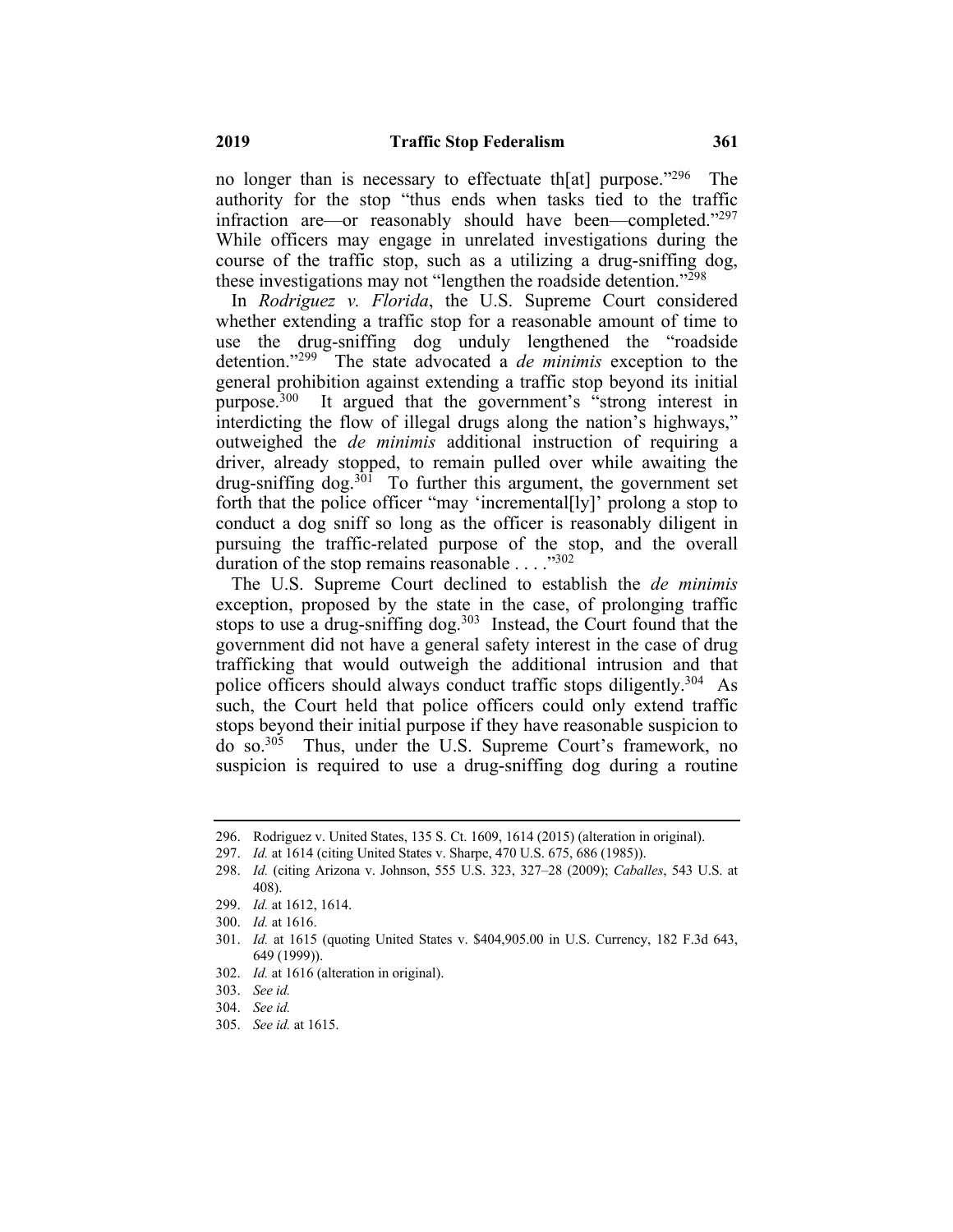traffic stop, but reasonable suspicion is required if the sniff will prolong the stop beyond its initial purpose.  $306$ 

# *D. Waiting for the Drug Dog and Reasonable Suspicion in North Carolina*

In terms of requiring reasonable suspicion for extending a stop in anticipation of a drug dog sniff, North Carolina has had a somewhat scattered approach. At first, North Carolina courts adhered somewhat strictly to a requirement of reasonable suspicion in prolonging the stop to use a drug-sniffing dog.<sup>307</sup> However, in 2012 the North Carolina Court of Appeals in *State v. Brimmer* established a *de minimis* exception similar to the one advocated for by the government in *Rodriguez*. <sup>308</sup>Only two years following *Brimmer*, the North Carolina Court of Appeals again considered the issue.<sup>309</sup> In *State v. Cottrell*, the North Carolina Court of Appeals limited the *de minimis* exception to the facts of *Brimmer*, specifically to instances "in which a drug-sniffing dog is available at the scene of the traffic stop prior to completion of the purpose of the stop."<sup>310</sup> The Court of Appeals noted that it refused to extend the *de minimis* exception to situations where a drug dog has not "already been called to the scene prior to completion of the lawful stop."311 Instead, the Court of Appeals committed itself to requiring reasonable suspicion in those situations.312 Once the U.S. Supreme Court decided *Rodriguez*, however, the North Carolina courts again returned to requiring reasonable suspicion for all situations where police officers prolonged the stop for a drug sniff. <sup>313</sup>

<sup>306.</sup> *See id.* at 1616.

<sup>307.</sup> *See, e.g.*, State v. Euceda-Valle, 641 S.E.2d 858, 863 (N.C. Ct. App. 2007) ("[I]n order to further detain a suspect from the time the warning ticket is issued until the time the canine unit arrives, there must be 'reasonable suspicion, based on specific and articulable facts, that criminal activity is afoot.'" (quoting State v. McClendon, 517 S.E.2d 128, 132 (N.C. 1999))); State v. Fisher, 725 S.E.2d 40, 44 (N.C. Ct. App. 2012) ("[R]easonable suspicion must exist at the moment the officer decides to detain the defendant beyond the issuing of the citation . . . ."); State v. Bell, 576 S.E.2d 695, 698 (N.C. Ct. App. 2003) (holding that reasonable suspicion must be presented once the officer decides to hold the driver past the issuing of the citation).

<sup>308.</sup> State v. Brimmer, 653 S.E.2d 196, 199–200 (N.C. Ct. App. 2007) (adopting rule that if the traffic stop is prolonged for a short period of time in order to complete a drug sniff, the intrusion is considered *de minimis*); *see also supra* notes 299–302 and accompanying text.

<sup>309.</sup> *See* State v. Cottrell, 760 S.E.2d 274, 275–76 (N.C. Ct. App. 2014).

<sup>310.</sup> *Id.* at 283.

<sup>311.</sup> *Id.*

<sup>312.</sup> *Id.* at 285.

<sup>313.</sup> State v. Warren, 775 S.E.2d 362, 365 (N.C. Ct. App. 2015).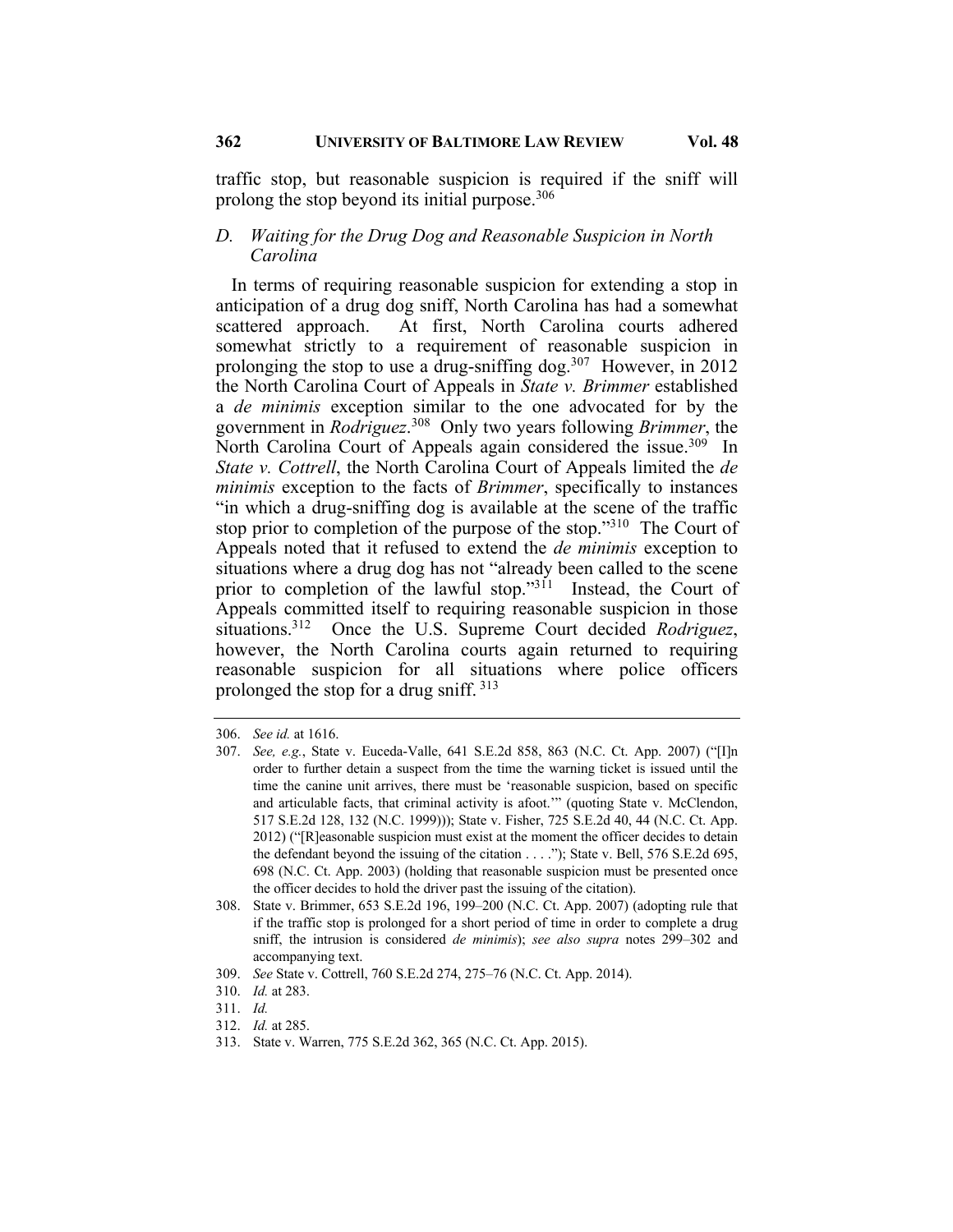After the U.S. Supreme Court's ruling, the North Carolina courts were somewhat limited in exercising traffic stop federalism.<sup>314</sup> As *Rodriguez* directly rejected the *de minimis* exception allowed by the North Carolina courts in limited instances, the U.S. Supreme Court arguably provided drivers with more constitutional rights—requiring some level of individualized suspicion before police officers could prolong the stop. Consequently, the North Carolina courts were limited in maintaining their *de minimis* exception and the North Carolina Court of Appeals correctly identified this limitation when it held that "the holdings in these cases to the extent that they apply the *de minimis* rule have been overruled by *Rodriguez*."315

Although the North Carolina courts were bound by the U.S. Supreme Court to require some level of suspicion to prolong a traffic stop to wait for a drug dog, the North Carolina court did have a choice—what level of suspicion to require. The U.S. Supreme Court held that reasonable suspicion was required,<sup>316</sup> but the North Carolina courts could have required the higher level of suspicion—probable cause. Instead, the North Carolina courts affirmed its earlier commitment to reasonable suspicion and emphasized that "reasonable suspicion is a less demanding standard than probable cause and requires a showing considerably less than preponderance of the evidence. Only some minimal level of objective justification is required."<sup>317</sup> They again committed the initial determination of reasonable suspicion to the on-sight police officer, requiring that courts "must examine both the facts known to the officer at the time he decided to approach the defendant and the rational inferences that may be drawn from those facts"<sup>318</sup> and courts must "take into account an officer's training and experience."<sup>319</sup>

Therefore, the U.S. Supreme Court's traffic stop framework, adopted by the North Carolina courts, allows for police officers to transition from a routine traffic stop to an investigatory stop involving a search of the vehicle through the use of a drug-sniffing dog.320 With absolutely no suspicion of any criminal wrongdoing, the police officers may utilize the drug-sniffing dog to potentially

<sup>314.</sup> *Id.*

<sup>315.</sup> *Id.*

<sup>316.</sup> Rodriguez v. United States, 135 S. Ct. 1609, 1615 (2015).

<sup>317.</sup> *Warren*, 775 S.E.2d at 365 (quoting State v. Barnard, 658 S.E.2d 643, 645 (N.C. 2008)).

<sup>318.</sup> *Id.* at 365–66 (citing State v. Thompson, 252 S.E.2d 776, 779 (N.C. 1979)).

<sup>319.</sup> *Id.* (quoting State v. Willis, 481 S.E.2d 407, 410 (N.C. Ct. App. 1997)).

<sup>320.</sup> *See supra* notes 295–98 and accompanying text.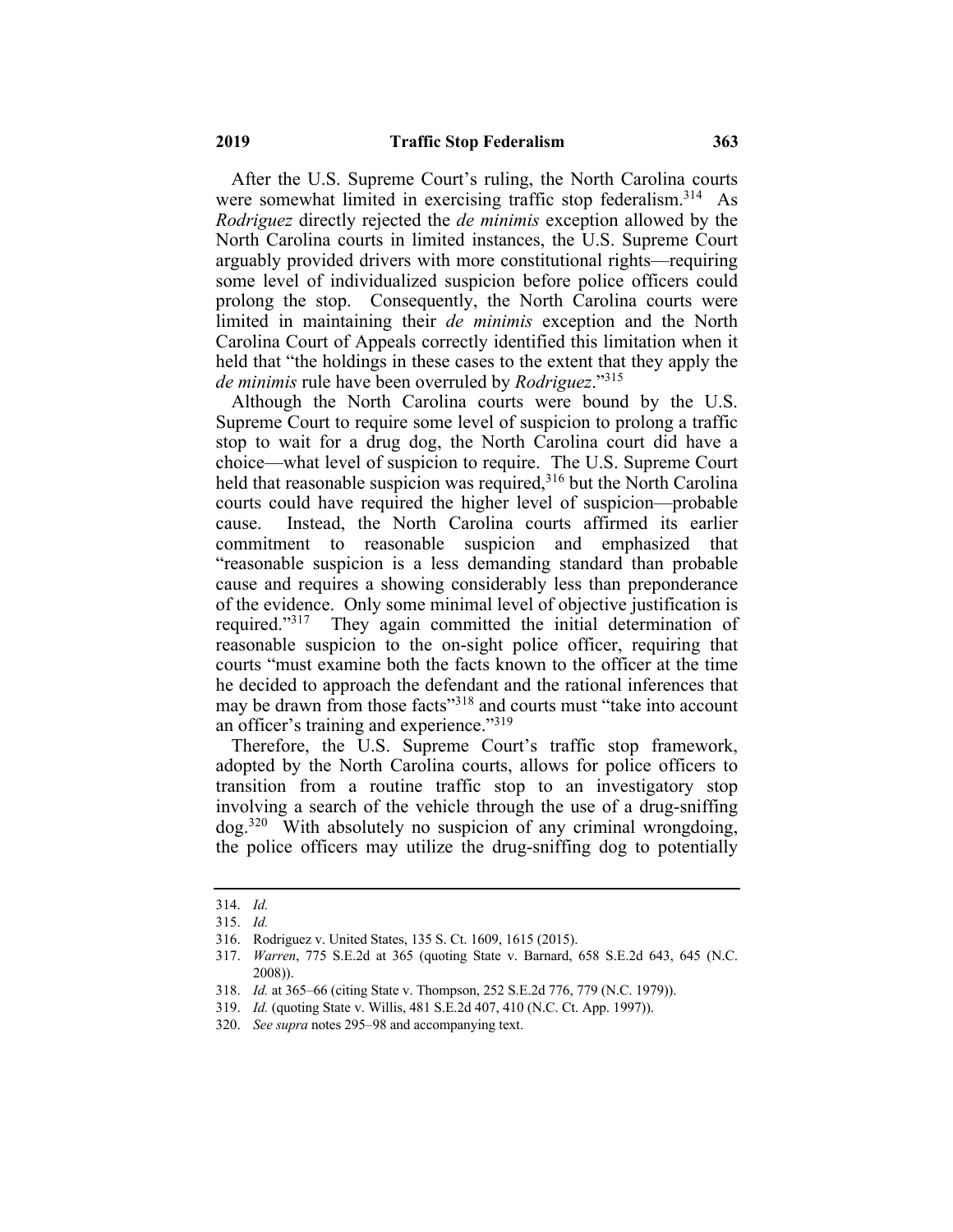# **364 UNIVERSITY OF BALTIMORE LAW REVIEW Vol. 48**

provide probable cause for a search of the vehicle.<sup>321</sup> The one check imposed by the Court on this practice is that police officers may not prolong the stop beyond its initial objective to use the drug dog;  $322$ however, they may still prolong the stop to use the drug-sniffing dog if they develop reasonable suspicion, which again gives deference to the police officer's experience and personal knowledge.

# *E. The Drug-Sniffing Dog and the Black Experience*

The framework created by the U.S. Supreme Court and adopted by the North Carolina courts again appears on its face to be objective in nature. Police may utilize a drug dog for anyone—white or black without any suspicion so long as the drug dog does not prolong the stop beyond its initial justification.<sup>323</sup> If the police develop reasonable suspicion–again a supposedly objective standard–they may then prolong the stop beyond its initial justification to wait for the arrival of the drug dog.<sup>324</sup> Much like the initial stop framework, this framework also refuses to consider the driver. A driver is helpless when it comes to the decision of whether a drug dog will be used and whether one is available. The officer has complete as to whether to use a drug dog during the initial stop and it may be a matter of luck as to whether a dog is available or arrives in the time it takes the police officer to complete the initial justification of the stop.<sup>325</sup> Further, this framework once again fails to contemplate the inherent coerciveness of a traffic stop, especially for a black driver.<sup>326</sup> A black driver, impacted by the entirety of the black American experience, may likely become extremely nervous when face-to-face with a police officer while stopped on the side of the road.<sup>327</sup> And it

<sup>321.</sup> *See supra* notes 274–80 and accompanying text.

<sup>322.</sup> *See supra* notes 298–315 and accompanying text.

<sup>323.</sup> Illinois v. Caballes, 543 U.S. 405, 407–08 (2005).

<sup>324.</sup> *See* Rodriguez v. United States, 135 S. Ct. 1609, 1615 (2015).

<sup>325.</sup> Cecil J. Hunt, II, *Calling in the Dogs: Suspicionless Sniff Searches and Reasonable Expectations of Privacy*, 56 CASE W. RES. L. REV. 285, 315 (2005) ("The scope of the *Caballes* decision is unreasonably broad and thus threatening to civil liberties, because it opens the way for the police to conduct suspicionless drugs searches with drug-sniffing dogs in any lawful traffic stop . . . .").

<sup>326.</sup> *See infra* notes 327–32 and accompanying text.

<sup>327.</sup> *See* Eugene Scott, *Only One-third of African Americans Say They Have Confidence in the Police. Killings Like Alton Sterling's Are Part of the Reason.*, WASH. POST: THE FIX (Mar. 27, 2018), https://www.washingtonpost.com/news/the-fix/wp/2018/03/27/ only-one-third-of-african-americans-say-they-have-confidence-in-the-police-killingslike-alton-sterlings-are-part-of-the-reason/ (quoting Rep. Cedric Richmond, "We must all continue to work to bridge the divide between law enforcement and community. Until this is done, many young black men and women will be forced to fear any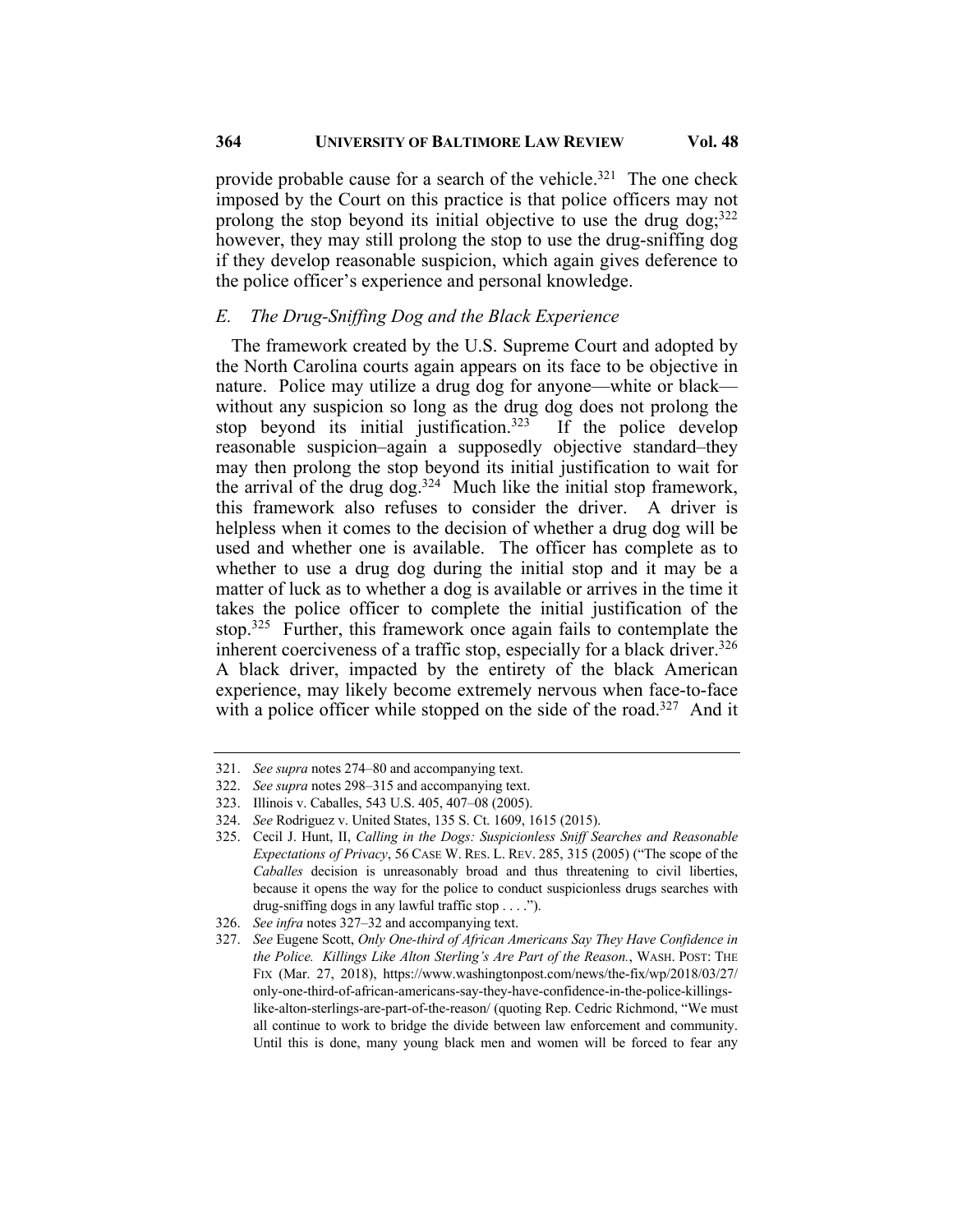is this nervousness, often coupled with other innocent behavior, which then gives the police officer—based on his or her own personal experiences and training—reasonable suspicion to prolong the stop and potentially search the vehicle.<sup>328</sup>

The initial decision of whether to utilize a drug dog may provide for the most subjectivity on the part of the police officer. By requiring no suspicion, police officers need not justify why they request a drug dog for some drivers but not for others.<sup>329</sup>

329. *See generally* Lewis R. Katz & Aaron P. Golembiewski, *Curbing the Dog: Extending the Protection of the Fourth Amendment to Police Drug Dogs*, 85 NEB. L. REV 735, 748–49 (2011) ("*Caballes* and *Whren* operate in tandem, allowing police to stop virtually any motorist and, by the use of a drug dog, check the motorist's car for drugs at the whim of a police officer, even if a reasonable police officer would not have stopped the car for such a trivial offense, or even if the real reason for the stop is not the traffic violation but the race of the motorist.").

nonthreatening action they take could be met with certain death."); *see also* Kevin Hardy, *Local Activist Group Says Video Shows Des Moines Officer Racially Profiling 2 Black Men*, DES MOINES REG., https://www.desmoinesregister.com/story/news/ crime-and-courts/2018/08/15/iowa-cci-traffic-stop-videos-show-evidence-raciallybiased-policing-des-moines-kyle-thies/1001324002/ (last updated Aug. 16, 2018, 7:10 PM).

<sup>328.</sup> *See, e.g.*, State v. Sutton, 817 S.E.2d 211, 218 (N.C. Ct. App. 2018) (finding that a driver's confusion, quick talking, stuttering and mumbling, lack of eye contact, extreme nervousness, and bloodshot and glassy eyes were, based on the training and experience of the officer, sufficient indicia of reasonable suspicion to prolong the stop); State v. Johnson, 783 S.E.2d 753, 763–64 (N.C. Ct. App. 2016) (finding that the driver's inability to answer basic questions, his changing of his story, the presence of a vehicle's computer system on the floorboard, and the driver appearing 'very' nervous—breathing heavily, neck veins pulsing—were sufficient grounds to prolong the stop); State v. Warren, 775 S.E.2d 362, 366 (N.C. Ct. App. 2015) (finding that reasonable suspicion is sufficient to prolong a stop based on the driver's presence in a high crime, high drug area, the driver had something in his mouth he wasn't chewing, and the driver denied being involved in drug activity "any longer," when viewed through the lens of the officer's "six years of experience" and "specific training in narcotics detection"); State v. Fisher, 725 S.E.2d 40, 44–45 (N.C. Ct. App. 2012) (finding that an overwhelming odor of air freshener and a driver's nervousness contributed to sufficient reasonable suspicion to prolong the stop); State v. Blackwell, No. COA10-132, slip op. at 8–9 (N.C. Ct. App. Dec. 7, 2010) (finding that a driver's nervousness and a can of air freshener in the car contributed to sufficient reasonable suspicion "[w]hen . . . viewed in their totality and through the eyes of a reasonable, cautious officer, guided by his experience and training"); State v. Euceda-Valle, 641 S.E.2d 858, 863–64 (N.C. Ct. App. 2007) (finding that the driver's extreme nervousness, the smell of air freshener, and the driver's refusal to make eye contact was sufficient reasonable suspicion to prolong the stop); State v. Hernandez, 612 S.E.2d 420, 426–27 (N.C. Ct. App. 2005) (holding that reasonable suspicion is sufficient to prolong stop based on driver's extreme nervousness, refusal to make eye contact, smell of air freshener, and conflicting stories from passengers and driver).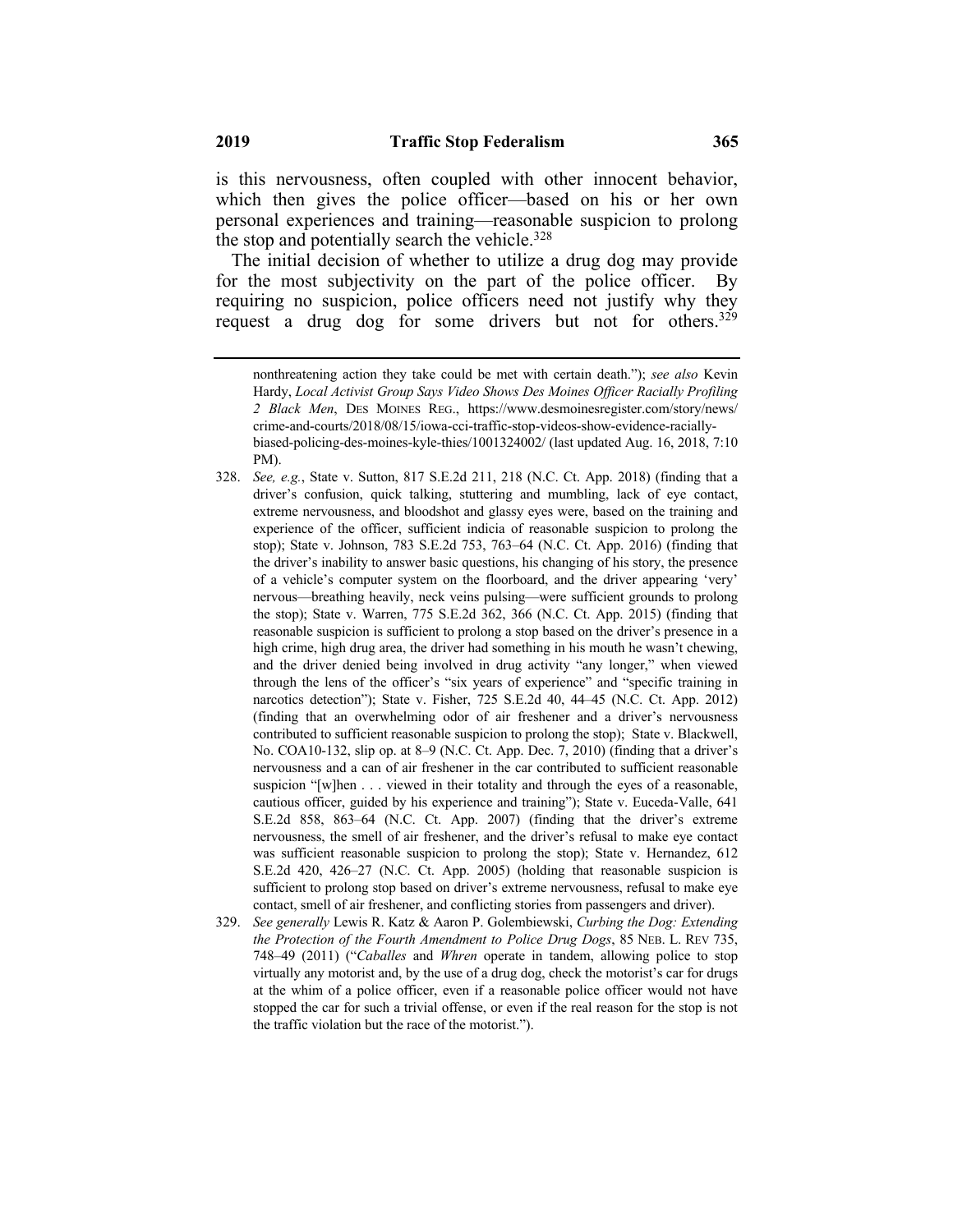Consequently, a police officer who has a subjective belief that black drivers are more likely to carry drugs in their vehicles than white drivers may follow a black driver until the driver commits a traffic code violation and then immediately request a drug-sniffing dog to confirm the officer's subjective hunch.<sup>330</sup> The same police officer may then never request the drug-sniffing dog when he stops a white driver.<sup>331</sup> At no point does the U.S. Supreme Court framework provide protection to the driver, who sits at the mercy of the police officer's discretion and the availability of a drug-sniffing dog.<sup>332</sup>

The one protection afforded to drivers under the drug dog framework is that police may not prolong the stop for the drug dog absent reasonable suspicion.<sup>333</sup> Again though, the determination of reasonable suspicion is predicated in large part by the individual police officer's subjective beliefs and experiences without any consideration of the driver. 334 This reliance on reasonable suspicion is especially problematic in the context of a traffic stop when the vehicle is pulled over. Prior to being pulled over, a black driver may become increasingly nervous when she sees a police vehicle following her and her driving may be affected, but the encounter becomes more coercive when the driver and police officer are faceto-face.335 The normal reaction for any driver is to become

- 331. *See, e.g.*, *Racial Disparity in Consent Searches and Dog Sniff Searches*, AM. C.L. UNION ILL. (Aug. 13, 2014), https://www.aclu-il.org/en/publications/racial-disparityconsent-searches-and-dog-sniff-searches ("Black motorists were 55% more likely than white motorists to be subjected to a dog sniff. Yet white motorists were 14% more likely than black motorists to be found with contraband during officer searches performed in response to a dog alert.").
- 332. The Court justified its ruling in *Caballes* on the premise that the drug dog sniffing the outside of the vehicle on a public roadway was not a "search" for Fourth Amendment purposes. 543 U.S. 405, 408–10 (2005). In prior situations where the Court allowed for Fourth Amendment searches without any individualized suspicions, such as inventory searches, the Court did require that the search be performed consistent with standardized police procedures to protect against pretextual searches. *See* Florida v. Wells, 495 U.S. 1, 4 (1990); *see also* Colorado v. Bertine, 479 U.S. 367, 372 (1987).
- 333. *See* discussion *supra* Section II.D.
- 334. *See, e.g.*, *supra* note 327 and accompanying text.
- 335. *See* Florida v. Bostick, 501 U.S. 429, 448–49 (1991) (Marshall, J., dissenting) ("The vulnerability that an intrastate or interstate traveler experiences when confronted by the police outside of his 'own familiar territory' surely aggravates the coercive quality of such an encounter.").

<sup>330.</sup> *See, e.g*., Dan Hinkel & Joe Mahr, *Tribune Analysis: Drug-Sniffing Dogs in Traffic Stops Often Wrong*, CHI. TRIB. (Jan. 6, 2011), https://www.chicagotribune.com/news/ ct-xpm-2011-01-06-ct-met-canine-officers-20110105-story.html (quoting Virginia Martinez, an attorney from the Mexican American Legal Defense and Educational Fund, "We know that there is a level of racial profiling going on . . . . People of color are just targets.").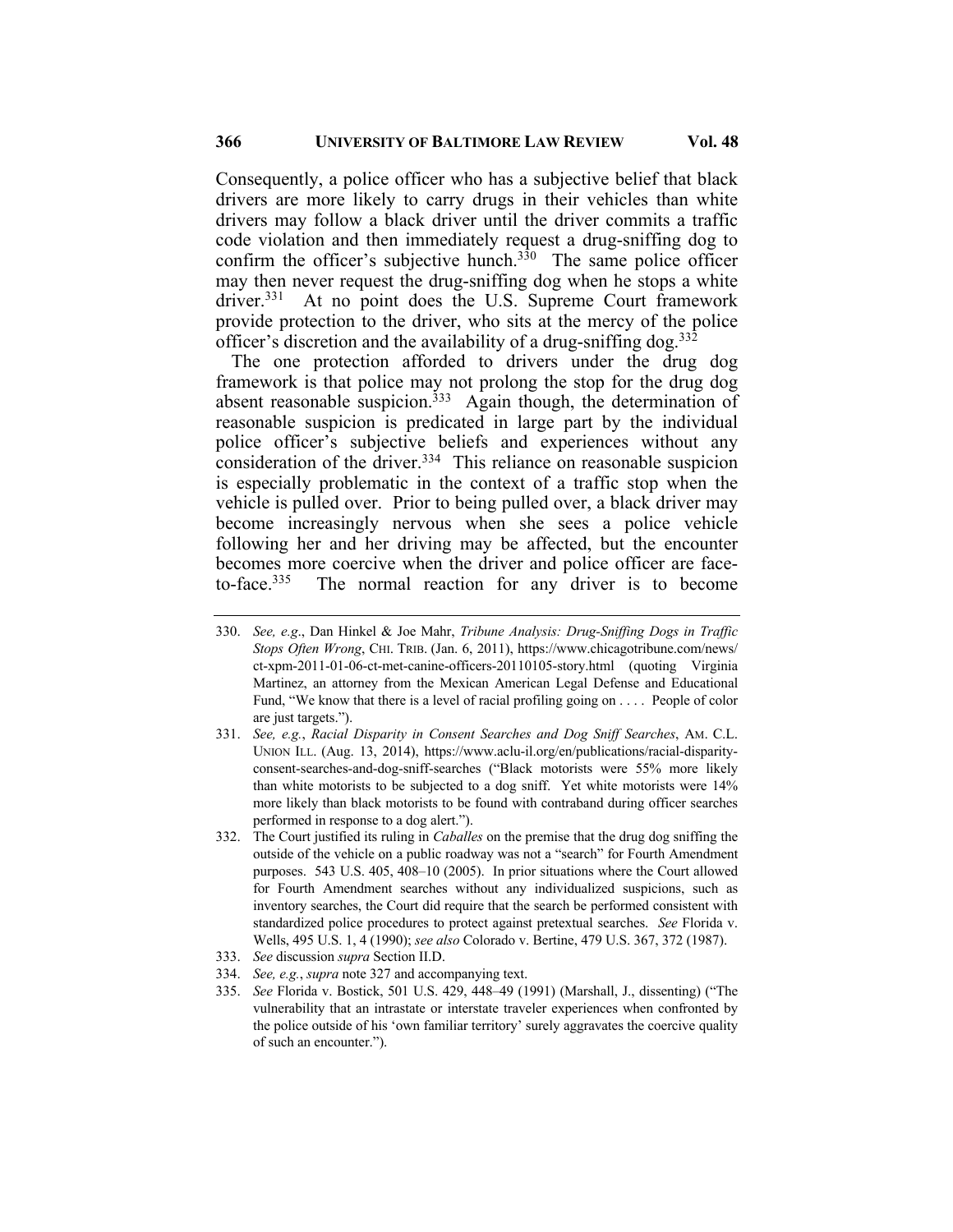The nervousness of a black driver becomes especially relevant in the determination of what exactly constitutes reasonable suspicion. North Carolina courts have repeatedly held that innocent conduct,  $338$ such as nervousness is a significant factor in determining whether an officer could form a reasonable suspicion that criminal activity was afoot.<sup>339</sup> As a result, North Carolina courts frequently couple nervousness along with other seemingly innocent factors, such as the

<sup>336.</sup> *See* State v. Pearson, 498 S.E.2d 599, 601 (N.C. 1998) (stating that "[m]any people become nervous when stopped by a state trooper").

<sup>337.</sup> Several studies explore the difference in how whites and blacks perceive police officers with the statistically significant common thread being that whites tend to see and respond to police officers in a more favorable way than blacks. *See generally* Patricia Y. Warren, *The Continuing Significance of Race: An Analysis Across Two* Levels of Policing, 91 Soc. Sci. Q. 1026, 1039 (2010) (providing that vicarious police experiences—stories about police that people hear about from their friends and family—reduce police legitimacy for black respondents and that perceptions of racial profiling by black respondents significantly reduced trust in law enforcement); Ronald Weitzer & Steven A. Tuch, *Race and Perceptions of Police Misconduct*, 51 SOC. PROBS. 305, 307 (2004) ("Contacts with the police tend to have stronger and longerlasting effects on the views of African Americans than whites. Blacks are more likely to leave an encounter with police upset or angry, and they are also more likely to feel that they have not received procedural justice from the officer, which lowers their overall opinion of the police." (citations omitted)); Weitzer & Tuch, *supra* note 222, at 1017–18 ("[A] majority of blacks . . . believe that police in their city treat blacks worse than whites. . . . A majority of blacks . . . believe[] that police provide 'worse' service to black neighborhoods. . . . [S]ignificant numbers of Hispanics and blacks, but almost no whites report being 'treated unfairly' by police in their city specifically because of their race.").

<sup>338.</sup> *See* United States v. Sokolow, 490 U.S. 1, 9 (1989) ("Any one of these factors is not by itself proof of any illegal conduct and is quite consistent with innocent travel. But we think taken together they amount to reasonable suspicion."); State v. Johnson, 783 S.E.2d 753, 762 (N.C. Ct. App. 2016) (holding that "context matters: actions that may appear innocuous at a certain time or in a certain place may very well serve as a harbinger of criminal activity under different circumstances" (quoting United States v. Branch, 537 F.3d 328, 336–37 (4th Cir. 2008))); State v. Fisher, 725 S.E.2d 40, 45 (N.C. Ct. App. 2012) ("We recognize that several of the factors listed by the State in this case can easily be construed as innocent behavior, but '[i]t must be rare indeed that an officer observes behavior consistent *only* with guilt and incapable of innocent interpretation.'" (quoting United States v. Price, 599 F.2d 494, 502 (2d Cir. 1979))).

<sup>339.</sup> *See Fisher*, 725 S.E.2d at 501, 504.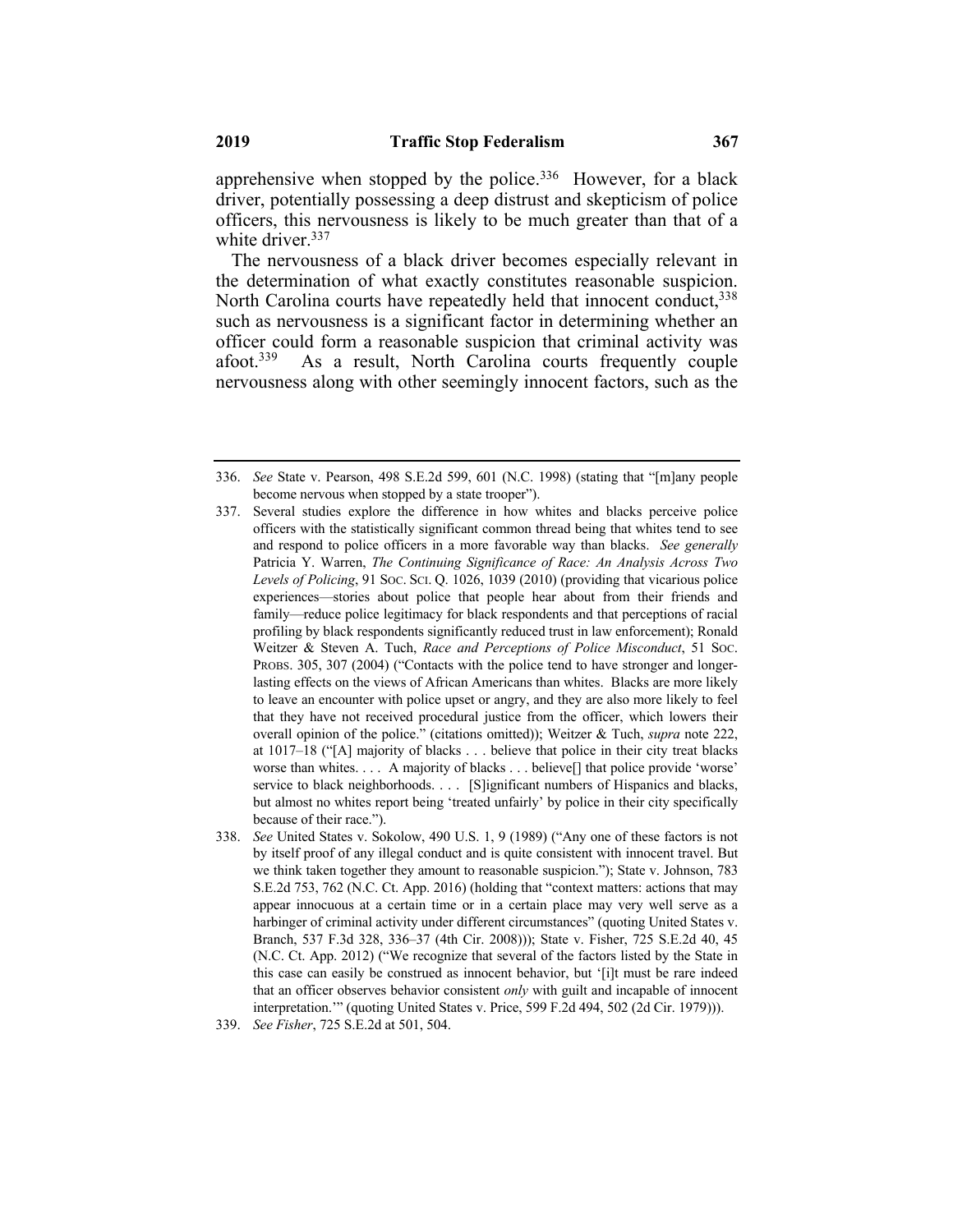strong smell of an air freshener,<sup>340</sup> to find sufficient reasonable suspicion to prolong a stop pending the arrival of a drug-sniffing dog. It is again a situation where innocent conduct becomes suspicion because of the subjective beliefs of the police officer.<sup>341</sup>

This framework, built upon the subjective whims of a police officer and a reasonable suspicion standard built on excessive nervousness, conflicts with the black experience and results in black drivers being disproportionately searched as part of their traffic stop.<sup>342</sup> Consider the hypothetical black driver from the earlier discussion on when police officers may initiate a traffic stop.<sup>343</sup> A police officer started following a black driver based on his belief that black drivers are generally engaged in drug use. The driver observed the police officer following her and this made her nervous, which resulted in her committing a traffic code violation. The police officer then had this objective basis to make a stop. Believing that black drivers were likely to engage in drug activity, he immediately called in the driver's license plates and requested a drug-sniffing dog. He approached the vehicle and began the process of giving the driver a citation for the traffic violation. The dog had still not arrived by the time he finished writing the citation.

As the stop continued, the driver, who had been followed and stopped by the police repeatedly before and was significantly impacted by the Black Lives Matter movement,  $34\overline{4}$  became increasingly nervous about the interaction. She began sweating profusely. When the officer asked her questions, she either mumbled a response or gave short answers, hoping to end the stop. When the officer asked her where she was coming from, she could not

- 341. *See supra* note 234 and accompanying text.
- 342. *See supra* notes 50–53 and accompanying text.
- 343. *See supra* text accompanying note 334.

<sup>340.</sup> *See* State v. Euceda-Valle, 641 S.E.2d 858, 863 (N.C. Ct. App. 2007) (holding "that the trial court's findings of fact support its legal conclusion that law enforcement had a reasonable suspicion necessary to conduct the exterior canine sniff of the vehicle. Defendant was extremely nervous and refused to make eye contact with the officer. In addition, there was smell of air freshener coming from the vehicle, and the vehicle was not registered to the occupants."); *see also* State v. Hernandez, 612 S.E.2d 420, 426–27 (N.C. Ct. App. 2005) (holding that reasonable suspicion was supported by nervousness, lack of eye contact, conflicting statements, and strong odor of air freshener in the vehicle).

<sup>344.</sup> *See* Clare Foran, *A Year of Black Lives Matter: As the Protest Movement Evolves, Activists Face Pushback and Growing Pains*, ATLANTIC (Dec. 31, 2015), https://www .theatlantic.com/politics/archive/2015/12/black-lives-matter/421839/; *see also What We Believe*, BLACK LIVES MATTER, https://blacklivesmatter.com/about/what-webelieve/ (last visited Apr. 5, 2019).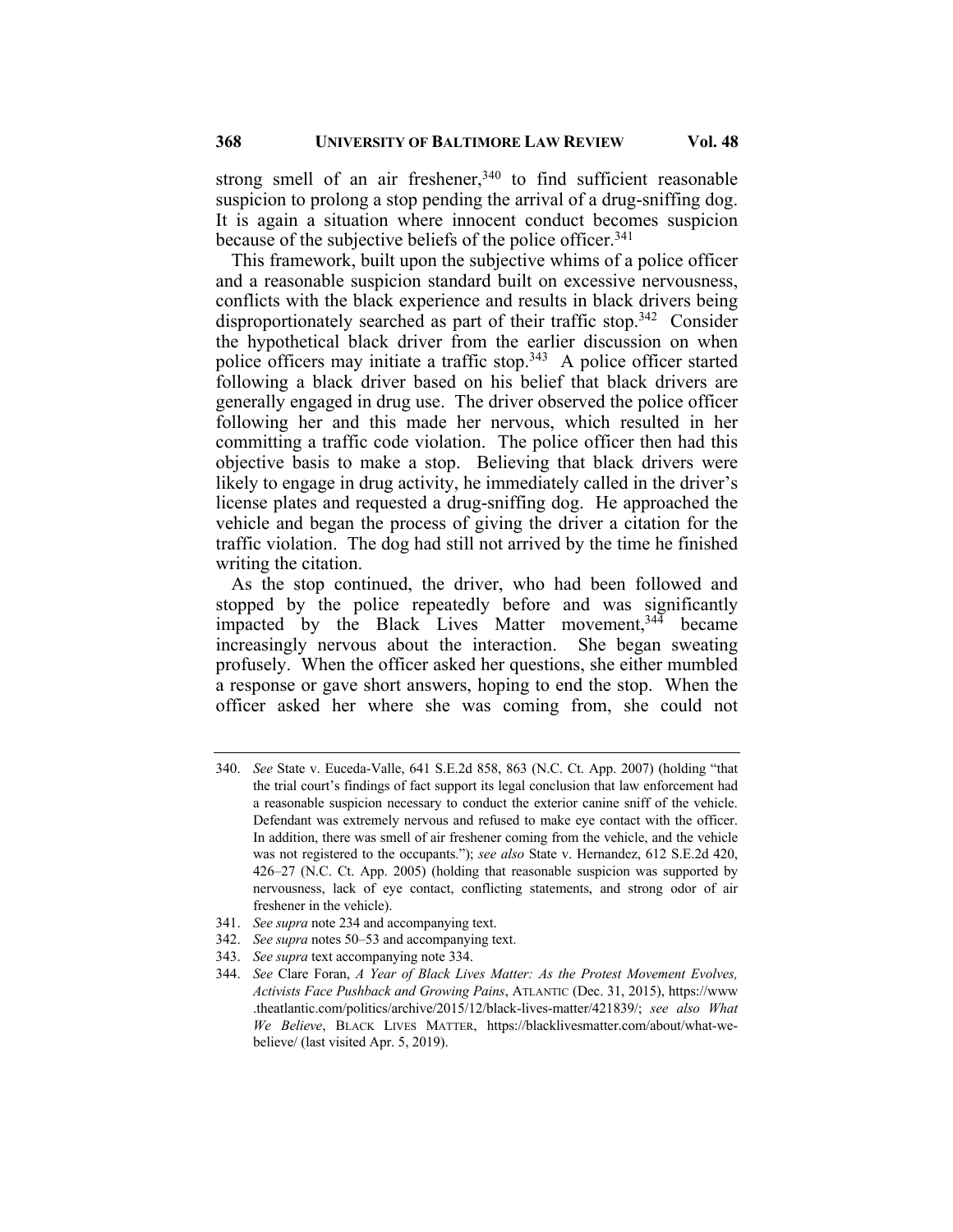remember due to her nervousness. The officer believed the totality of these factors, especially her nervousness, were enough for reasonable suspicion and kept her pulled over until a police dog arrived. The police dog then sniffed around her car, alerted, and allowed the police to search the vehicle.

When searched by the police officer, the framework established by the U.S. Supreme Court and accepted by the North Carolina Supreme Court precludes her from arguing that the only reason the officer called for the police dog was because she was black or that he failed to follow standard operating procedures. It also precludes her from arguing that her nervousness should not be considered as a basis for reasonable suspicion because she was not nervous because of the contents of her car, but rather because of her fear or distrust of police officers predicated upon historical and personal experiences with law enforcement. Rather, a court will refuse to look at why the officer requested the drug-sniffing dog and will give deference to the police officer's determination that her nervousness contributed to his reasonable suspicion determination based on current standards.<sup>345</sup>

### III. CONSENT-BASED SEARCHES

A North Carolina police officer stopped a vehicle in which Marlon Bartlett, a black man, was a back seat passenger after the officer suspected Bartlett had just participated in a drug transaction in a fast food parking lot.<sup>346</sup> After stopping the vehicle, five uniformed police officers approached Bartlett, ordered him to show his hands, and instructed him to exit the vehicle.<sup>347</sup> Once outside the vehicle, one of the officers asked Bartlett whether he would consent to a search of his person.<sup>348</sup> According to the officer, Bartlett responded, "[g]o ahead," at which point the officer conducted a search and discovered a bag of heroin in Bartlett's underwear.<sup>349</sup>

It seems absurd and counterintuitive that an individual who knows he is in possession of heroin would then voluntarily consent to a search of his person.<sup>350</sup> A more reasonable explanation would

<sup>345.</sup> *See supra* notes 322–40 and accompanying text.

<sup>346.</sup> State v. Bartlett, 818 S.E.2d 710, 712–13 (N.C. Ct. App. 2018) (noting that the officer pulled the vehicle's driver over for reckless driving and speeding).

<sup>347.</sup> *Id.* at 713.

<sup>348.</sup> *Id.*

<sup>349.</sup> *Id.* (noting that Bartlett testified he never gave the officer consent to conduct a search).

<sup>350.</sup> See Ric Simmons, *Not "Voluntary" but Still Reasonable: A New Paradigm for Understanding the Consent Searches Doctrine*, 80 IND. L.J. 773, 774 (2005) (arguing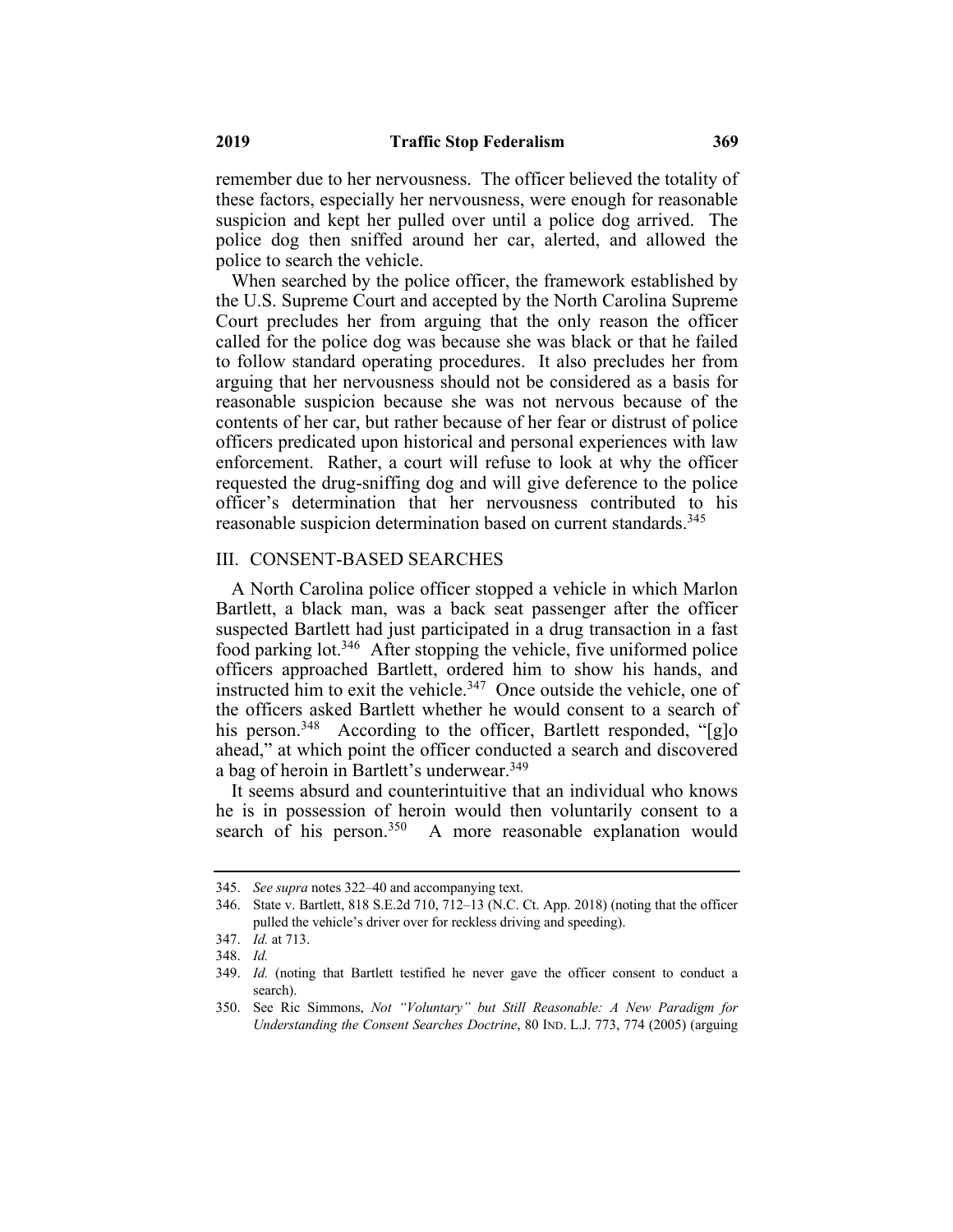perhaps be that a black male, stopped on the side of the road by five uniformed police officers, having been ordered to show his hands and to exit the vehicle, would feel that he has no choice but to consent to a search.<sup>351</sup> Despite such apparent inherent coerciveness, consentbased searches "are part of the standard investigatory techniques of law enforcement agencies."352 These searches occur "on the highway, or in a person's home or office, and under informal and unstructured conditions."<sup>353</sup> When performed on a highway, consentbased searches often involve both a search of a driver's person and their vehicle.<sup>354</sup> Police officers asking for consent to search during a routine traffic stop has become commonplace<sup>355</sup> and are "now a wholesale activity accompanying a great many traffic stops  $\dots$ ."<sup>356</sup>

In North Carolina, consent-based searches are the most common type of search performed during a traffic stop.<sup>357</sup> Of the nearly 700,000 vehicle searches performed by North Carolina law enforcement officers over the past twenty years, over 304,678 of those searches were based upon consent;<sup>358</sup> amongst these vehicle searches, consent was given by 141,190 black drivers as compared to only 127,954 white drivers.<sup>359</sup> If consent-based searches are the most prevalent type of search, and if North Carolina black drivers provide

that two individuals who consented to a search "is at once absurd, meaningless, and irrelevant . . . . It is absurd because no outsider viewing the interaction would conclude that the defendants voluntarily consented to a search when surrounded by police at close quarters . . . .").

<sup>351.</sup> *See* Ohio v. Robinette, 519 U.S. 33, 47 (1996) (Stevens, J., dissenting) ("The police officer retains the upper hand and the accouterments of authority. That the officer lacks legal license to continue to detain them is unknown to most citizens, and a reasonable person would not feel free to walk away while the officer continues to address them.").

<sup>352.</sup> State v. Smith, 488 S.E.2d 210, 213 (N.C. 1997) (quoting Schneckloth v. Bustamonte, 412 U.S. 218, 231–32 (1973)).

<sup>353.</sup> *Schneckloth*, 412 U.S. at 231–32.

<sup>354.</sup> *See, e.g.*, *id.* at 220 (stating that when the driver of the vehicle was pulled over, the officer searched both his person and the vehicle).

<sup>355.</sup> *See, e.g.*, State v. Ready, 565 N.W.2d 728, 731 (Neb. 1997) (quoting State v. Ready, 556 N.W.2d 264, 270 (Neb. Ct. App. 1996)) (acknowledging that an officer provided that he routinely asked for consent to search when he made a traffic stop); United States v. Lattimore, 87 F.3d 647, 649 (4th Cir. 1996) (explaining that an officer testified that he searches "97 percent of the cars [he] stop[s]"); State v. Retherford, 639 N.E.2d 498, 502 (Ohio Ct. App. 1994) (stating that an officer testified that he requested to search 786 vehicles involved in traffic stops in a single year).

<sup>356.</sup> 4 WAYNE R. LAFAVE*,* SEARCH AND SEIZURE: A TREATISE ON THE FOURTH AMENDMENT § 9.3(e) 539 (5th ed. 2012).

<sup>357.</sup> BAUMGARTNER ET AL., *supra* note 17, at 112–13.

<sup>358.</sup> *Id.* at 113.

<sup>359.</sup> *Id.*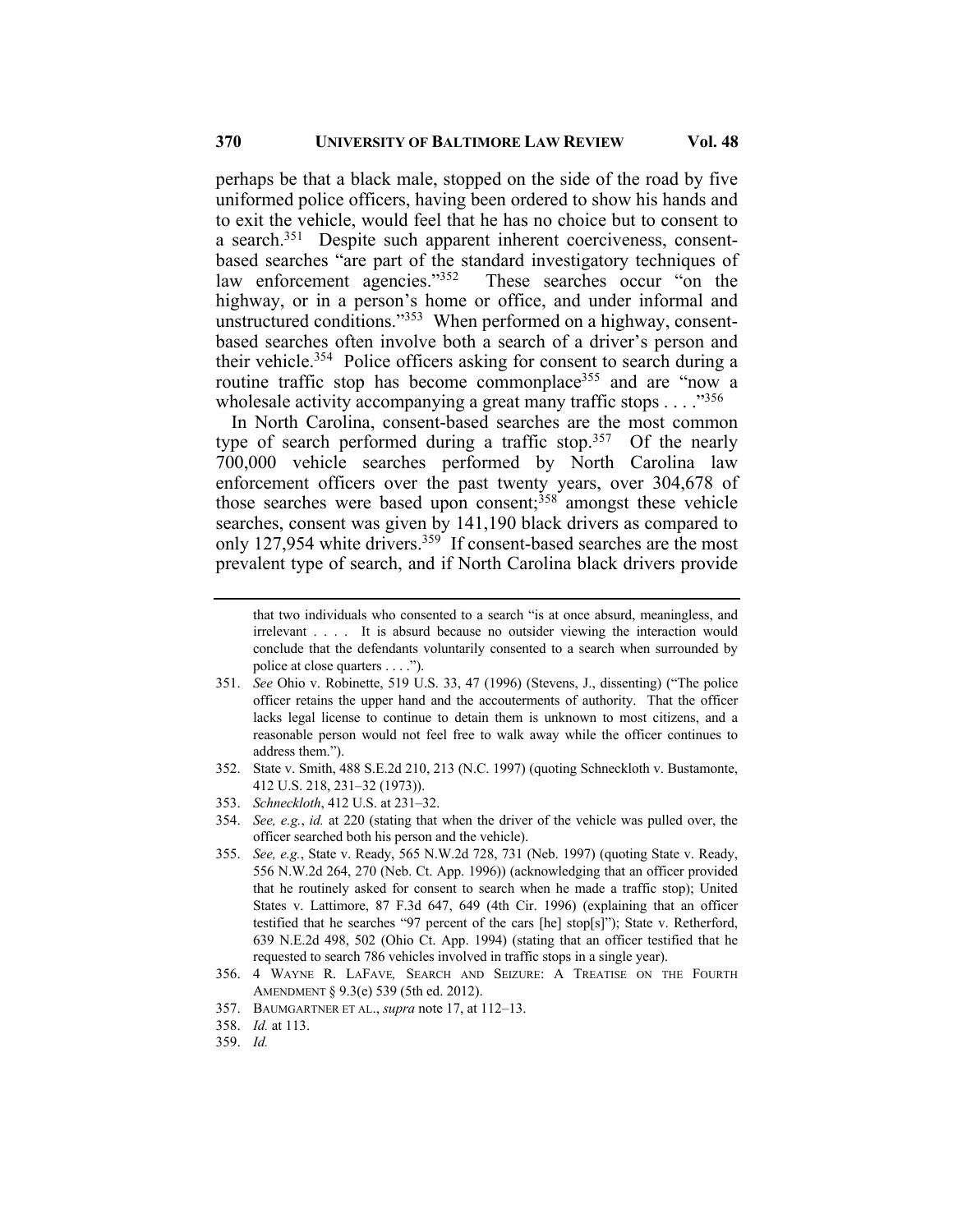consent more often than white drivers, then how does North Carolina law ensure that consent is voluntarily given?

North Carolina largely follows the framework established by the U.S. Supreme Court.<sup>360</sup> This section explores the framework This section explores the framework. established by the U.S. Supreme Court—a framework that began as subjective in nature, considering the suspect's perception of the circumstances, that gradually shifted towards a seemingly objective standard focused instead on the individual police officer's perception of the circumstances.361 It subsequently examines North Carolina's acceptance of the approach and how this framework then clashes with the black experience to result in more searches of black drivers.362

# *A. From Subjective to Objective—the U.S. Supreme Court and Consent-Based Searches*

The U.S. Supreme Court first considered the permissibility of a consent-based search in *Schneckloth v. Bustamonte*. <sup>363</sup> A California police officer stopped Bustamonte while on routine patrol at approximately  $2:40$  a.m.<sup>364</sup> He based the stop on the fact that one headlight and the license plate light were out on the vehicle.<sup>365</sup> Bustamonte was not the driver, but was rather located in the front seat with one other individual and the driver.<sup>366</sup> The police officer asked the third individual in the front seat if he could search the vehicle and he responded, "Sure, go ahead."<sup>367</sup> A subsequent search of the vehicle found three stolen checks.<sup>368</sup>

At trial, Bustamonte challenged the validity of the consent given to search, but the trial court found it was a valid search.<sup>369</sup> The California Court of Appeals found the consent to be valid based on an earlier California Supreme Court standard: "[w]hether in a particular case an apparent consent was in fact voluntarily given or

362. *See infra* Sections III.B–C.

<sup>360.</sup> *See supra* Section I.C.

<sup>361.</sup> *See infra* Section III.A.

<sup>363.</sup> 412 U.S. 218, 219 (1973).

<sup>364.</sup> *Id.* at 220.

<sup>365.</sup> *Id.*

<sup>366.</sup> *Id.*

<sup>367.</sup> *Id.*

<sup>368.</sup> *Id.*

<sup>369.</sup> *Id.* at 219–20.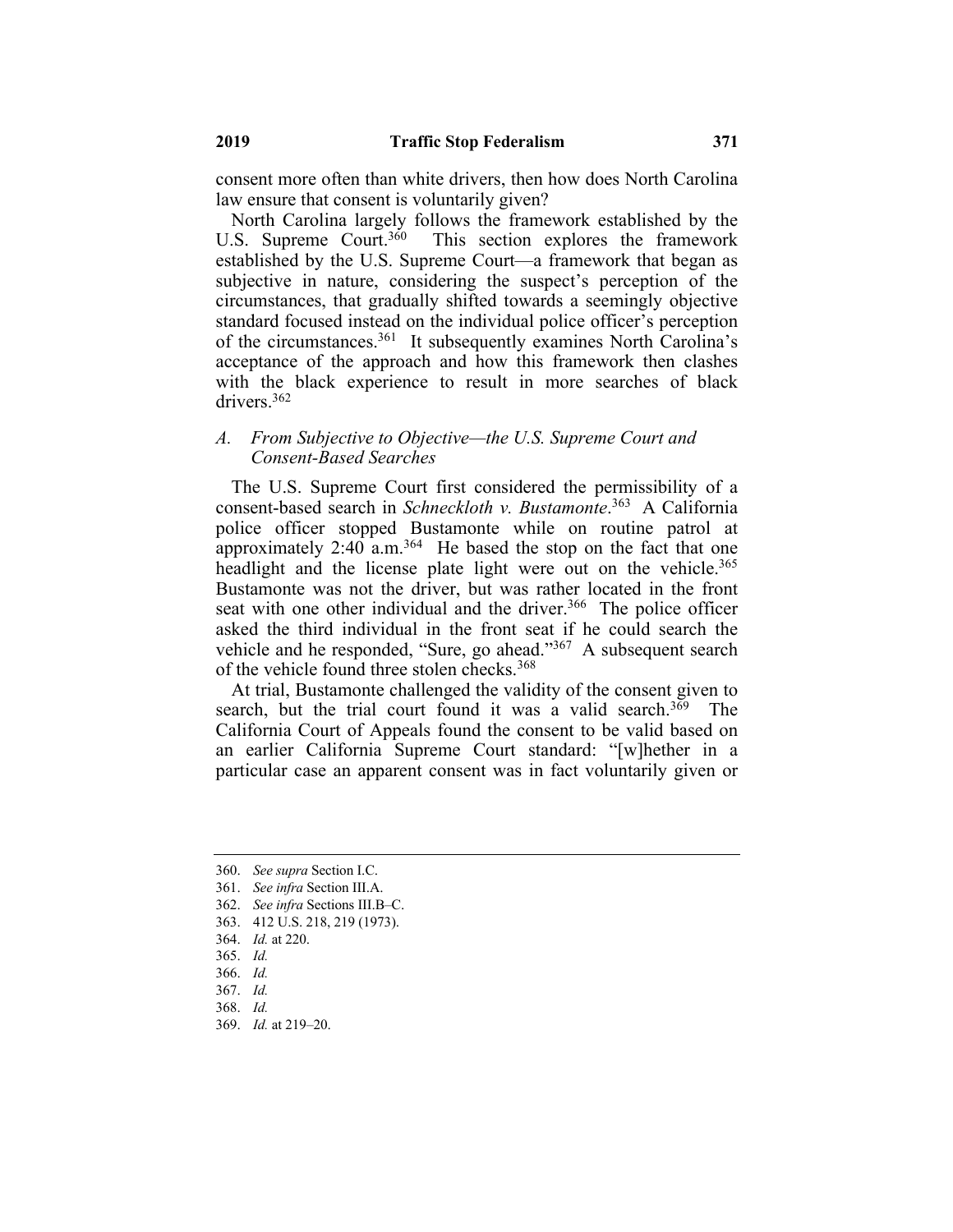was in submission to an express or implied assertion of authority, is a question of fact to be determined in light of all the circumstances."<sup>370</sup>

Subsequently, Bustamante successfully brought the case into federal court, with the Ninth Circuit Court of Appeals ruling in his favor by holding that "consent was a waiver of a person's Fourth and Fourteenth Amendment rights, and that the State was under an obligation to demonstrate, not only that the consent had been uncoerced, but that it had been given with an understanding that it could be freely and effectively withhold  $[sic]$ ."<sup>371</sup> Thus, on appeal to the U.S. Supreme Court, the Court was presented with two interpretations of the validity of consent: one based on the totality of the circumstances, and the other solely based on the subjective understanding of the individual being questioned that consent could be denied.372

The Court focused its decision by balancing the need and legitimacy of consent-based searches for law enforcement purposes and the requirement "that they be free from any aspect of official coercion."<sup>373</sup> Based in part on this balancing, the Court rejected any requirement that the suspect must be aware of his or her ability to refuse consent.<sup>374</sup> The Court highlighted that such a standard is too subjective in nature, stating that "[a]ny defendant who was the subject of a search authorized solely by his consent could effectively frustrate the introduction . . . of the fruits of that search by simply failing to testify that he in fact knew he could refuse consent."375 Further, such a standard would feasibly require law enforcement to notify the suspect of his or her right to refuse consent, which would be "thoroughly impractical to impose" because the "circumstances that prompt the initial request to search may develop quickly or be a logical extension of  $\ldots$  police questioning."<sup>376</sup>

Although the Court rejected a purely subjective test—whether the suspect knew of his or her right to refuse consent—the Court was sympathetic to the potential coerciveness of a police encounter.  $377$ The Court noted that the "possibility of unfair and even brutal police

<sup>370.</sup> *Id.* at 221 (quoting People v. Michael, 290 P.2d 852, 854 (Cal. 1955)); *see also* People v. Bustamonte, 270 Cal. App. 2d 648, 652 (1969).

<sup>371.</sup> *Bustamonte*, 412 U.S. at 221–22 (discussing Bustamonte v. Schneckloth, 448 F.2d 699, 700 (9th Cir. 1971)).

<sup>372.</sup> *Id.*

<sup>373.</sup> *Id.* at 229.

<sup>374.</sup> *Id.*

<sup>375.</sup> *Id.* at 230.

<sup>376.</sup> *Id.* at 231–32.

<sup>377.</sup> *Id.* at 232.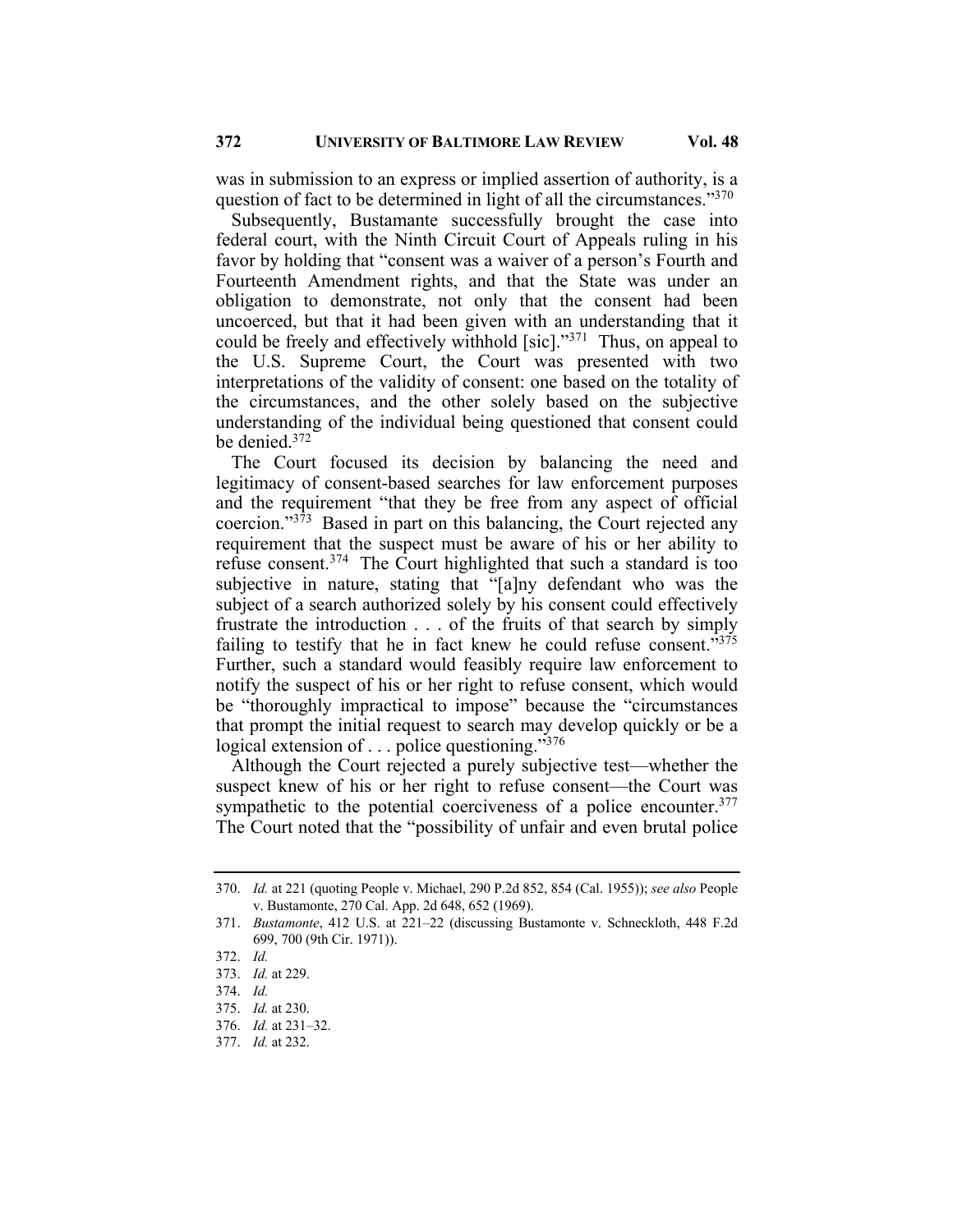tactics poses a real and serious threat to civilized notions of justice. $\frac{378}{10}$  To balance these concerns, the Court held that consent to search is valid when "the consent was in fact voluntarily given, and not the result of duress or coercion, express or implied."379 This voluntariness is "to be determined from all the circumstances."380 The Court attempted to reconcile the subjective with the objective by directing that "[i]n examining all the surrounding circumstances to determine if in fact the consent to search was coerced, account must be taken of subtly coercive police questions, as well as the possibly vulnerable subjective state of the person who consents."<sup>381</sup>

Therefore, in assessing the validity of consent to search, the Court implemented a "vague" totality of the circumstances test that considered the objective382—whether there was explicit or implicit coercion applied by law enforcement and the subjective considering "the defendant's level of schooling, intelligence, and presence or absence of any warnings were relevant in considerations in determining whether a statement [of consent] was voluntary."383

*Schneckloth* remains the governing standard for when consent is voluntarily given.<sup>384</sup> However, as several critics have noted, the standard has evolved away from one considering the subjective beliefs of the suspects to one that is "wholly objective and focuses solely on the behavior of the law enforcement official[s]." $385$ Professor Mary Strauss conducted a review of cases involving consent-based searches post-Schneckloth and found that while defendants could conceivably "try to invalidate the consent to search based on numerous subjective factors relating to the suspect's mental state or character, it is a rare case in which the court actually analyzes any of these factors."<sup>386</sup> She points to a number of cases to show that

<sup>378.</sup> *Id.* at 225.

<sup>379.</sup> *Id.* at 248.

<sup>380.</sup> *Id.* at 248–49.

<sup>381.</sup> *Id.* at 229.

<sup>382.</sup> Marcy Strauss, *Reconstructing Consent*, 92 J. CRIM. L. & CRIMINOLOGY 211, 220–21 (2001).

<sup>383.</sup> Simmons, *supra* note 350, at 778 (alteration added).

<sup>384.</sup> Strauss, *supra* note 382, at 221.

<sup>385.</sup> Simmons, *supra* note 350, at 775–76. "Although the legal test that courts have been applying in evaluating consent searches has a subjective and an objective prong, in fact the subjective prong has been virtually ignored for the past thirty years." *Id.* at 777 (alteration added); *see also* Alafair S. Burke, *Consent Searches and Fourth Amendment Reasonableness*, 67 FLA. L. REV. 509, 520–21 (2015).

<sup>386.</sup> Strauss, *supra* note 382, at 221–22 (citing DAVID COLE, NO EQUAL JUSTICE: RACE AND CLASS IN THE AMERICAN CRIMINAL JUSTICE SYSTEM 32 (1999) ("In most of the cases,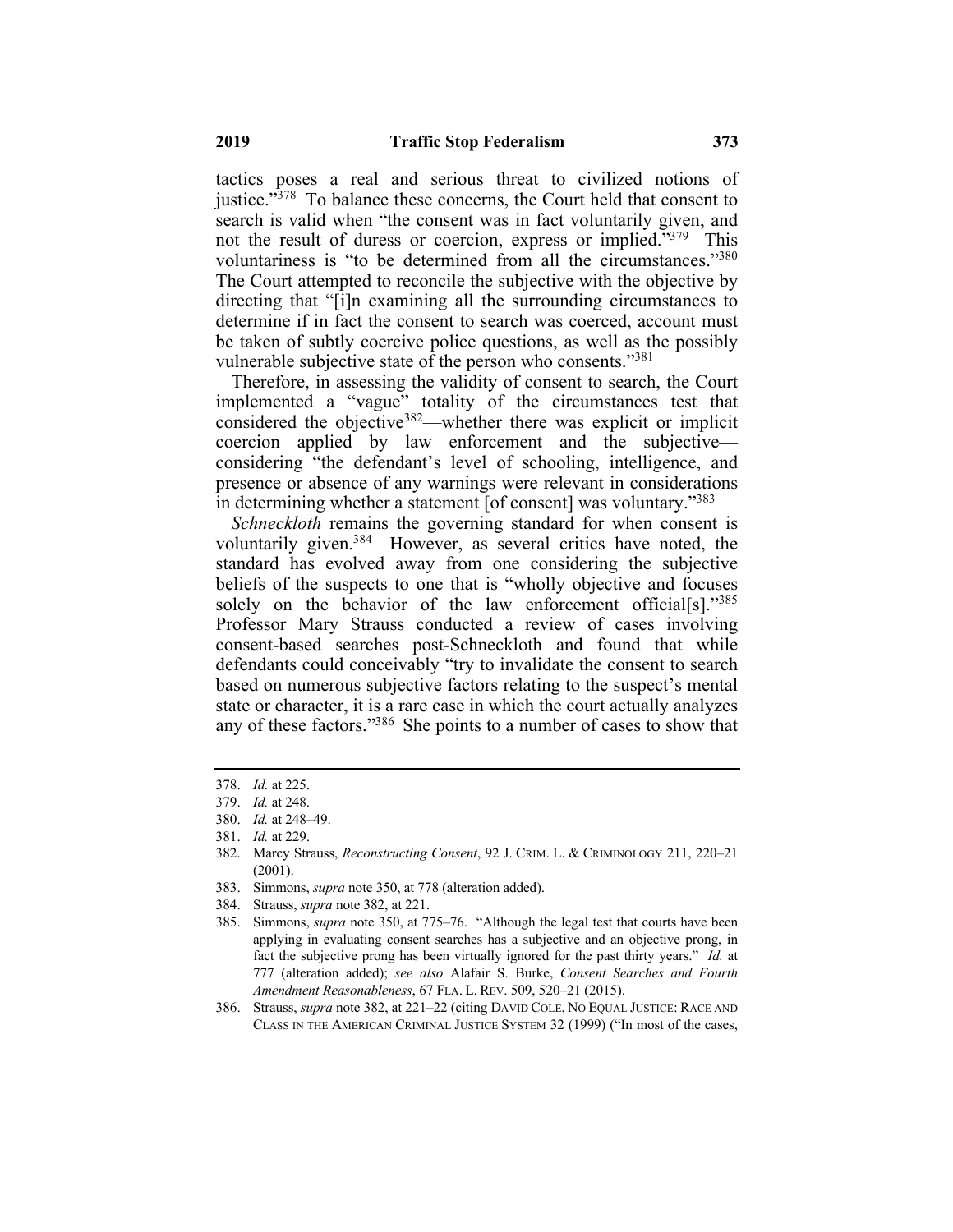"[e]ven more rare is the case where the court finds them [subjective factors] determinative and excludes the evidence."387

Professor Ric Simmons notes that it "is an open secret that the subjectivity requirement of Schneckloth is dead," and that "recent cases at every level have considered only objective criteria, such as the location of the search, the language used in making the request, and the behavior of the police officer."388 The Court has been able to shift the focus away from the subjective and solely towards the objective by merging the consent analysis with the Fourth Amendment analysis for when a seizure occurs.<sup>389</sup>

In *United States v. Drayton*, three police officers boarded a Greyhound bus traveling from Fort Lauderdale to Detroit as part of a routine drugs and weapons interdiction effort.<sup>390</sup> The officers were in plain clothes but carried concealed weapons and visible badges.<sup>391</sup> One officer positioned himself on the driver's seat, facing the rear of the bus, while one officer positioned himself in the rear of the bus, with the remaining officer approaching passengers as he moved from the rear to the front of the bus.<sup>392</sup> This officer approached Drayton and Brown who were seated next to one another.<sup>393</sup> After receiving consent to search a bag and Brown, the officer then asked Drayton for consent to search his person.394 Drayton responded by lifting his hand "about eight inches from his legs," at which point the officer patted him down and detected "hard objects."<sup>395</sup> A further search revealed that these hard objects were duct-taped plastic bundles of cocaine.396

Drayton challenged the search on the validity of his consent.<sup>397</sup> In assessing the validity of the consent, the Court did not consider

- 389. *Id.* at 779–81.
- 390. 536 U.S. 194, 197 (2002).
- 391. *Id.*
- 392. *Id.* at 197–98.
- 393. *Id.* at 198.
- 394. *Id.* at 199.
- 395. *Id.*
- 396. *Id.*
- 397. *Id.*

the courts did not even discuss the subjective factors that the Supreme Court in *Schneckloth* said would be relevant in determining voluntariness."). When the Court mentioned these subjective factors at all, it minimized them. *See* Adrian J. Barrio, Note, *Rethinking* Schneckloth v. Bustamonte*: Incorporating Obedience Theory into the Supreme Court's Conception of Voluntary Consent*, 1997 U. ILL. L. REV. 215, 232–33 (1997) (reiterating the Court's ignoring of subjective factors).

<sup>387.</sup> Strauss, *supra* note 382, at 222 (alteration added).

<sup>388.</sup> Simmons, *supra* note 350, at 779.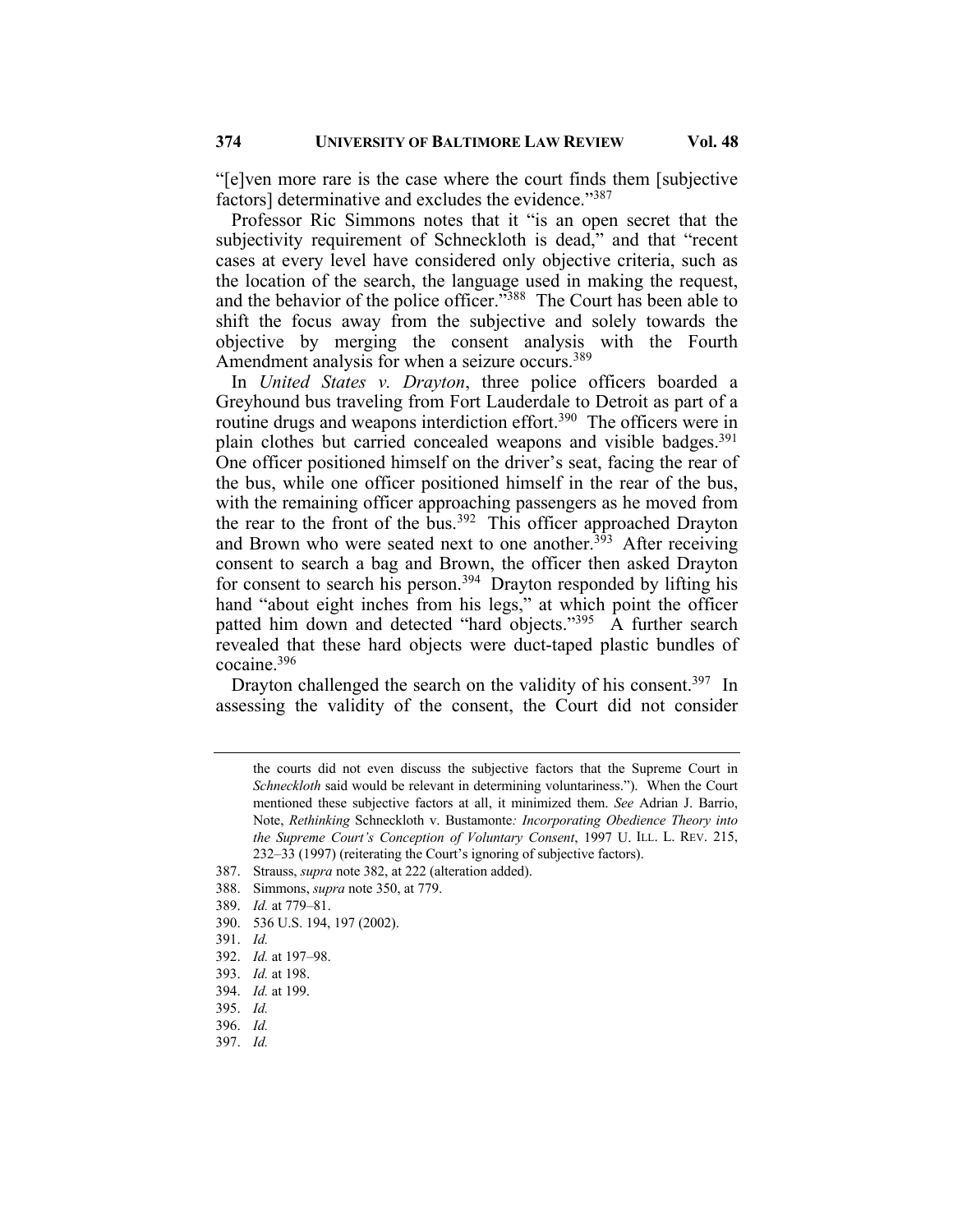Drayton's subjective perceptions of the request under *Schneckloth*, but instead focused solely on the behavior of the officers to determine whether Drayton was "seized" for Fourth Amendment purposes.398 The Court concluded that

[T]he police did not seize the respondents when they boarded the bus and began asking questions. The officers gave the passengers no reason to believe that they were required to answer the officers' questions. . . . [H]e did not brandish a weapon or make any intimidating movements. . . . Nothing he said would suggest to a reasonable person that he or she was barred from leaving the bus or otherwise terminating the encounter."399

Thus, to the Court, the relevant inquiry was whether a reasonable person, subject to the behavior of the police officers, would have felt free to terminate the encounter and leave.400 In *Drayton*, they found as such and the consent was found to be valid.<sup>401</sup>

The merging together of consent and a lawful seizure has created a "fiction that treats coercion and voluntary consent as either/or conditions in a false binary: consent that is not coerced by improper state conduct is treated as if it is happily and freely given."<sup>402</sup> Quite simply, after *Drayton*, if a reasonable person would have felt free to terminate the encounter with police, then any subsequent consent given is presumed to be valid—regardless of any subjective factors that may have compelled the granting of consent.  $403$ 

#### *B. From Subjective to Objective—North Carolina Follows the Road*

The North Carolina courts were again presented with choices after both *Schneckloth* and *Drayton*—do they follow suit and interpret the validity of consent-based on the Supreme Court's interpretation of the Fourth Amendment or do they stray and interpret the validity of consent-based on their own independent interpretation of the North Carolina constitution?

403. *See id.*

<sup>398.</sup> *Id.* at 200–01 (relying on Florida v. Bostick, 501 U.S. 429, 434–35 (1991)) (stating that "[e]ven when law enforcement officers have no basis for suspecting a particular individual, they may pose questions, ask for identification, and request consent to search luggage—provided they do not induce cooperation by coercive means").

<sup>399.</sup> *Id.* at 203–04.

<sup>400.</sup> *Id.* 201.

<sup>401.</sup> *Id.* at 206–07.

<sup>402.</sup> Burke, *supra* note 385, at 525 (citing Simmons, *supra* note 350, at 785).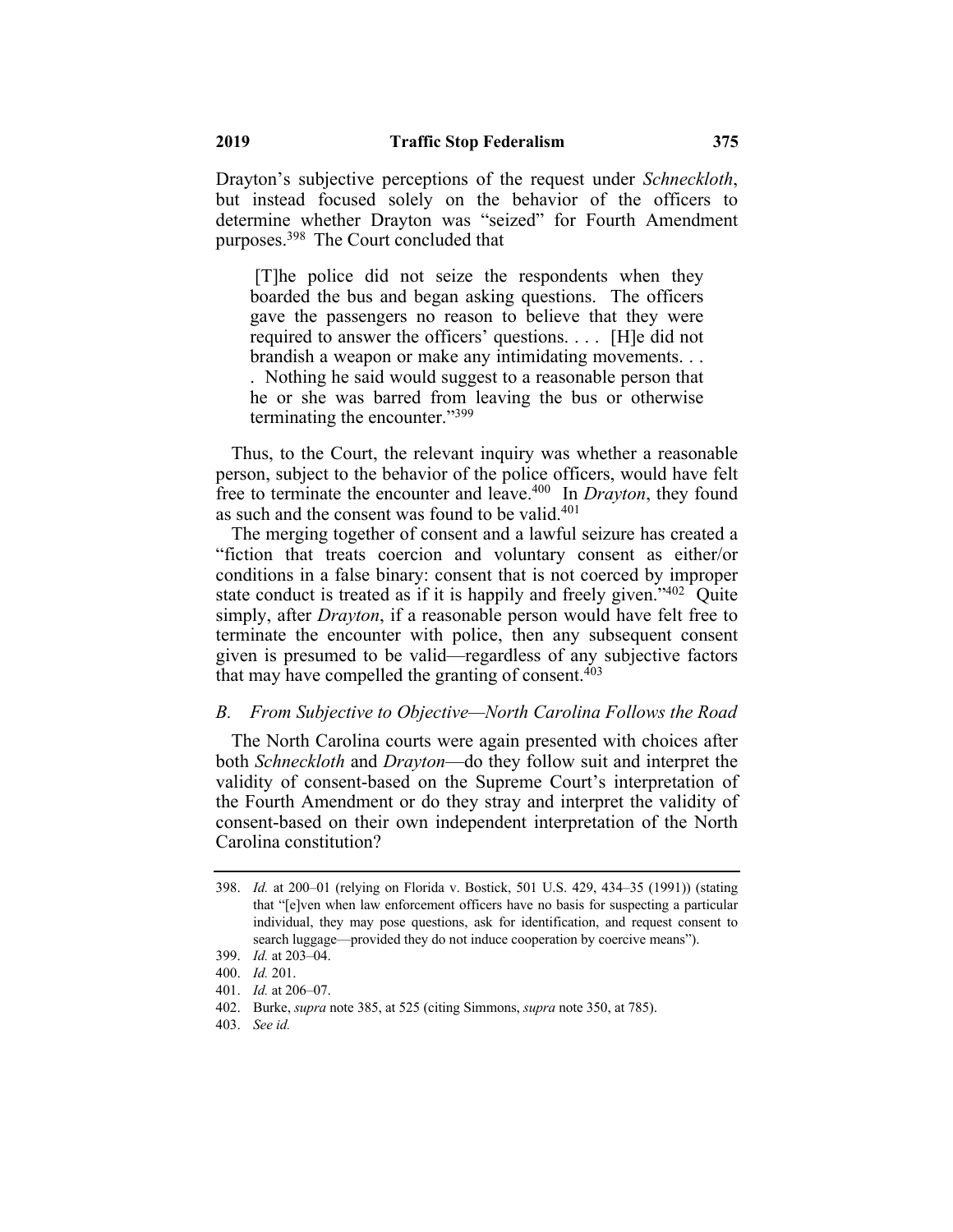Other state courts have directly rejected the U.S. Supreme Court's framework.404 Ohio's Supreme Court attempted to do so in the early 1990s by requiring police officers to notify drivers of their right to refuse consent.405 However, the Ohio Supreme Court did so under an interpretation of the Fourth Amendment, not their own constitution, which allowed the U.S. Supreme Court to invalidate that requirement.<sup>406</sup> Consequently, "many state courts have abandoned any reliance on the Fourth Amendment and have looked instead to their own state law to provide greater restrictions on police activity during traffic stops."<sup>407</sup> This has led to some states interpreting their "state constitutions to flatly forbid the police from posing any question or request that is unrelated to the underlying reason(s) for the traffic stop,"<sup>408</sup> unless supported by reasonable suspicion.<sup>409</sup> Other states have interpreted their own constitutions to allow officers to engage in some degree of unrelated questions, to include asking for consent, without reasonable suspicion so long the questions or requests do not change the fundamental nature of the stop.<sup>410</sup>

North Carolina, though, has again failed to afford its drivers more rights and has instead elected to proceed in lockstep agreement with

405. State v. Robinette, 653 N.E.2d 695, 697 (Ohio 1995).

<sup>404.</sup> *See infra* notes 405–10 and accompanying text.

<sup>406.</sup> Ohio v. Robinette, 591 U.S. 33, 37 (1996) ("Although the opinion below mentions Art. I, § 14, of the Ohio Constitution in passing . . . the opinion clearly relies on federal law nevertheless. Indeed, the only cases it discusses or even cites are federal cases . . . .").

<sup>407.</sup> Brown v. State, 182 P.3d 624, 630, 636 (Alaska Ct. App. 2008) ("These [consent] searches result in substantial interruption of motorists' travels. . . . In all but exceptional cases, these consent searches are held to be valid under the Fourth Amendment. The federal law in this area is premised on the assumption that, all things being equal, a motorist who does not wish to be subjected to a search will refuse consent when the officer seeks permission to conduct a search. But experience has shown that assumption is wrong.").

<sup>408.</sup> *Id.* at 633.

<sup>409.</sup> *See* State v. Washington, 898 N.E.2d 1200, 1206 (Ind. 2007); State v. Brikenmeier, 888 A.2d 1283, 1290–91 (N.J. 2006) (holding that consent searches following the stop of a vehicle are improper unless the authorities have reasonable suspicion that the accused is engaged in criminal activity); State v. Fort, 660 N.W.2d 415, 418–19 (Minn. 2003) (holding that the Minnesota constitution does not permit the search of a passenger of a vehicle during a routine traffic stop if the officer does not have reasonable suspicion to seek consent to search); State v. Carty, 790 A.2d 903, 908–09 (N.J. 2002).

<sup>410.</sup> *See* State v. McKinnon-Andrews, 846 A.2d 1198, 1203–04 (N.H. 2004) (holding that a police officer's asking for consent may be valid if there is "reasonable articulable suspicion"); State v. Gonzalez, 789 N.E.2d 260, 270 (Ill. 2003).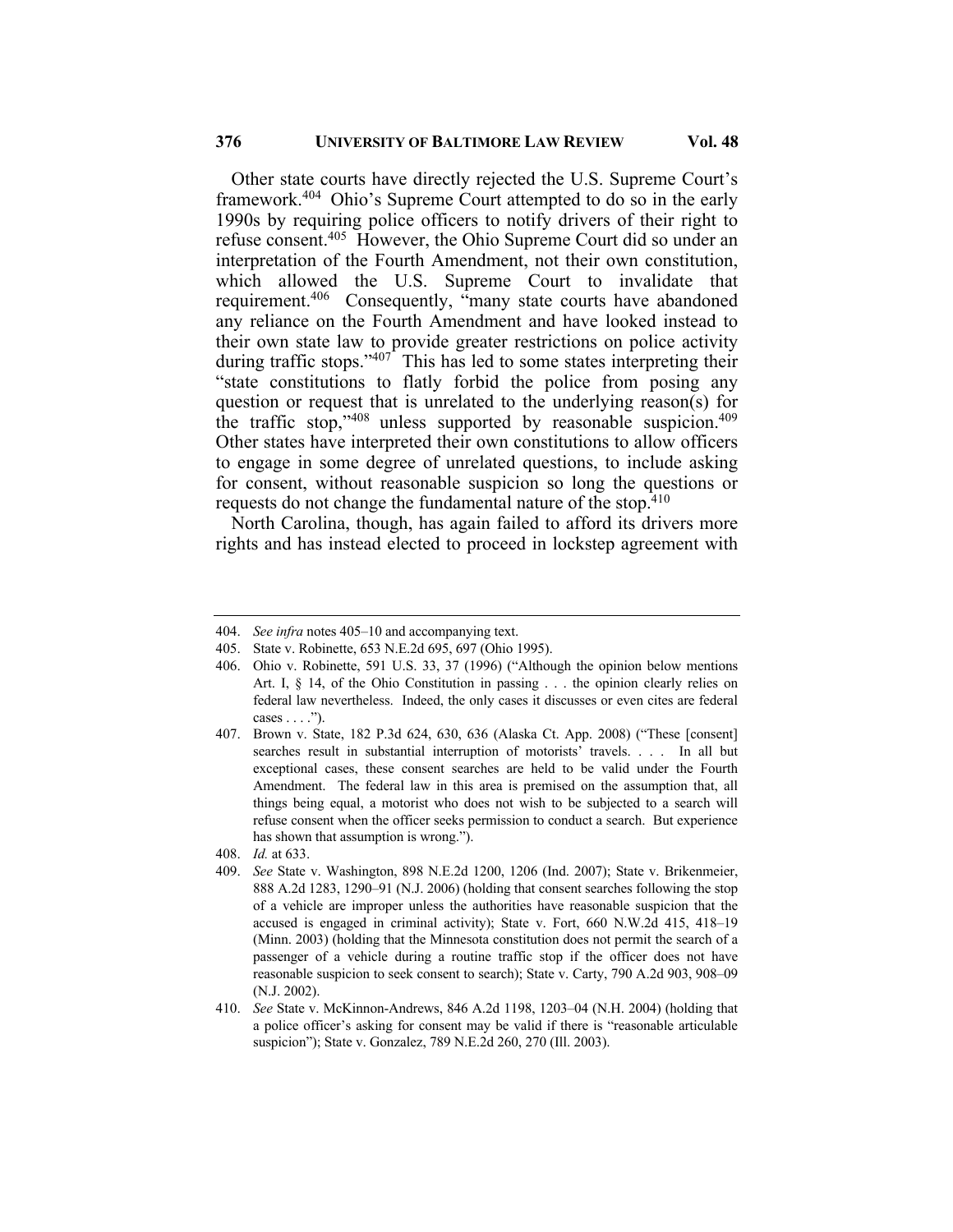the U.S. Supreme Court.411 Several years prior to *Schneckloth*, the North Carolina Supreme Court considered the voluntariness of a consent to search. In *Little*, the Court found that "implicit in the very nature of the term 'consent' is the requirement of voluntariness."<sup>412</sup> Requiring the consent to be "unequivocal and specific" and "freely and intelligently given."<sup>413</sup> Providing that "[t]o be voluntary, it must be shown that the waiver was free from coercion, duress or fraud, and not given merely to avoid resistance."<sup>414</sup> The North Carolina Supreme Court implemented a totality of the circumstances test that was similar in scope and language to the one later adopted by the U.S. Supreme Court.<sup>415</sup> In fact, the North Carolina Supreme Court predicated its decision on such a standard being consistent with the protections afforded by the Fourth Amendment of the U.S. Constitution and the Constitution of the State of North Carolina.<sup>416</sup>

After *Schneckloth* effectively confirmed North Carolina's framework, North Carolina courts accepted *Schneckloth* as the governing standard, absent any reference to the North Carolina constitution.417 Much like under the federal framework, North Carolina soon began diminishing the consideration of any subjective factors.418 In *Fincher*, Michael Fincher was found guilty of first degree murder on the theory of felony murder, first degree rape, and

- 412. State v. Little, 154 S.E.2d 61, 65 (N.C. 1967).
- 413. *Id.* (citing Judd v. United States, 190 F.2d 649, 651 (D.C. Cir. 1951)).
- 414. *Id.*
- 415. *See Little*, 154 S.E.2d at 65–66; Schneckloth v. Bustamonte, 412 U.S. 218, 227 (1973).

<sup>411.</sup> *Cf. Brown*, 182 P.3d at 633–34 ("Both the Alaska Supreme Court and this Court have repeatedly interpreted Article I, Section 14 to provide greater protection to the citizens of this State than they would otherwise have under the Fourth Amendment. We have exercised this authority when we were convinced that the United States Supreme Court's interpretation of the Fourth Amendment "fails to adequately safeguard our citizens' right to privacy, . . . fails to adequately protect citizens from unwarranted government intrusion, and . . . unjustifiably reduces the incentive of police officers to honor citizen's constitutional rights.") (quoting Joseph v. State, 145 P.3d 595, 605 (Alaska Ct. App. 2006)).

<sup>416.</sup> *Little*, 154 S.E.2d at 65–66 ("By such a waiver and consent a defendant relinquishes the protection of the Fourth Amendment to the United States Constitution . . . and also relinquishes the protection given by Article I, section 15 of the North Carolina Constitution.").

<sup>417.</sup> *See, e.g.*, State v. Brown, 293 S.E.2d 569, 582 (N.C. 1982) ("Taking into account all of the factors enunciated in *Schneckloth*, we hold that defendant's consent to the search was voluntarily given free from coercion of any form.").

<sup>418.</sup> *See infra* notes 431–43 and accompanying text.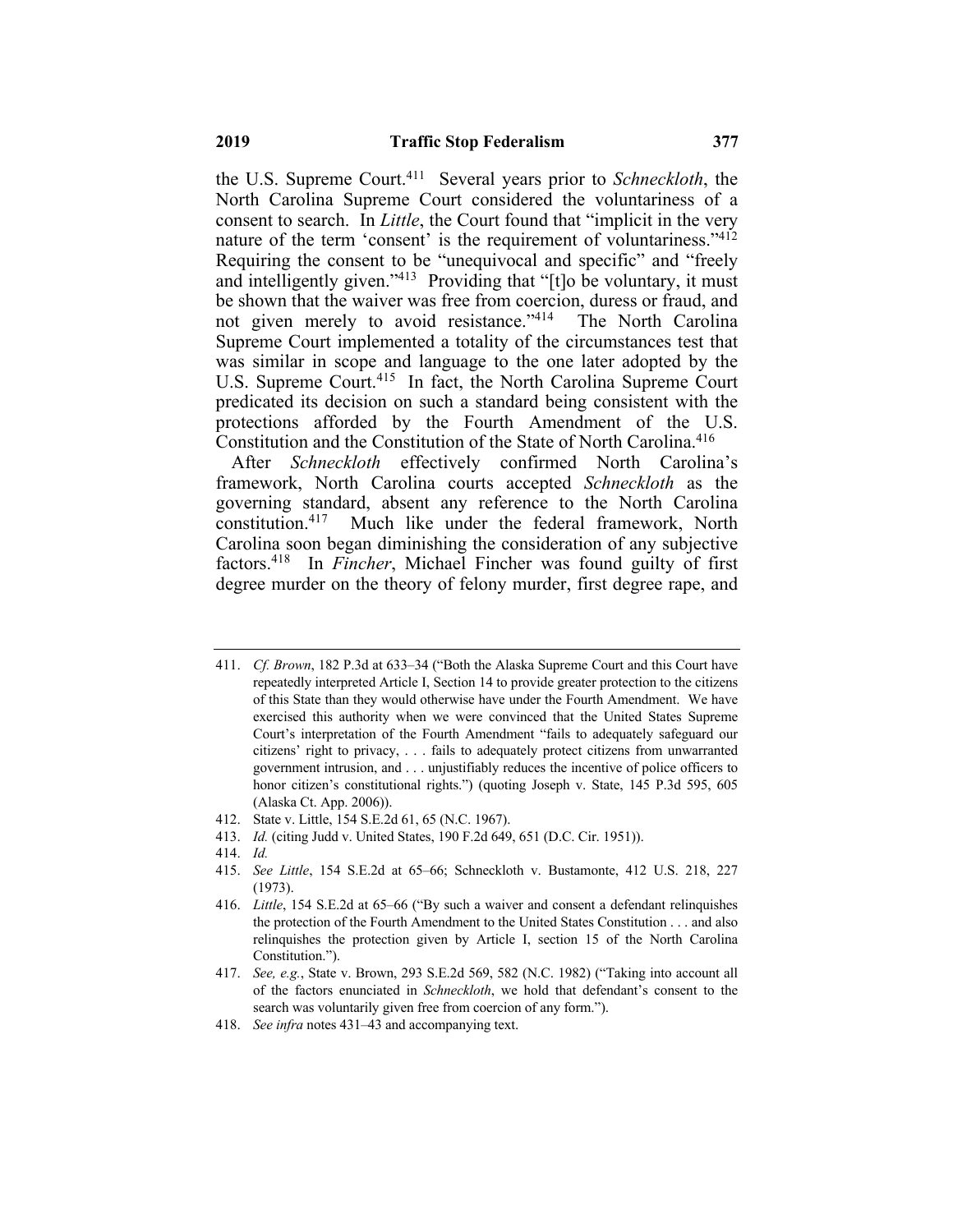first degree burglary.<sup>419</sup> He was seventeen years old at the time of the alleged crimes and during the police investigation.<sup>420</sup> During the trial, he presented expert testimony that he was "mentally retarded" and suffered from a schizophreniform disorder.<sup>421</sup> According to the expert, Fincher's mental condition caused him a disturbance of his mood and behavior along with auditory hallucinations.<sup>422</sup> The expert also provided that Fincher was more susceptible to "fear in a given situation than an average individual . . . and that his ability to deal with stress [was] limited."<sup>423</sup> However, the expert did provide that Fincher could express himself to police officers.<sup> $424$ </sup> Lastly, the expert testified that Fincher's I.O. was around 50, well below average.<sup>425</sup>

As part of the investigation, ten uniformed police officers arrived at an apartment where Fincher lived.<sup>426</sup> An officer prepared a consent form to search Fincher's bedroom and presented it to Fincher.<sup>427</sup> Fincher signed the form, granting permission to the police officers to search his room.<sup>428</sup> During trial, he challenged his ability to voluntarily give consent-based on subjective considerations—the fear caused by the presence of ten police officers, his low IQ, and his mental illness.<sup>429</sup> The trial court found his consent to be voluntary and thus valid. $430$ 

The North Carolina Supreme Court recognized that *Schneckloth* controlled its analysis as to whether Fincher's consent was voluntarily given.<sup>431</sup> However, the court summarily dismissed the subjective factors arguing against voluntary consent, equating Fincher's age and mental condition with the voluntariness of a confession. $4\overline{3}$ <sup>2</sup> The court found that a "defendant's subnormal mental capacity is a factor to be considered . . . [s]uch lack of intelligence does not, however, standing alone, render an in-custody statement incompetent if it is in all other respects voluntary and

- 429. *See id.*
- 430. *See id.* at 691.
- 431. *Id.* at 689 (quoting Schneckloth v. Bustamonte, 412 U.S. 218, 227 (1973)).
- 432. *See id.* at 690–91.

<sup>419.</sup> North Carolina v. Fincher, 305 S.E.2d 685, 687 (N.C. 1983).

<sup>420.</sup> *Id.* at 691.

<sup>421.</sup> *Id.* at 690.

<sup>422.</sup> *Id.*

<sup>423.</sup> *Id.*

<sup>424.</sup> *Id.*

<sup>425.</sup> *Id.* A different expert did estimate Fincher's verbal IQ to be 65. *Id.*

<sup>426.</sup> *Id.* at 689.

<sup>427.</sup> *Id.*

<sup>428.</sup> *Id.* at 690.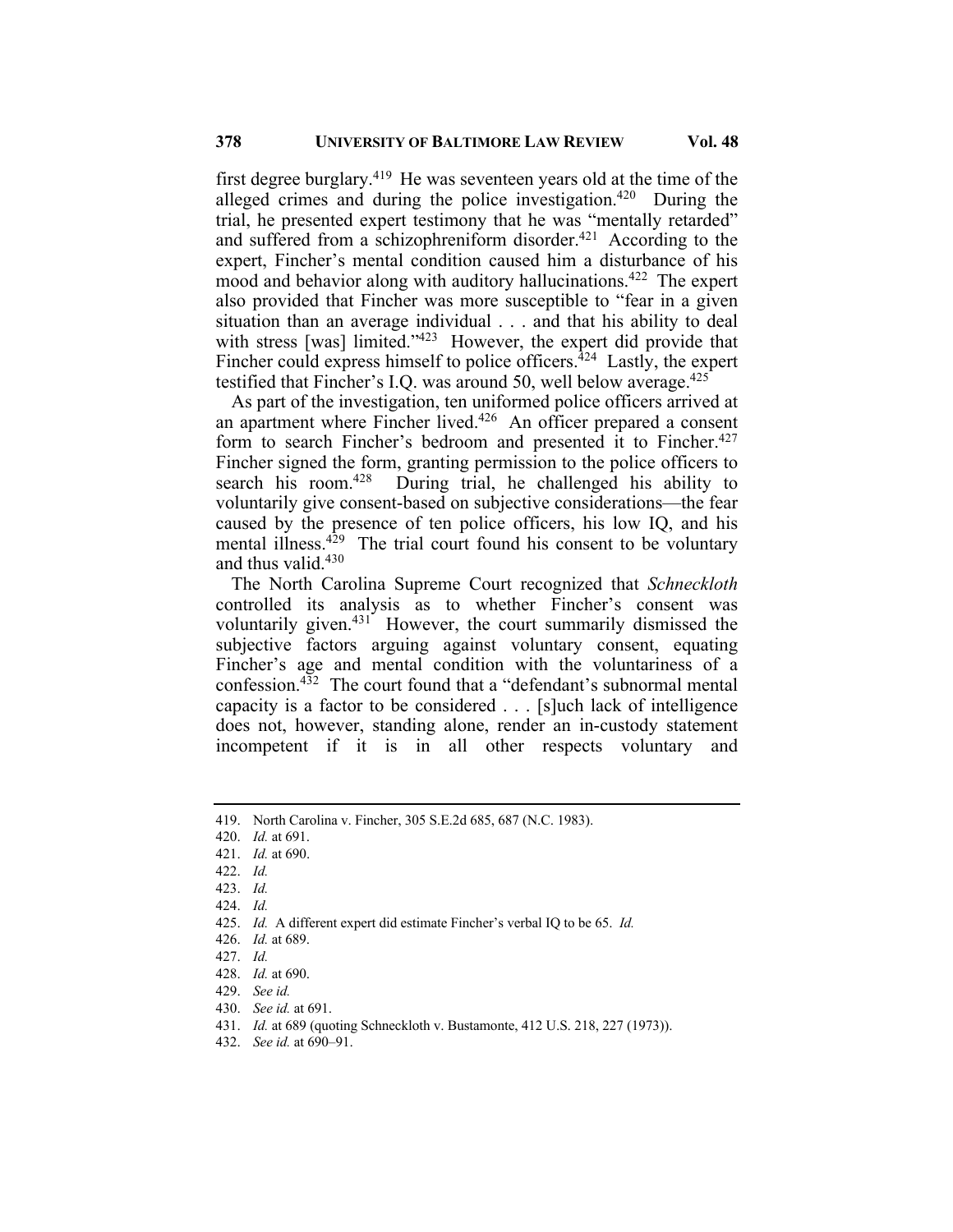understandingly made. $1433$  Similarly, the court found that "the fact that the defendant is youthful will not preclude the admission of his inculpatory statement absent mistreatment or coercion by police officers."434 The court gave no consideration to the fact that the presence of ten police officers may have created a subjective fear in Fincher that implicitly coerced his consent.<sup>435</sup>

Instead, the court focused on objective factors to determine Fincher's consent was voluntary.<sup>436</sup> Mainly, the Court relied on the fact that Fincher appeared to be "alert, coherent, [was] not under the influence of alcohol or narcotic drugs; that . . . [he] was [not] threatened, nor . . . promised or offered any reward . . . That no threats or suggested violence or show of violence to law enforcement officers to persuade or induce the defendant[] to waive [his] rights."437 To the Court, so long as the "defendant understood the form and that no force or coercion was used against  $\lim_{n \to \infty}$  [ $\frac{1}{12}$ ]<sup>1438</sup> Fincher "voluntarily, willingly, and understandingly consented to the search of his bedroom."<sup>439</sup>

Fincher established a baseline for voluntariness of consent to search—establishing that subjective components, such as mental illness, age, and the presence of many police officers, would not render consent invalid so long as there was no evidence of direct coercion.440 Beyond limiting the subjective prong of *Schneckloth*, North Carolina courts also followed the trend of conflating the voluntariness of consent with the lawfulness of a seizure standard. Following *Drayton*, the North Carolina courts considered the appropriateness of consent in several different contexts not by applying Schneckloth's totality of the circumstances test, but by asking whether a reasonable person would have felt free to terminate

<sup>433.</sup> *Id.* at 690. The Court conflates the voluntariness of consent with the voluntariness of a confession, stating, "[s]uch lack of intelligence does not, however, standing alone, render an in-custody statement incompetent if it is in all other respects voluntary and understandingly made." *Id.* (quoting State v. Jenkins, 268 S.E.2d 458, 463 (N.C. 1980)).

<sup>434.</sup> *Id.* The Court again turns to the analysis of when a confession is voluntarily given, "[a]lthough age is also to be considered by the trial judge in ruling upon the admissibility of a defendant's confession . . . ." *Id.*

<sup>435.</sup> *See supra* notes 431–33 and accompanying text.

<sup>436.</sup> *Fincher*, 305 S.E.2d at 691.

<sup>437.</sup> *Id.*

<sup>438.</sup> *Id.*

<sup>439.</sup> *Id.*

<sup>440.</sup> *Id.* at 690–91.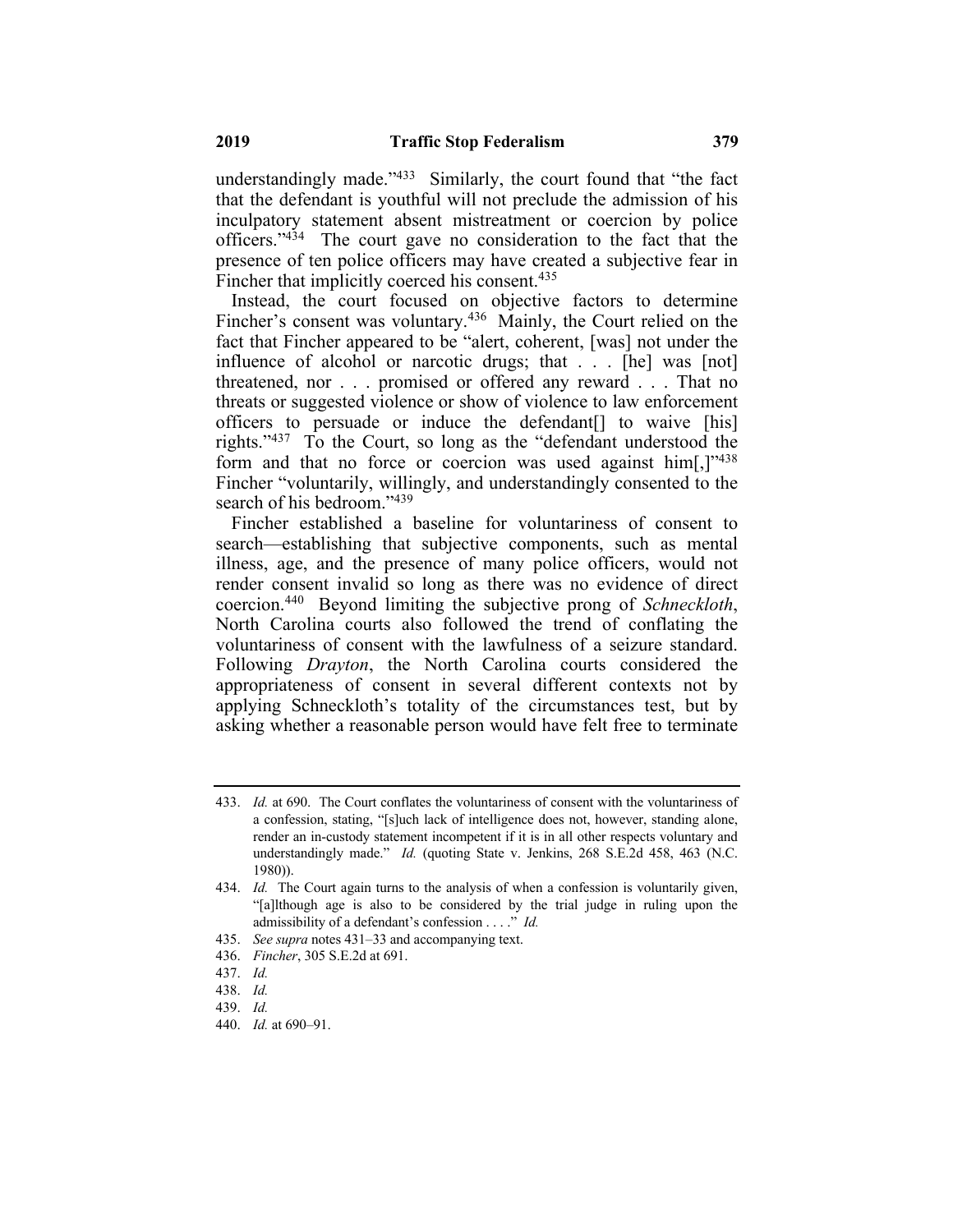the encounter with the police and leave.<sup>441</sup> While North Carolina's adoption of this approach resulted in some consent-based searches being deemed invalid, it still resulted in the subjective being ignored in favor of the objective.<sup>442</sup> Consents to search were deemed invalid for objective reasons, such as a driver's license not being returned, but not based on any subjective concern held by the driver. <sup>443</sup>

Recently, North Carolina courts hinted a return to the *Schneckloth* voluntariness test, but again indicated that the objective prong will far outweigh subjective prong.444 In *State v. Bartlett*, referenced at the beginning of this section, Bartlett consented to a search of his person after several police officers stopped his vehicle and ordered him out of the vehicle.<sup>445</sup> Bartlett challenged his consent in part on subjective factors, mainly that "he consented only in acquiescence 'to the coercive environment fostered by the police. $\frac{1.446}{1.446}$  His argument was based on his race, noting that "there is strong evidence that people of color will view a 'request' to search by the police as an inherently coercive command."<sup>447</sup> Bartlett argued that his race "gives" pause to whether [his] consent" was "genuinely voluntary."<sup>448</sup>

The North Carolina Court of Appeals decided Bartlett's case not on whether a reasonable person would have felt free to deny the police officer's request on leave, but rather on the totality of the circumstances test, acknowledging that "race may be a relevant factor in considering whether his consent was voluntary."449 Nonetheless,

442. *See, e.g.*, State v. Jackson, 681 S.E.2d 492, 497 (N.C. Ct. App. 2009).

- 444. *See infra* notes 445–55 and accompanying text.
- 445. State v. Bartlett, 818 S.E.2d 710, 715 (N.C. Ct. App. 2018).
- 446. *Id.* at 714.
- 447. *Id.* at 715.
- 448. *Id.*
- 449. *Id.*

<sup>441.</sup> *See, e.g.*, State v. Campbell, 617 S.E.2d 1, 13 (N.C. 2005) ("Seizure of a person within the meaning of the Fourth Amendment occurs 'only if, in view of all of the circumstances surrounding the incident, a reasonable person would have believed he was not free to leave.' . . . Thus, '[e]ven when law enforcement officers have no basis for suspecting a particular individual, they may pose questions, ask for identification, and request consent to search.'" (quoting United States v. Mendenhall*,* 446 U.S. 544, 554 (1980); United States v. Drayton, 536 U.S. 194, 201 (2002))); State v. Kincaid, 555 S.E.2d 294, 299 (N.C. Ct. App. 2001) ("A reasonable person, under the circumstances, would have felt free to leave when the documents were returned. . . . Sergeant Splain was neither prohibited from simply asking if defendant would consent to additional questioning, nor was the officer prohibited from questioning defendant after receiving his consent.").

<sup>443.</sup> *See, e.g.*, *id.* (holding that "a reasonable person under the circumstances would certainly not believe he was free to leave without his driver's license and registration"); *cf. supra* note 292 and accompanying text.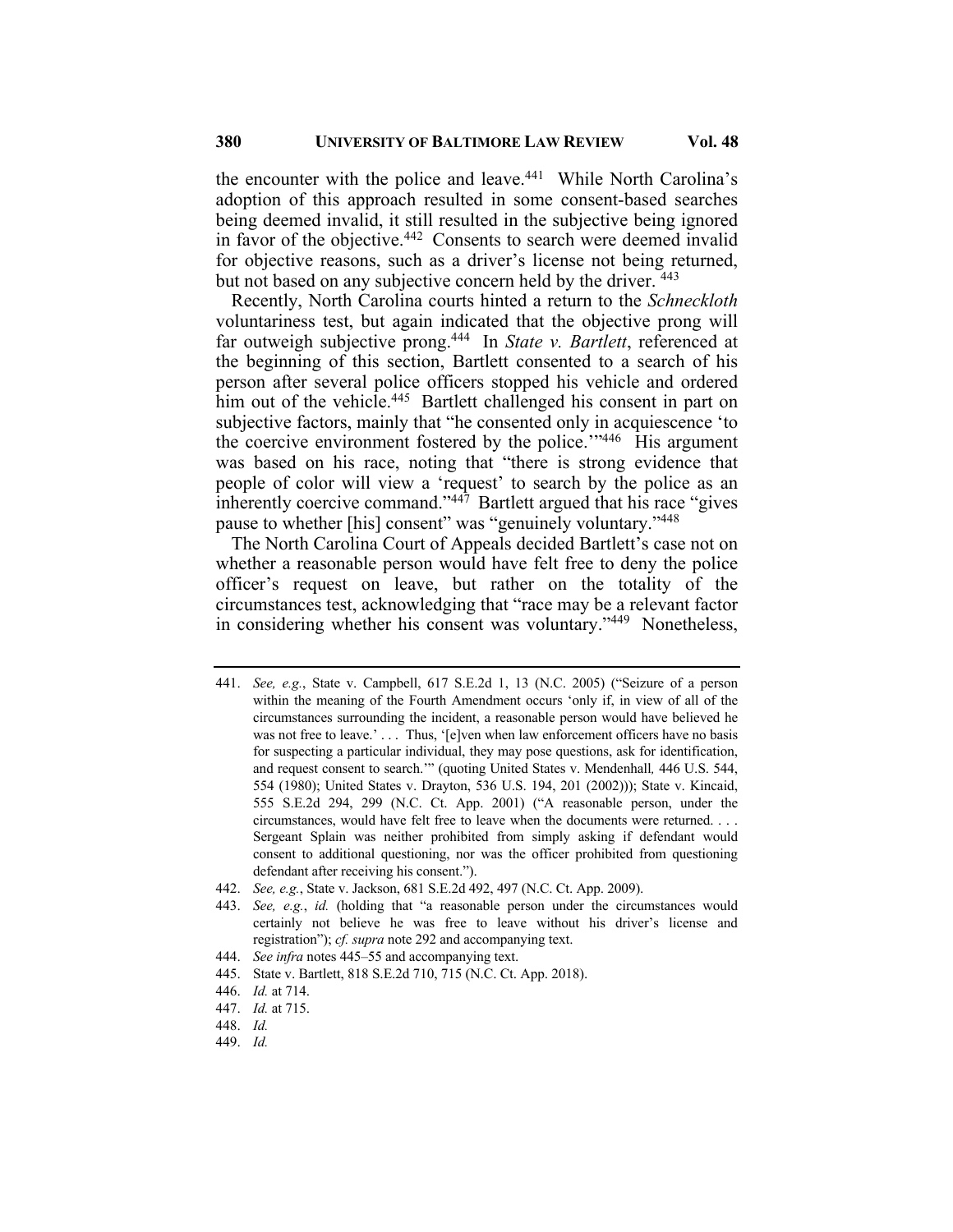the Court then gave much greater consideration to the objective factors presented in support of the consent being voluntarily given.<sup>450</sup> Specifically, the court pointed out that only one officer interacted with Bartlett and that the "overall circumstances presented at the suppression hearing tended to show that [Bartlett] consented 'freely and intelligently[,]' and not to merely avoid resistance."451

The Court of Appeals' decision in *Bartlett* is significant for several reasons. Potentially, it marked a return to *Schneckloth* and the totality of the circumstances test, and a possible turn away from Drayton's consideration as to whether a reasonable person would feel free to leave.452 It also reflected the possibility that North Carolina courts could find someone's race and his or her subjective fears predicated upon that race's prior history with police officers as a consideration in whether consent is validly given.<sup>453</sup> Nonetheless, *Bartlett* is also significant in that it shows the North Carolina courts' rejection of traffic stop federalism regarding consent-based searches; mainly, that North Carolina courts could interpret their own constitution to require some sort of suspicion before asking for consent and they fail to do so.<sup>454</sup> Finally, *Bartlett* reflects that even when North Carolina courts consider race, the subjective fears that come along with it will be subservient to objective considerations that support a finding that consent was voluntarily given.<sup>455</sup>

#### *C. Consent and the Black Driver*

The framework established by the U.S. Supreme Court, and followed by the North Carolina, is in direct conflict with the black experience in the United States.<sup>456</sup> Regardless of whether courts will apply the totality of the circumstances test from *Schneckloth* or the "would a reasonable person feel free to leave" test from *Drayton*, little consideration, if any, will be given to the subjective beliefs of the driver.457 This conflict is especially relevant in the case of the black driver, whose subjective fear of police officers may incentivize

<sup>450.</sup> *Id.*

<sup>451.</sup> *Id.*

<sup>452.</sup> *See* U.S. v. Drayton, 536 U.S. 194, 205 (2002); *Bartlett*, 818 S.E.2d at 714 (quoting Schneckloth v. Bustamonte, 412 U.S. 218, 227 (1973)).

<sup>453.</sup> *See Bartlett*, 818 S.E.2d at 715.

<sup>454.</sup> *See id.* at 715–16.

<sup>455.</sup> *See id.* at 715.

<sup>456.</sup> *See* discussion *supra* Sections III.A–B.

<sup>457.</sup> *See supra* note 454 and accompanying text; *see also Schneckloth*, 412 U.S. at 227; *Drayton*, 536 U.S. at 201.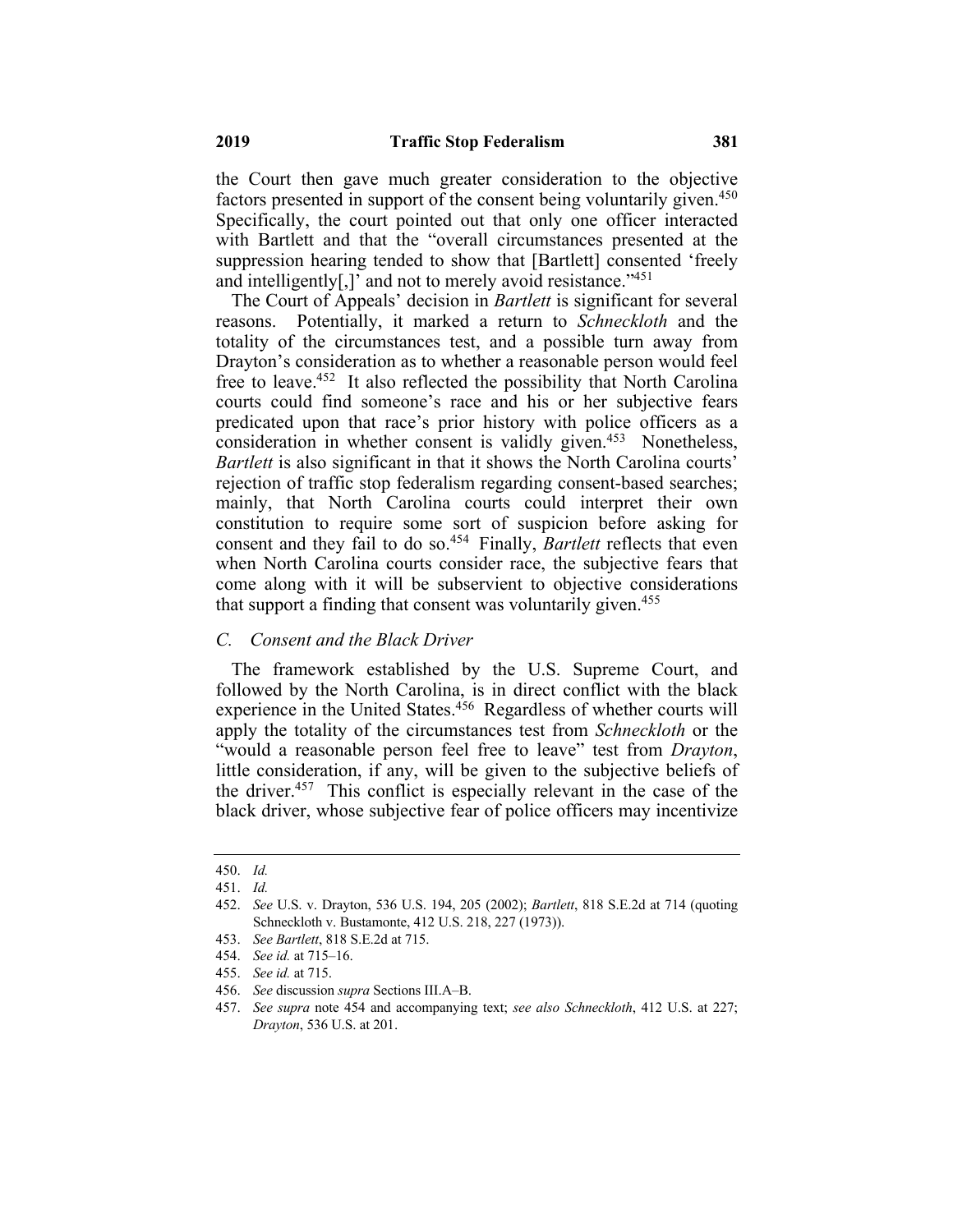coerced obedience to the request for consent, resulting in more consent-based searches.458 By not considering the subjective beliefs of the black driver, courts allow for police officers to ask for consent to search throughout the traffic stop process without any suspicion or consideration as to whether a black driver ever can truly deny the request from police officers.<sup>459</sup>

Professor Strauss explored the inherent tension in consent-based searches and the black experience in the United States.<sup>460</sup> She noted that "[e]ven in the 'best' of circumstances—a polite officer, without gun drawn, familiar circumstances for the consenter—people consent in situations where they have only something to lose. $1461$  She referenced psychology studies that supported "the general idea that obedience to authority is deeply ingrained, that people will obey authority even when it is not in their own best interest to do so, and that obedience increases with when the authority figure has visible trappings of authority, such as a uniform." $462$  While noting the limitations of the studies, Strauss concluded that "people follow or obey a 'request' made by police officers in authority positions in situations where there is not only no ostensible benefit to do so, there is likely harm."463

To Professor Strauss, the concern that most individuals, regardless of race, will view the authority of police as inherently coercive is especially problematic, as "certain segments of society will see even the politest 'request' by an officer that way."464 Specifically, she argues that many blacks know that "refusing to accede to the authority of the police, and even seemingly polite requests–can have deadly consequences."<sup>465</sup> She concludes that "[g]iven this sad history [of police abuse], it can be presumed that at least for some persons of color, any police request for consent to search will be viewed as an unequivocal demand to search that is disobeyed or challenged only at significant risk of bodily harm."<sup>466</sup>

<sup>458.</sup> *See supra* notes 357–58 and accompanying text.

<sup>459</sup>*. See supra* note 453 and accompanying text.

<sup>460.</sup> *See* Strauss, *supra* note 382, at 221.

<sup>461.</sup> *Id.* at 236.

<sup>462.</sup> *Id.* (citing STANLEY MILGRAM, OBEDIENCE TO AUTHORITY: AN EXPERIMENTAL VIEW 13–26 (1974); Leonard Bickman, *The Social Power of a Uniform*, 4 J. APPLIED SOC. PSYCHOL. 47, 47–49 (1974)).

<sup>463.</sup> *Id.* at 239–40.

<sup>464.</sup> *Id.* at 242.

<sup>465.</sup> *Id.* at 242–43.

<sup>466.</sup> *Id.* at 243.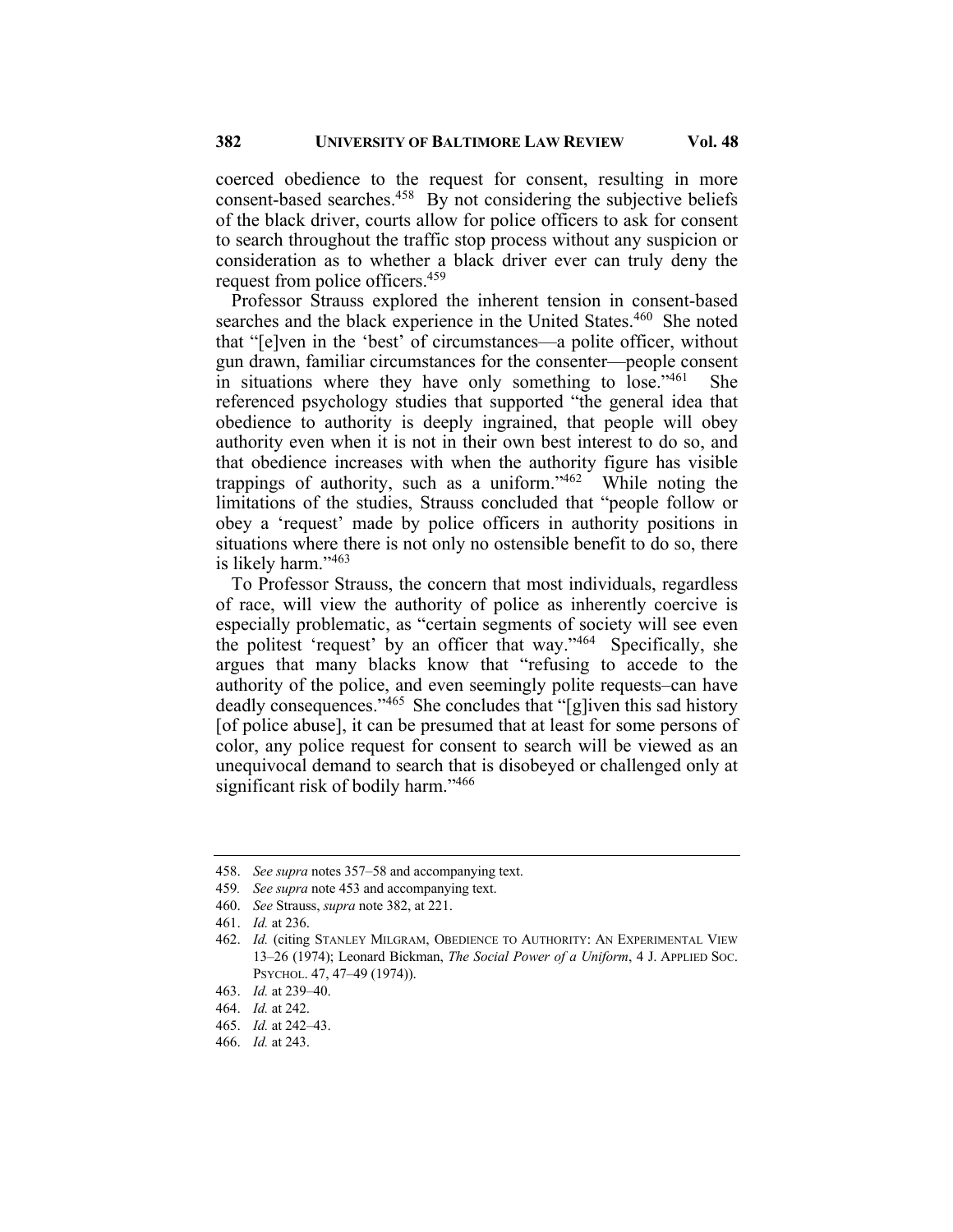So, what does this mean for black drivers in North Carolina? Consider the hypothetical black driver from the earlier sections.<sup>467</sup> She may be stopped for several innocent factors that the police officer subjectively believes to be suspicious—such as slowing down, appearing evasive, or not making eye contact with the police officer. Or, she may be stopped for probable cause or reasonable suspicion of a traffic code violation—such as going seven miles per hour over the speed limit, changing lanes without signaling, or having an object hanging from her review view mirror. Regardless of the basis for the stop, the police may then ask for her consent to search without any suspicion of additional wrongdoing beyond the purpose of the stop. Appearing at her driver's side window while stopped at the side of the road, a police officer may then, in a polite voice and without any show of force, ask for consent to search. The driver, made nervous and fearful of police officers by a history of abuse by police officers towards blacks, feels she has no choice to consent. The officer then searches the vehicle to support his subjective hunch based on racial bias that led him to follow the vehicle initially.

Much like the basis for the stop and the use of a drug-sniffing dog, the hypothetical driver has little recourse to challenge the validity of her consent. Like *Bartlett*, she may claim that her subjective fears of police officers coerced her consent, but as in *Bartlett*, North Carolina courts are likely to give more credence to the objective factors supporting consent—the police officer not presenting any show of force and his use of a polite voice.<sup>468</sup> And consequently, courts will likely find the consent to be valid and sanction the entirety of the police officer's actions, starting the encounter based on his racial bias, following the vehicle awaiting for some objective reason to stop, and then obtaining consent to search the vehicle, without ever considering the black driver's subjective fears of police encounters.

#### **CONCLUSION**

Black drivers are disproportionately stopped and searched by police officers.469 While this is a nationwide problem, the racial disparity is especially prevalent in North Carolina where black drivers are stopped disproportionate to their population and are

<sup>467.</sup> *See supra* text accompanying notes 241–43 and 343–45.

<sup>468.</sup> *See* discussion *supra* Part III.

<sup>469.</sup> *See supra* notes 17–28 and accompanying text.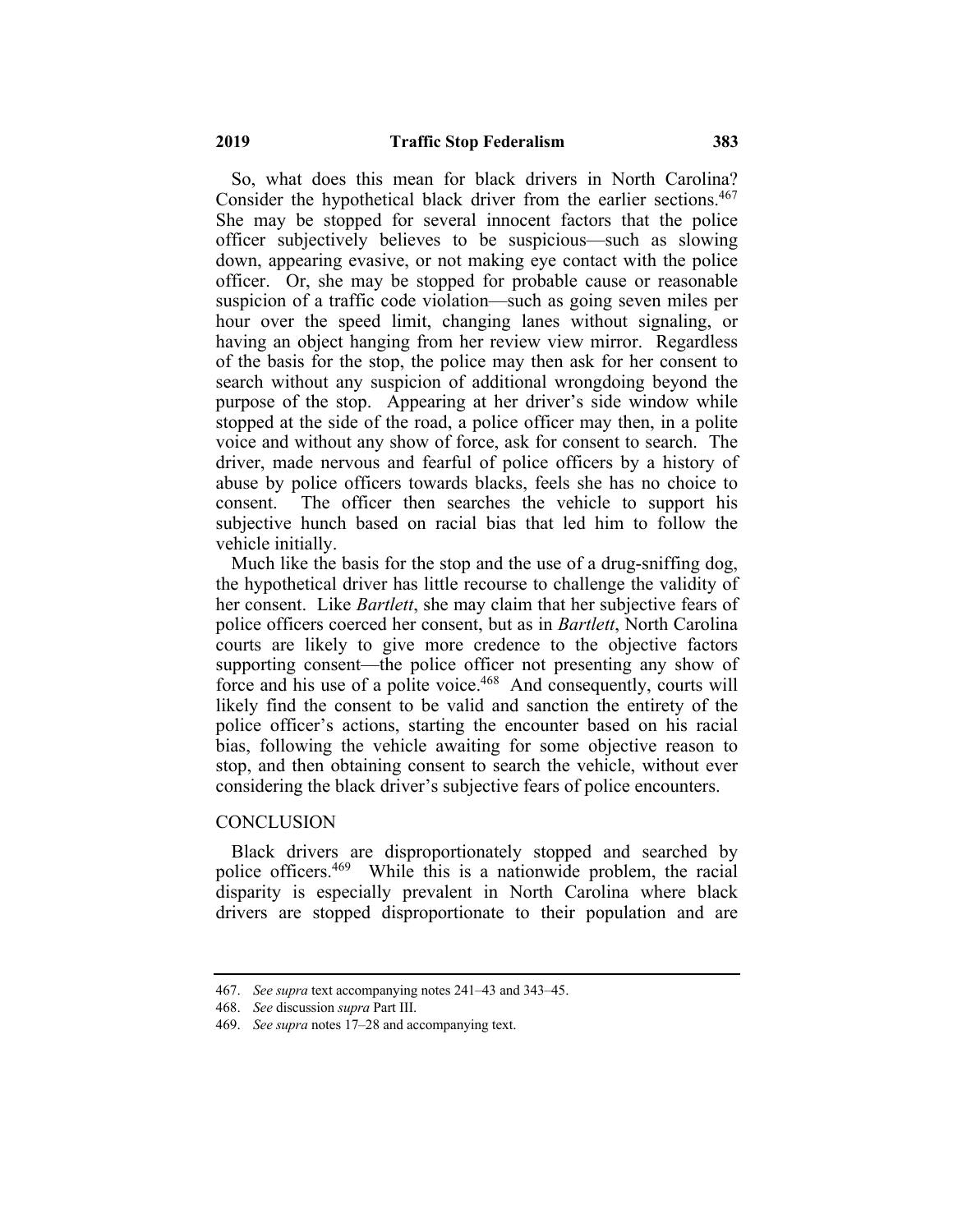subsequently searched more than twice as often as white drivers.<sup>470</sup> The legal cause of this racial disparity is the conflicted traffic stop framework established by the U.S. Supreme Court.<sup>471</sup> Throughout the traffic stop framework, the U.S. Supreme Court endorses the subjective beliefs of a police officer by allowing the police officer to follow a vehicle based on a "hunch."<sup>472</sup> An officer's history and background turn innocent factors into suspicion, which support the initial stop, prolong the stop for a drug dog, and leave it to the individual police officer to determine whether to use a drug-sniffing dog.473 Meanwhile, this framework does not consider the subjective beliefs, formed by the black experience in the United States, of the black driver.<sup>474</sup> It fails to consider a black driver's inherent It fails to consider a black driver's inherent nervousness and fear of police officers and how it may impact their driving, their behavior during the stop, and his or her willingness to consent to a search.<sup>475</sup> When these ends of the framework intersect, it results in the behavior of the black driver who is impacted by his or her subjective beliefs and fears of police officers forming the basis for additional police interference.<sup>476</sup>

The appropriate normative legal solution to fix this problem is traffic stop federalism. North Carolina courts could interpret its state constitution and ask the following questions to protect its black drivers: Whether a reasonable police officer would have made the stop? Whether the conduct deemed suspicious by the police officer was instead innocent conduct reflecting the subjective fears of the black driver, only made suspicious by the officer's implicit racial bias? Whether reasonable suspicion supported the use of a drug dog? Whether there was probable cause to prolong a stop to wait for the drug dog? And, whether some suspicion must be required to ask for consent or even whether a black driver could ever truly consent to a police officer's request?

North Carolina courts repeatedly refused to ask any of these questions and instead blindly acquiesced to the conflicted framework established by the U.S. Supreme Court.<sup>477</sup> The result is that black drivers will continue to be stopped and searched and that cycle of negative police encounters with black drivers will continue. Blacks

476. *See supra* Sections I.D, II.E.

<sup>470.</sup> *See supra* notes 50–61 and accompanying text.

<sup>471.</sup> *See supra* Part I.

<sup>472.</sup> *See supra* Part I.

<sup>473.</sup> *See supra* Part I.

<sup>474.</sup> *See supra* Section I.D.

<sup>475.</sup> *See supra* Section I.D.

<sup>477.</sup> *See supra* Sections I.C, II.B, II.D, III.B.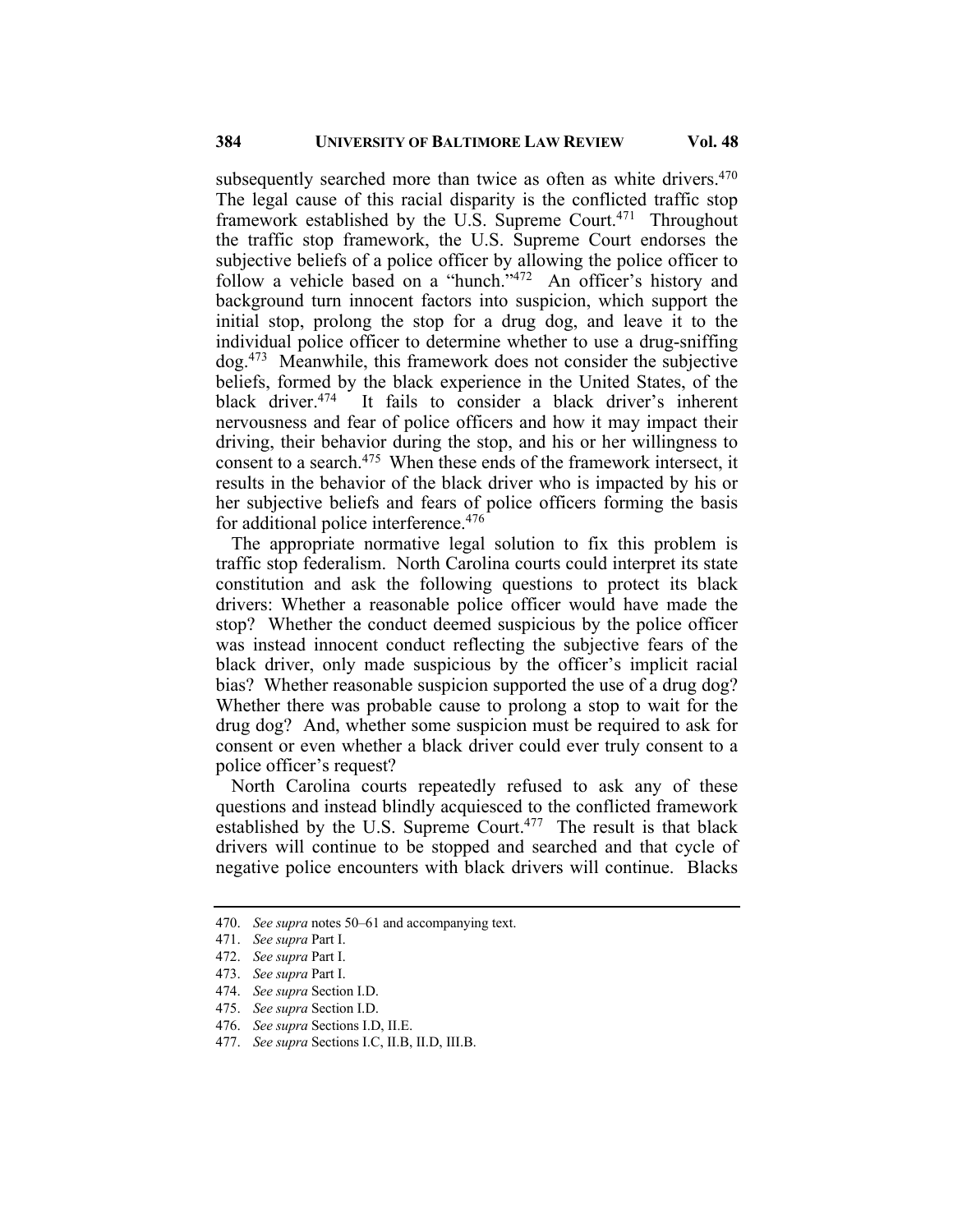will continue to be fearful and distrustful of the police in North Carolina, and the outward manifestation of these subjective beliefs will subsequently provide more objective support for police officers to continue with the constant stopping and searching of black drivers.478

Although North Carolina courts appear to reject traffic stop federalism, its experience is relevant to its legislature, other states, and the federal judiciary.<sup>479</sup> The U.S. Supreme Court framework is failing black drivers and perpetuating distrust between law enforcement and the black community. Through seeing the failure of its court system, the North Carolina legislature can abandon the U.S. Supreme Court's framework through legislative reform. Other states can heed North Carolina's warning call and implement traffic stop federalism when their constitutions make it appropriate. Lastly, the federal judiciary should look at the North Carolina experience to see the failure of its framework and to instead endorse the rights of black drivers, which they should have been protecting all along.

479. *See supra* Sections I.C, II.B, II.D, III.B.

<sup>478.</sup> *See supra* Sections I.D, III.B.